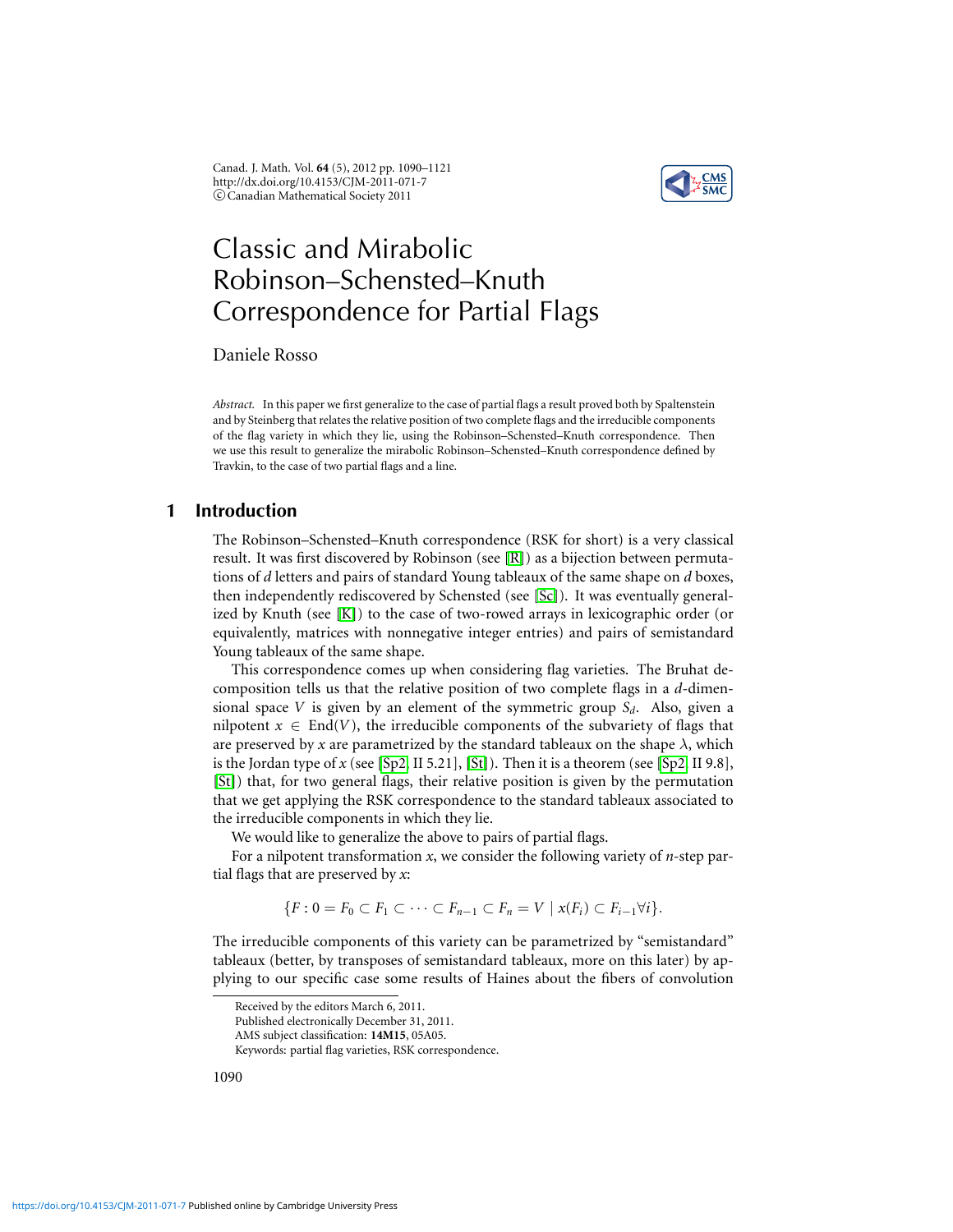morphisms in the affine Grassmanian (see [\[H\]](#page-30-0)). This parametrization is also essentially the same that Spaltenstein shows in [\[Sp1\]](#page-31-5).

Notice that Shimomura has also worked on partial flag varieties and in [\[Sh\]](#page-31-6) has given a parametrization of the irreducible components of the variety of partial flags that are invariant under a nilpotent transformation, using Young tableaux, but the variety he considers is different from ours.

Given two flags *F*, *F* ′ (partial or complete) we define the *relative position* of *F* and  $F'$  to be the matrix of nonnegative integers  $M(F, F')$  with entries given by:

<span id="page-1-0"></span>(1.1) 
$$
M(F, F')_{ij} = \dim \left( \frac{F_i \cap F'_j}{F_i \cap F'_{j-1} + F_{i-1} \cap F'_j} \right).
$$

Then the set of such matrices parametrizes the orbits of the diagonal action of GL*<sup>d</sup>* on the set of pairs of flags, see [\[BLM,](#page-30-1) 1.1].

It seems then natural to ask if the theorem generalizes to the case of partial flags. Given two partial flags, is the matrix of relative position the one that corresponds through the more general RSK correspondence to the two semistandard tableaux indexing the irreducible components in which the flags lie?

As we prove in Theorem [4.1,](#page-9-0) the answer is yes, if we modify slightly the usual conventions for the RSK correspondence. We need a variation to account for the fact that the 'semistandard' tableaux mentioned earlier are actually transposes of semistandard tableaux (*i.e.*, the strictness of the inequalities is switched from rows to columns and vice versa).

The second part of the paper is concerned with generalizing Travkin's construction from [\[T\]](#page-31-7) to the case of partial flags and not just complete flags. We generalize his algorithm and then, using the results of the first part, we show that the generalization agrees with the geometry of the varieties involved.

The diagonal action of GL(*V*) on the variety of triples of two flags and a line has orbits that can be parametrized by pairs  $(M, \Delta)$  (see [\[MWZ\]](#page-31-8)). Here *M* is the relative position of the two flags, as in [\(1.1\)](#page-1-0), and  $\Delta$  is some more combinatorial data (which we will see more precisely in Section [5.1\)](#page-11-0) that tells us where the line lies. In the case where the flags are complete, the matrix *M* is just a permutation matrix.

If we only consider complete flags, then the set parametrizing the orbits can be thought of as the set of colored permutations *RB*, that is permutation words where every letter is assigned one of two colors (say red and blue).

In his paper [\[T\]](#page-31-7), Travkin has introduced the *mirabolic Robinson–Schensted–Knuth correspondence.* It is a bijection between *RB* and the set of all  $\{(\lambda, \theta, \lambda', T, T')\}$ , where *T*, *T'* are standard Young tableaux of shape  $\lambda$  and  $\lambda'$  respectively, and  $\theta$  is another partition that satisfies  $\lambda_i \ge \theta_i \ge \lambda_{i-1}$  and  $\lambda'_i \ge \theta_i \ge \lambda'_{i-1}$  for all *i*. This mirabolic RSK correspondence has a geometric meaning: given a colored permutation indexing a GL(*V*)-orbit on the space of two complete flags and a line, it describes the type of a generic conormal vector to the orbit.

Many arguments in the second part of the paper are just adaptations of Travkin's arguments to the case of partial flags.

This paper is part of an ongoing project that studies the convolution algebras of GL(*V*)-equivariant functions on varieties of triples of two *n*-step partial flags and a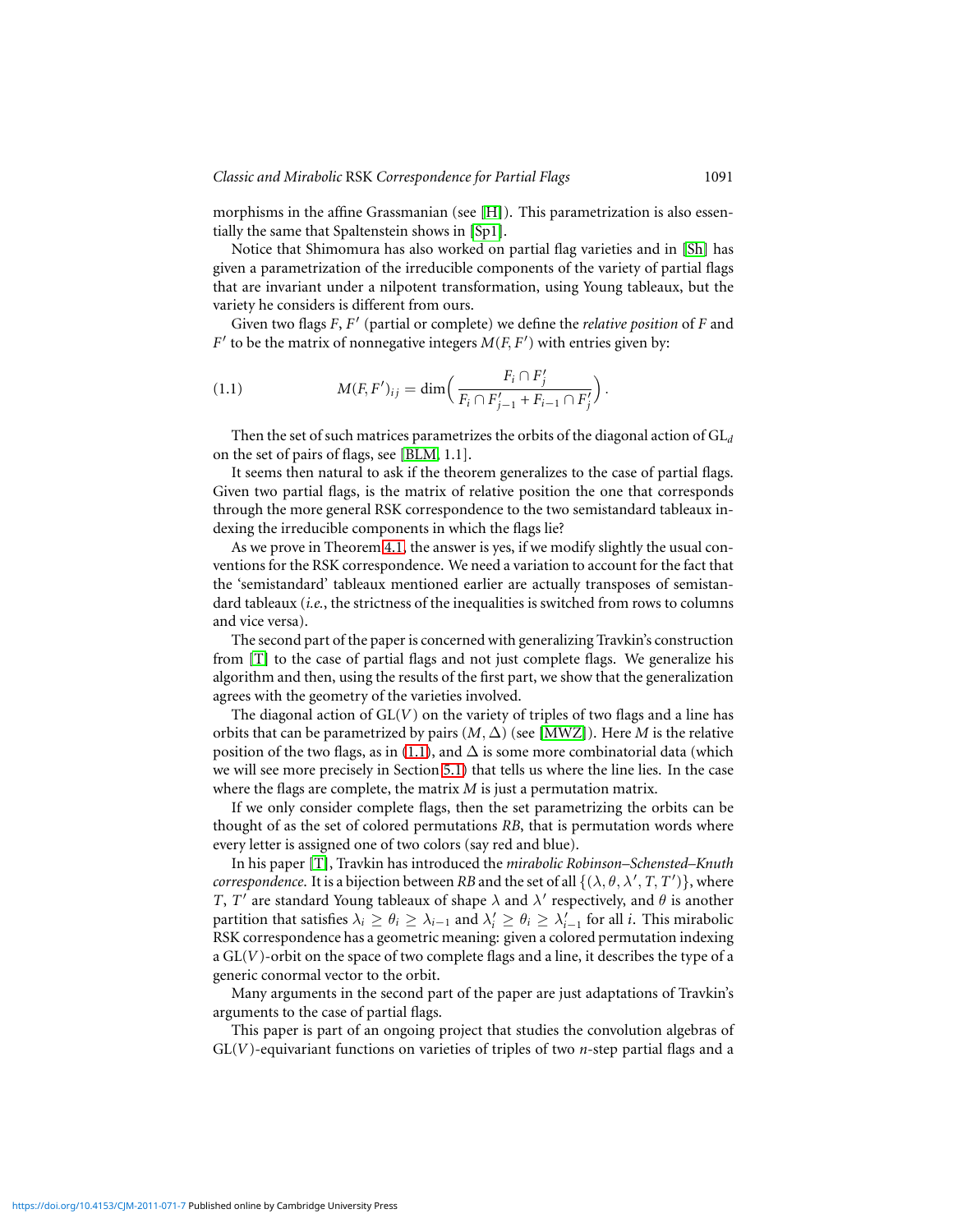line. We have partial results for the cases  $n = 2, 3$  where we get a direct summand isomorphic to  $M_n(\mathfrak{U}(\mathfrak{sl}_n))$ . These involve finding a rather complicated central element in the algebra. We believe that the mirabolic RSK correspondence for partial flags will help us find central elements and hopefully generalize these results to any *n*.

## **2 Flag Varieties and Tableaux**

<span id="page-2-2"></span>Let us fix some notation.

For any set *X*, we will denote its cardinality by card *X*.

We denote by  $S_d$  the symmetric group on  $d$  elements.

We let *V* be a *d*-dimensional vector space over the field *k*, and  $\mathcal F$  be the variety of complete flags in *V*.

We let *G* be the general linear group  $G = GL(V) \simeq GL_d$  and we let *N* be the set of nilpotent elements in End(*V*). If  $x \in \mathbb{N}$ , we let its Jordan type be  $\lambda =$  $(\lambda_1, \lambda_2, \dots, \lambda_m)$ . Then  $\lambda$  is a partition of *d*, which means that it satisfies  $\lambda_1 \geq \lambda_2 \geq$  $\cdots \lambda_m$ , and  $|\lambda| = \lambda_1 + \lambda_2 + \cdots + \lambda_m = d$ .

We consider the subvariety  $\mathcal{F}_x \subset \mathcal{F}$  of flags preserved by *x*, that is

$$
\mathcal{F}_x := \{ F \in \mathcal{F} \mid x(F_i) \subset F_{i-1} \}.
$$

<span id="page-2-0"></span>**Definition 2.1** Now let  $\mathcal{T}_{\lambda}$  be the set of standard Young tableaux of shape  $\lambda$ , we can define a map

$$
t\colon \mathcal{F}_x\to \mathcal{T}_\lambda
$$

in the following way: given  $F \in \mathcal{F}_x$ , consider the Jordan type of the restriction  $x|_{F_i}$ . This gives us an increasing sequence of Young diagrams each with one box more than the previous one. Filling the new box with the number *i* at each step, we get a standard tableau.

Then (see [\[Sp2,](#page-31-3) II 5.21], [\[St\]](#page-31-4)) for a tableau  $T \in \mathcal{T}_{\lambda}$ , if we let  $\mathcal{F}_{x,T} = t^{-1}(T) \subset \mathcal{F}_x$ , we have that the closure  $C_{x,T} = \mathcal{F}_{x,T}$  is an irreducible component of  $\mathcal{F}_x$ . All the irreducible components are parametrized in this way by the set of standard tableaux of shape  $\lambda$ . In [\[Sp2\]](#page-31-3), Spaltenstein actually uses a slightly different parametrization, to see how the two parametrizations are related, see [\[vL\]](#page-31-9).

*Definition 2.2* In this paper, whenever we will refer to a *general* element in a variety or subvariety, we will mean any element in a suitable open dense subset.

We can now state the result ( $[Sp2, II 9.8]$  $[Sp2, II 9.8]$  and  $[St, 1.1]$  $[St, 1.1]$ ) that we wish to generalize in the first part of this paper.

<span id="page-2-1"></span>**Theorem 2.3** Let  $\mathcal F$  *be the variety of complete flags on a vector space* V, and  $x \in$ End(*V*) *a nilpotent transformation of Jordan type* λ*. Let T*, *T* ′ *be standard Young tableaux of shape*  $\lambda$  *and*  $C_{x,T}$  *and*  $C_{x,T}$  *the corresponding irreducible components of*  $\mathcal{F}_x$ *. Then for general flags*  $F \in C_{x,T}$  *and*  $F' \in C_{x,T'}$ *, the permutation*  $w(F, F')$  *that gives the relative position of the two flags is the same as the permutation w*(*T*, *T* ′ ) *given by the* RSK *correspondence.*

Our goal is to extend this result to varieties of partial flags.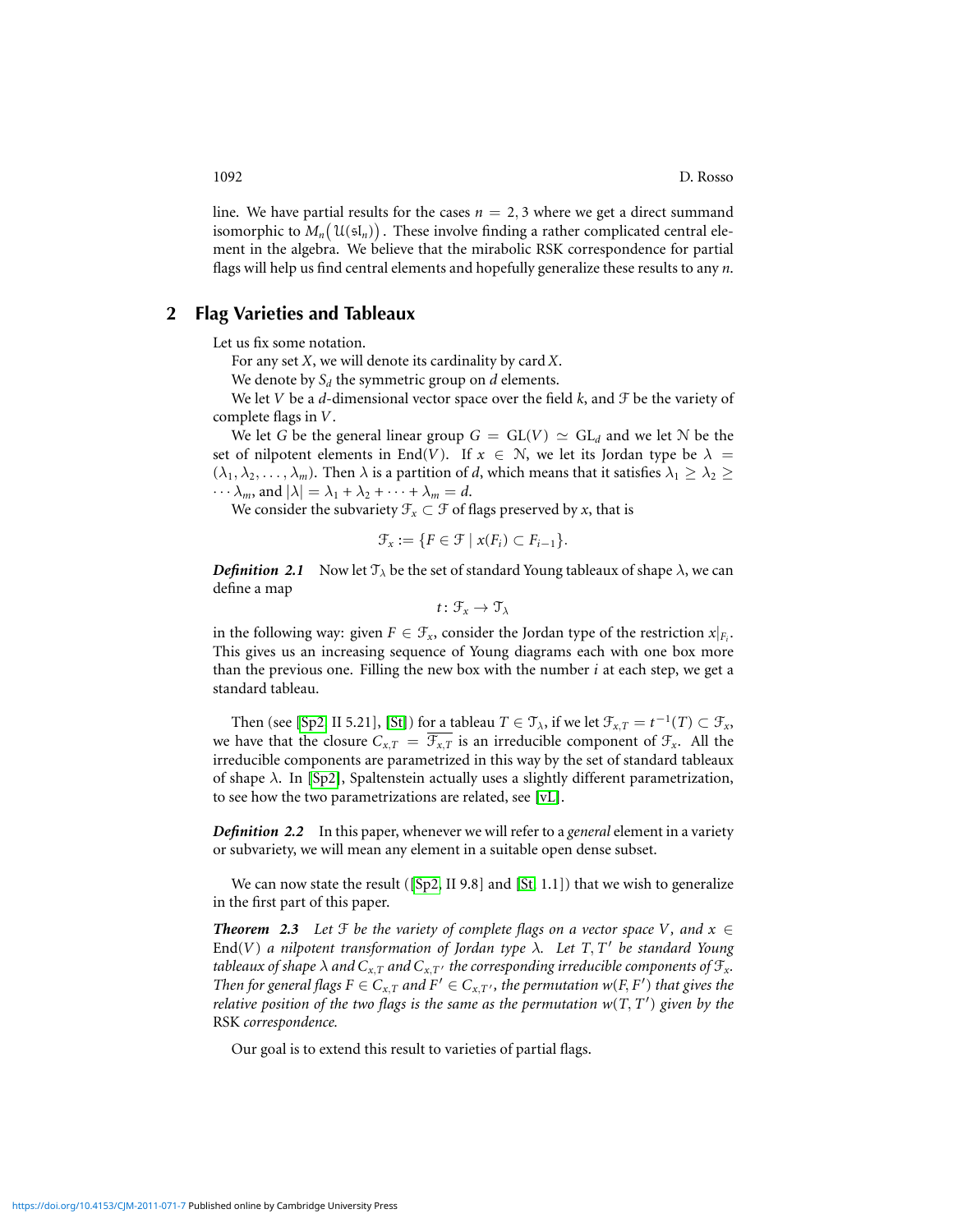#### **2.1 Partial Flags and Semistandard Tableaux**

<span id="page-3-0"></span>Let us fix an integer  $n \ge 1$  and let  $\mu$  be a *composition* of *d*, that is  $\mu = (\mu_1, \dots, \mu_n)$ a sequence of positive integers, such that  $|\mu| = \mu_1 + \mu_2 + \cdots + \mu_n = d$  ( $\mu$  is not necessarily a partition because we do not require it to be decreasing). We have the variety of *n*-step flags of type  $\mu$  in *V* 

$$
\mathcal{F}^{\mu} := \{ F = (0 = F_0 \subset F_1 \subset \cdots \subset F_{n-1} \subset F_n = V) \mid \dim(F_i/F_{i-1}) = \mu_i \}.
$$

Then for *x* as before, we consider the subvariety of partial flags that are preserved by *x*:

$$
\mathcal{F}_x^{\mu} := \{ F \in \mathcal{F}^{\mu} \mid x(F_i) \subset F_{i-1} \}.
$$

If  $F \in \mathcal{F}_{x}^{\mu}$ , we can associate to *F* a tableau in an analogous way to Definition [2.1,](#page-2-0) except this time at each step we are adding several boxes, none of which will be in the same row. The result will be a tableau which is strictly increasing along rows and weakly increasing down columns. For the purpose of this discussion, we will call this kind of tableaux *semistandard*, although by the usual definition this is the transpose of a semistandard tableau.

*Definition* 2.4 Given any tableau *T* with entries in  $\{1, \ldots, n\}$ , we say that its *content* is the sequence  $\mu = \mu(T) = (\mu_1, \dots, \mu_n)$  where  $\mu_i$  is the number of times the entry *i* appears in *T*.

<span id="page-3-1"></span>**Definition** 2.5 So, if we let  $\mathcal{T}^{\mu}_{\lambda}$  be the set of semistandard tableaux of shape  $\lambda$  and content  $\mu$ , we just defined a map

$$
t\colon \mathfrak{F}^\mu_x\longrightarrow \mathfrak{T}^\mu_\lambda.
$$

*Lemma 2.6 The irreducible components of*  $\mathfrak{F}^\mu_x$  *are the closures*  $C_{\text{x,}T} = \overline{\mathfrak{F}_{\text{x,T}}}$  *where*  $T \in \mathfrak{T}^\mu_\lambda$  and  $\mathfrak{F}_{x,T} = t^{-1}(T)$ .

For a proof, see [\[Sp1\]](#page-31-5) or [\[H\]](#page-30-0). Spaltenstein discusses this very briefly, and uses a slightly different convention, as was also mentioned earlier. In his result the indexing set is a subset of the standard tableaux. It can be seen that this subset consists of what we will define later in this paper to be the *standardization* of the semistandard tableaux.

On the other hand Haines, during the proof of Theorem 3.1, proves a more general result about irreducible components of fibers of convolution morphisms from convolution product of *G*(O)-orbits in the affine Grassmannian. In his result, the combinatorial data are sequences of dominant weights such that the difference of two consecutive weights is in the orbit of the Weyl group acting on a dominant minuscule weight. In our case these correspond to the semistandard tableaux.

## **2.2 Relative Position, Words and Arrays**

<span id="page-3-2"></span>Given two flags  $F$ ,  $F'$ , we have defined in [\(1.1\)](#page-1-0) their relative position  $M(F, F')$ . Notice that if  $F \in \mathcal{F}^{\mu}$  and  $F' \in \mathcal{F}^{\nu}$ , the row sums of this matrix will be  $\mu = (\mu_1, \dots, \mu_n)$  and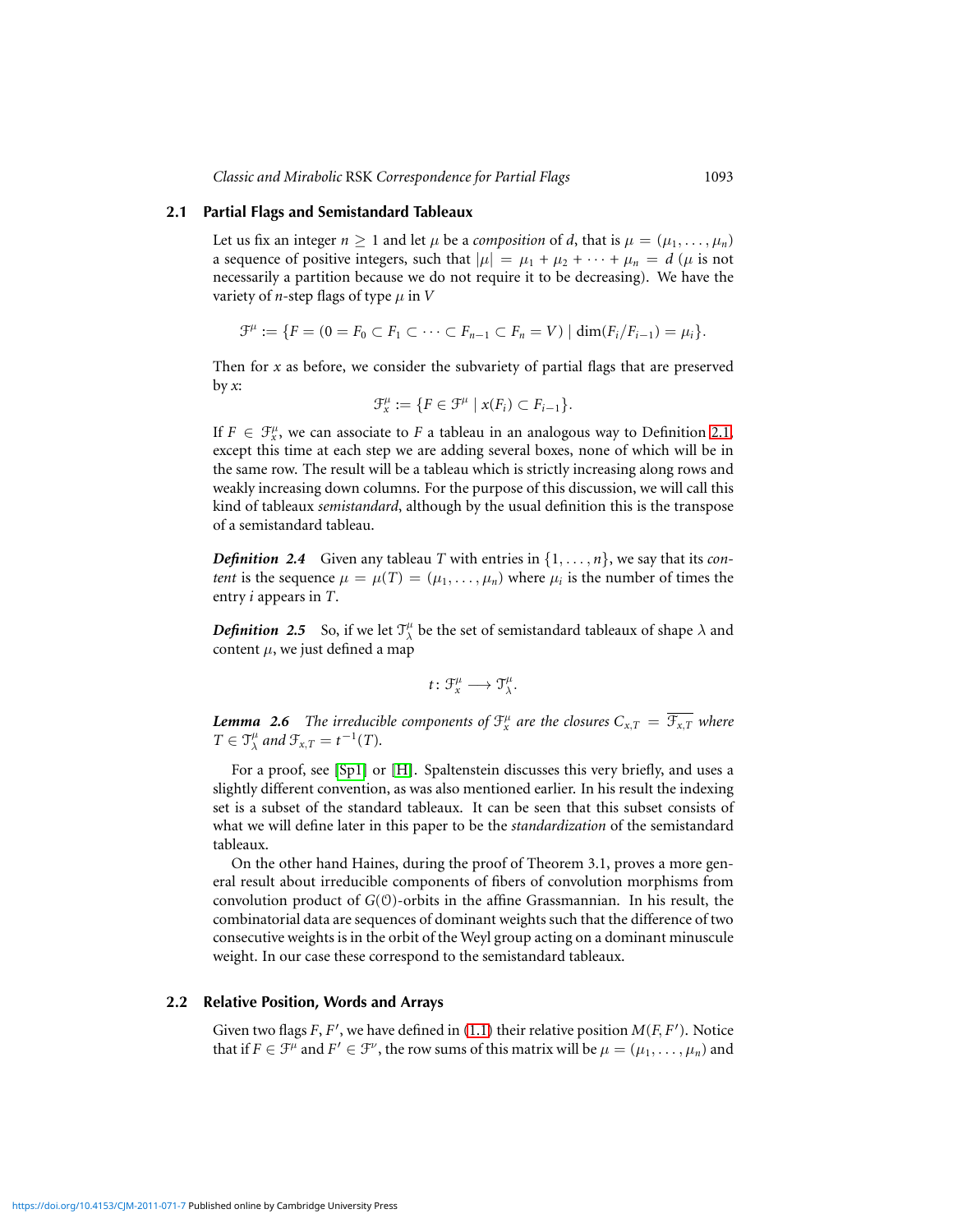the column sums will be  $\nu = (\nu_1, \dots, \nu_m)$ . Then, see [\[BLM,](#page-30-1) 1.1], the set  $M^{\mu,\nu}(\mathbb{Z}_{\geq 0})$ of all such matrices parametrizes the orbits of the diagonal action of  $\mathrm{GL}_d$  on  $\mathfrak{F}^\mu\times\bar{\mathfrak{F}}^\nu.$ 

In particular, if  $F$  and  $F'$  are both complete flags in  $V$ ,  $M(F, F')$  will be a permutation matrix. This data is equivalent to the word  $w(F, F') = w(1) \cdots w(d)$  where  $w(i) = j$  if 1 appears in the  $(j, i)$ -entry of the matrix.

<span id="page-4-3"></span>**Definition** 2.7 If  $F$ ,  $F'$  are both partial flags, then  $M(F, F')$  is just a matrix of nonnegative integers. We can record the same data in a two-rowed array

$$
\omega = \begin{pmatrix} u(1) & u(2) & \cdots & u(d) \\ w(1) & w(2) & \cdots & w(d) \end{pmatrix}
$$

which is defined as follows.

A pair  $\binom{i}{j}$  appears in  $\omega$  a number of times equal to the  $(j, i)$ -entry of  $M(F, F')$ . The array  $\omega$  is then ordered so that it satisfies the following relation:

<span id="page-4-0"></span>
$$
(2.1) \quad u(1) \le u(2) \le \cdots \le u(d) \quad \text{and} \quad w(k) \ge w(k+1) \quad \text{if } u(k) = u(k+1).
$$

<span id="page-4-1"></span>*Example 2.8* If  $M(F, F')$  is the matrix on the left, the corresponding array  $\omega$  is given on the right:

$$
M(F, F') = \begin{pmatrix} 1 & 0 & 2 \\ 3 & 1 & 1 \end{pmatrix} \quad \omega = \begin{pmatrix} 1 & 1 & 1 & 1 & 2 & 3 & 3 & 3 \\ 2 & 2 & 2 & 1 & 2 & 2 & 1 & 1 \end{pmatrix}.
$$

The set  $M^{\mu,\nu}(\mathbb{Z}_{\geq 0})$  is thus identified, with the convention just described, with the set of two-rowed arrays such that the first row has content  $\nu$ , the second row has content  $\mu$ , and they satisfy the order [\(2.1\)](#page-4-0).

Depending on what is more convenient at each time, we will use either description of this set.

<span id="page-4-4"></span>*Remark* 2.9 Another way of looking at the set  $M^{\mu,\nu}(\mathbb{Z}_{\geq 0})$  is as the set of double cosets  $S_\mu \setminus S_d/S_\nu$ . Here  $S_d$  is the symmetric group on *d* letters and  $S_\mu$  and  $S_\nu$  are the Young subgroups corresponding to the compositions  $\mu$  and  $\nu$ .

<span id="page-4-2"></span>*Remark 2.10* Our convention is different from what is used in [\[F\]](#page-30-2) and [\[S2\]](#page-31-10), where the arrays are taken to be in *lexicographic order*, that is with

 $u(1) \le u(2) \le \cdots \le u(d)$  and  $w(k) \le w(k+1)$  if  $u(k) = u(k+1)$ .

With the lexicographic convention, the matrix of example [2.8](#page-4-1) would correspond to the array

$$
\omega' = \begin{pmatrix} 1 & 1 & 1 & 1 & 2 & 3 & 3 & 3 \\ 1 & 2 & 2 & 2 & 2 & 1 & 1 & 2 \end{pmatrix}.
$$

## **3 Robinson–Schensted–Knuth Correspondence and Standardization**

In this section, we will review quickly some definitions and properties of the RSK correspondence, following mainly the conventions of  $[F, I]$  $[F, I]$  and  $[S2, 7.11]$  $[S2, 7.11]$ . Then we will see how to adapt the results to the conventions we are using.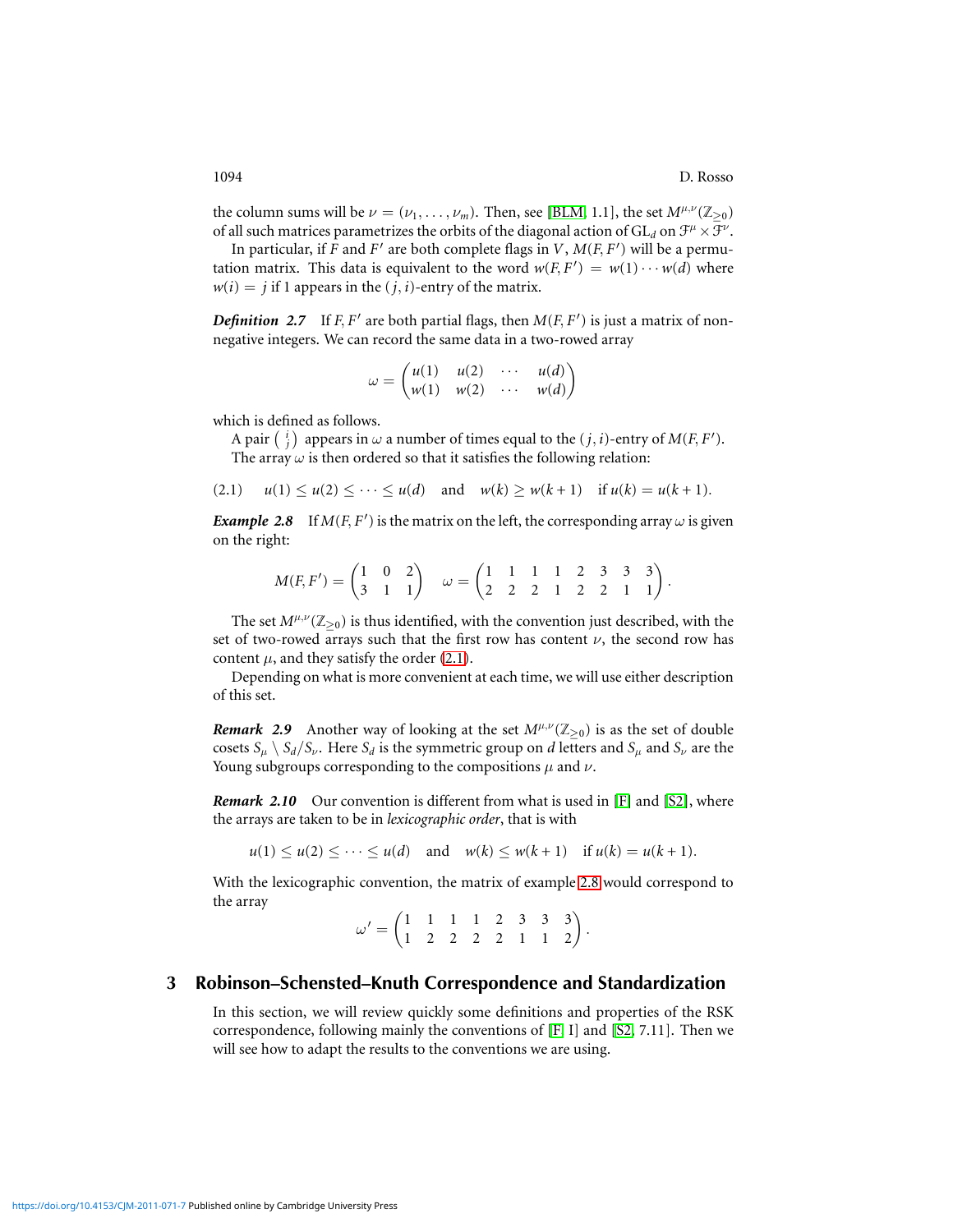#### **3.1 Review of** RSK

Just for this review, we will call a tableau *semistandard* if it is weakly increasing along rows and strictly increasing down columns. With this convention, the tableaux we defined in Section [2.1](#page-3-0) are transposes of semistandard tableaux. We will also identify matrices with arrays using the lexicographic order, as in Remark [2.10.](#page-4-2)

With increasing generality, the RSK correspondence gives a bijection between permutations and pairs of standard tableaux of same shape, or between two-rowed arrays in lexicographic order and pairs of semistandard tableaux of same shape.

Given a permutation word  $w$  or a two-rowed array  $\omega$ , where

$$
w=w(1)\cdots w(d) \quad \omega=\begin{pmatrix}u(1)&u(2)&\cdots&u(d)\\w(1)&w(2)&\cdots&w(d)\end{pmatrix},
$$

the algorithm is given by inserting the entries of the word (or of the second row of the array) by row bumping in the first tableau. At the same time we record in the second tableau which box has been added at each step (in the more general case of the array, the added box at the *k*-th step will be recorded with *u*(*k*) as opposed to *k*). The convention for row bumping is that a new entry *z* bumps the left-most entry in the row which is *strictly larger* than *z*.

If  $T$ ,  $T'$  are semistandard tableaux and  $\omega$  is an array in lexicographic order, we will denote the correspondence by

$$
M(T, T') = \omega;
$$
 or  $(T, T') \stackrel{RSK}{\longleftrightarrow} \omega.$ 

As can be seen in [\[S2,](#page-31-10) 7.11], given a semistandard tableau *T* we can consider its *standardization T*. It is a standard tableau of the same shape as *T*. We construct it in this way: the  $\mu_1$  boxes that contain 1 in *T* will be replaced by the numbers  $1, 2, \ldots, \mu_1$ increasingly from left to right. Then the boxes that originally contained 2's will be replaced by  $\mu_1 + 1, \ldots, \mu_1 + \mu_2$  also increasingly from left to right, and so on.

#### <span id="page-5-0"></span>*Example 3.1*

$$
T = \frac{\boxed{1 \ 1 \ 1 \ 2}}{3} \quad \tilde{T} = \frac{\boxed{1 \ 2 \ 4}}{5}
$$

In a similar way, given an array in lexicographic order  $\omega = \begin{pmatrix} u(1) & u(2) & \cdots & u(d) \\ w(1) & w(2) & \cdots & w(d) \end{pmatrix}$ we can define the standardization  $\tilde{\omega}$ . It is given by replacing  $u(i)$  with *i* in the first row, while in the second row we replace the 1's with  $1, 2, \ldots, \mu_1$  increasing from left to right, then the 2's and so on. The standardization of an array will then be a permutation.

#### <span id="page-5-1"></span>*Example 3.2*

$$
\omega = \begin{pmatrix} 1 & 2 & 2 & 3 & 3 \\ 3 & 1 & 2 & 1 & 2 \end{pmatrix} \quad \tilde{\omega} = \begin{pmatrix} 1 & 2 & 3 & 4 & 5 \\ 5 & 1 & 3 & 2 & 4 \end{pmatrix}
$$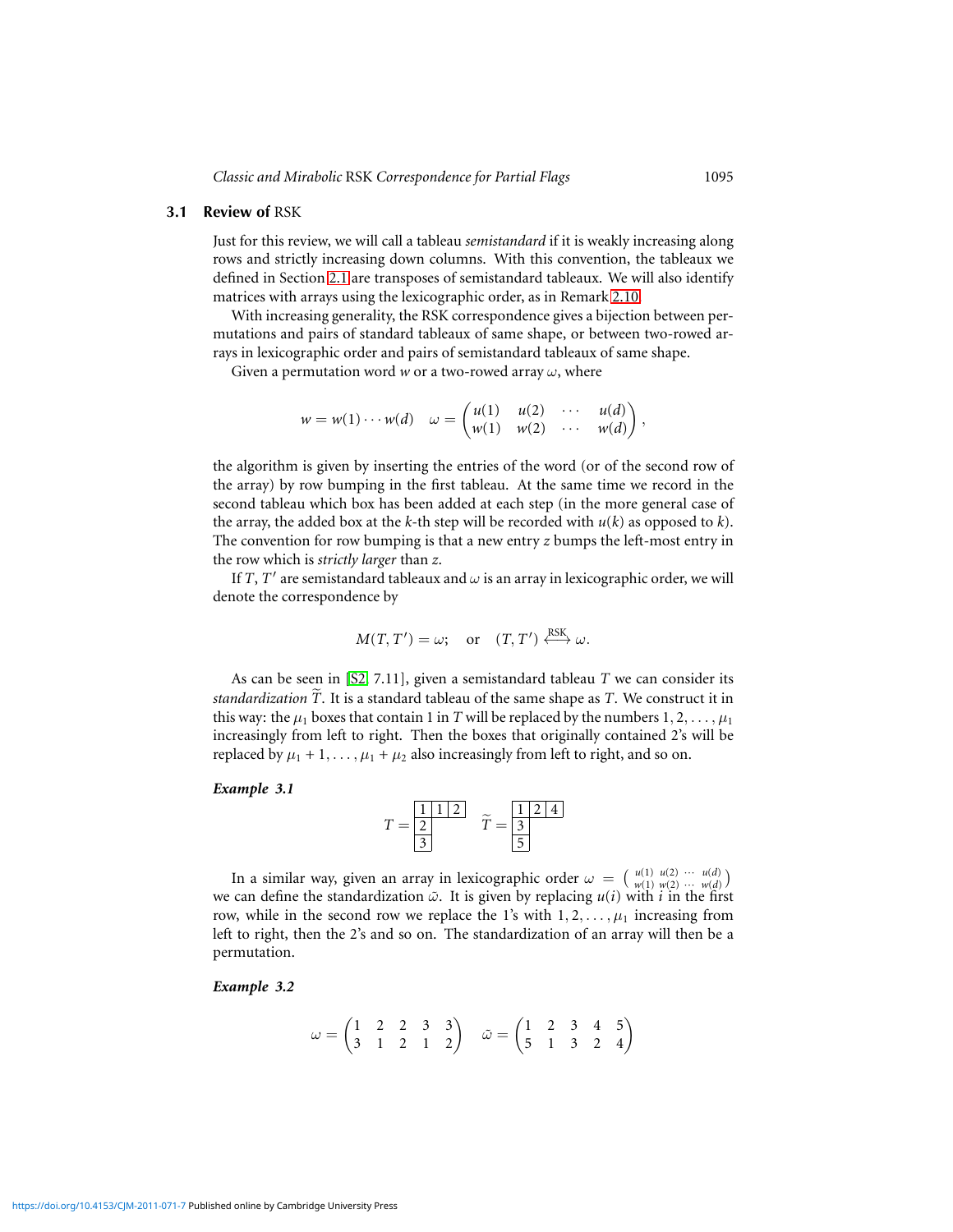Standardization allows us to always reduce the RSK correspondence to the special case of permutations and standard tableaux, because standardization and RSK commute.

<span id="page-6-0"></span>*Lemma 3.3 The following diagram commutes:*

$$
\mathcal{T}^{\mu}_{\lambda} \times \mathcal{T}^{\nu}_{\lambda} \xrightarrow{\text{RSK}} M^{\mu,\nu}(\mathbb{Z}_{\geq 0})
$$
\n
$$
\downarrow \text{std} \times \text{std} \qquad \qquad \downarrow \text{std}
$$
\n
$$
\mathcal{T}_{\lambda} \times \mathcal{T}_{\lambda} \xrightarrow{\text{RSK}} S_d
$$

In the diagram,  $\mathfrak{T}_\lambda$ ,  $\mathfrak{T}^\nu_\lambda$ ,  $\mathfrak{T}^\nu_\lambda$  are respectively the set of standard tableaux and the sets of semistandard tableaux with content  $\mu$  and  $\nu$ , all of shape  $\lambda$ . Also,  $M^{\mu,\nu}(\mathbb{Z}_{\geq 0})$ is the set of two-rowed arrays in lexicographic order with row contents  $\nu$  and  $\mu$  and std is the standardization map.

The lemma is proved in [\[S2,](#page-31-10) 7.11.6], but let us illustrate this with an example.

*Example 3.4* Let  $T$ ,  $\omega$  be as in Examples [3.1](#page-5-0) and [3.2](#page-5-1) and let

$$
T' = \frac{\boxed{1 \ 2 \ 3}}{3}
$$
 then we have  $std(T') = \tilde{T}' = \frac{\boxed{1 \ 3 \ 5}}{4}$ 

<span id="page-6-1"></span>then  $(T, T') \xleftrightarrow{\text{RSK}} \omega$  and indeed  $(\widetilde{T}, \widetilde{T}') \xleftrightarrow{\text{RSK}} \widetilde{\omega}$ .

#### **3.2 Variation on** RSK

In this paper we will need a slight variation on the RSK correspondence. This will agree with RSK on permutations, but will give different results in the case of general two-rowed arrays. It will associate to an array satisfying [\(2.1\)](#page-4-0), a pair of tableaux that are strictly increasing along rows and weakly increasing down columns. This is what we called *semistandard* in Section [2.1](#page-3-0) and we will keep using this terminology from now on. In the rest of this paper, we will also set the convention of identifying matrices and arrays using Definition [2.7.](#page-4-3)

The variation of the correspondence is defined modifying the row-bumping algorithm to the following: a new entry *z* will bump the left-most entry in the row which is *greater or equal* to *z*. The recording tableau will be constructed in the usual way.

This difference is clearly irrelevant in the case of standard tableaux, but our new choice of row bumping will produce tableaux that are strictly increasing along rows and weakly increasing down columns. This is similar to the dual RSK defined in [\[S2,](#page-31-10) 7.14], which however is only defined for matrices of 0's and 1's.

Since we will only use this variation on the correspondence (from now on we will call this one RSK and we will use the same notation as before) there should be no confusion.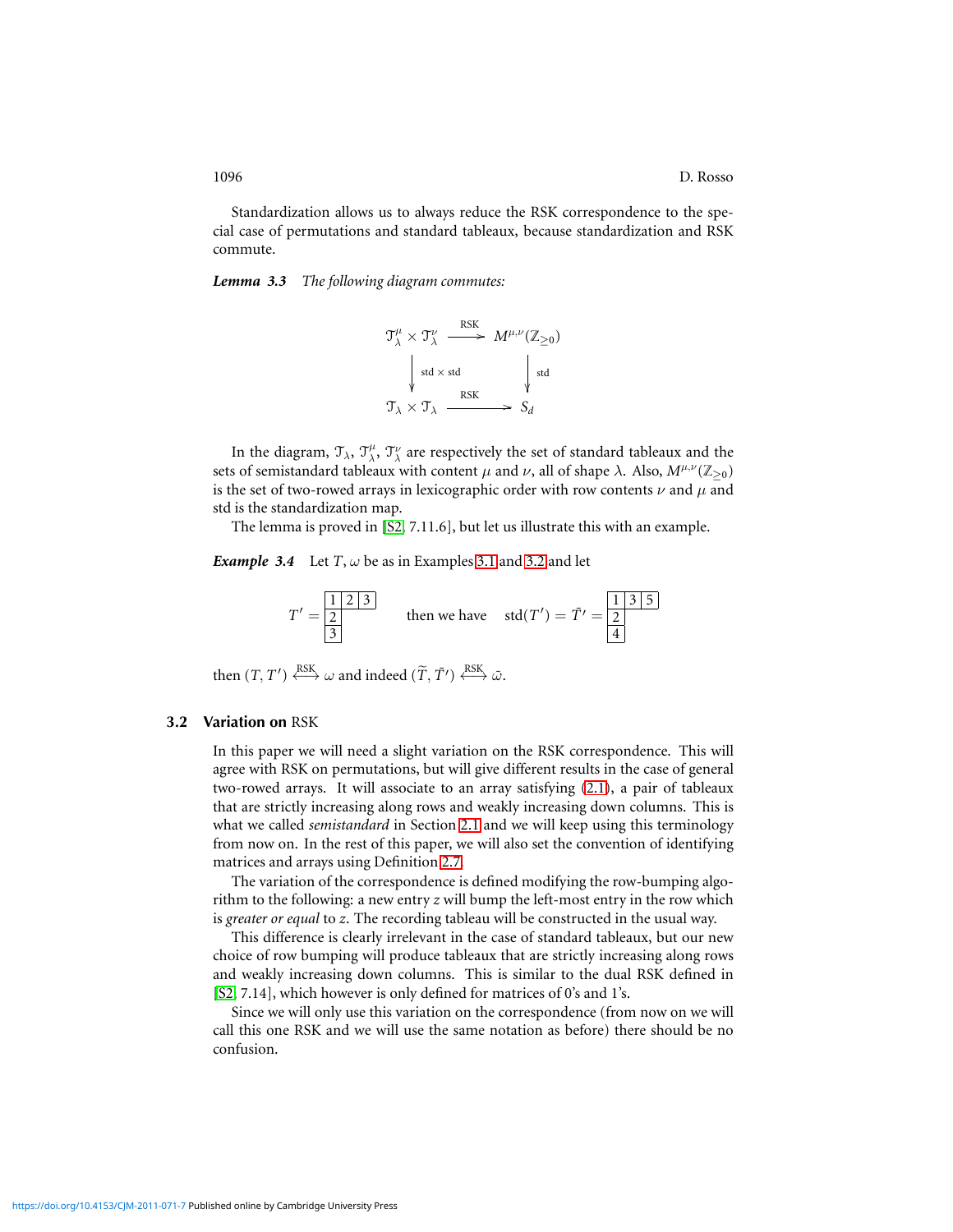*Lemma 3.5 This procedure gives a bijection between matrices of non-negative integers and pairs of semistandard (strictly increasing along rows and weakly increasing down columns) tableaux of same shape.*

**Proof** This is completely analogous to the usual proofs of the RSK correspondence (see [\[F\]](#page-30-2), [\[S2\]](#page-31-10)).

If the array corresponding to the matrix is  $\omega = \left(\begin{array}{c} u(1) & \cdots & u(d) \\ w(1) & \cdots & w(d) \end{array}\right)$  and by the correspondence it gives us the pair of tableaux (*P*, *Q*), then it is clear that the insertion tableau *P* will be semistandard. To check that the recording tableau *Q* is also semistandard, it is enough to show that if  $u(i) = u(i + 1)$ , then  $u(i + 1)$  will end up in a row of *Q* that is strictly below the row of *u*(*i*).

Since  $\omega$  satisfies [\(2.1\)](#page-4-0), if  $u(i) = u(i + 1)$ , then  $w(i) > w(i + 1)$ . This means that if  $w(i)$  bumps an element  $y_i$  from the first row, then the element  $y_{i+1}$  bumped by  $w(i + 1)$  from the first row must be in the same box where  $y_i$  was or in a box to the left of it. In turn, this implies that  $y_i \geq y_{i+1}$  and we can iterate this argument for the following rows. Now, the bumping route  $R_i$  of  $w(i)$  must stop before the bumping route  $R_{i+1}$  of  $w(i + 1)$ , which will then continue at least one row below that of  $R_i$ , which shows what we want.

The fact that the correspondence is a bijection just follows from the fact that we can do the reverse row-bumping algorithm by taking at each step the box that in the recording tableau contains the biggest number. In case of equal elements, we will take the one that is in the lowest row.

*Remark 3.6* Basically in this version of RSK we are considering equal entries in a tableau to be "bigger" if they are in a lower row and, while inserting, sequences of equal numbers are considered decreasing sequences.

This leads us to a new definition of *standardization* that will give us an analogous result to Lemma [3.3.](#page-6-0) Given a semistandard tableau *T*, we define its standardization *T* by replacing the 1's with  $1, 2, \ldots, \mu_1$  *starting from the top row and going down*, and then the same for 2's and so on. For an array  $\omega$  ordered as in [\(2.1\)](#page-4-0), we define  $\tilde{\omega}$  by replacing the first row with  $1, 2, \ldots, d$  and on the second row we replace the 1's by  $1, 2, \ldots, \mu_1$  *decreasingly* from left to right and same for the rest, always decreasing from left to right.

## <span id="page-7-0"></span>*Example 3.7*

$$
T = \frac{\boxed{1 \ 2}}{3} \quad \widetilde{T} = \frac{\boxed{1 \ 3}}{5}
$$

$$
\omega = \begin{pmatrix} 1 & 2 & 2 & 3 & 3 \\ 1 & 3 & 1 & 2 & 2 \end{pmatrix} \quad \widetilde{\omega} = \begin{pmatrix} 1 & 2 & 3 & 4 & 5 \\ 2 & 5 & 1 & 4 & 3 \end{pmatrix}
$$

*Remark 3.8* From the point of view of Remark [2.9,](#page-4-4) the standardization of an array corresponds to choosing the longest representative for the double coset.

With our new conventions for semistandard tableaux, order of arrays, RSK, standardization and the same notation of Lemma [3.3](#page-6-0) we have the following.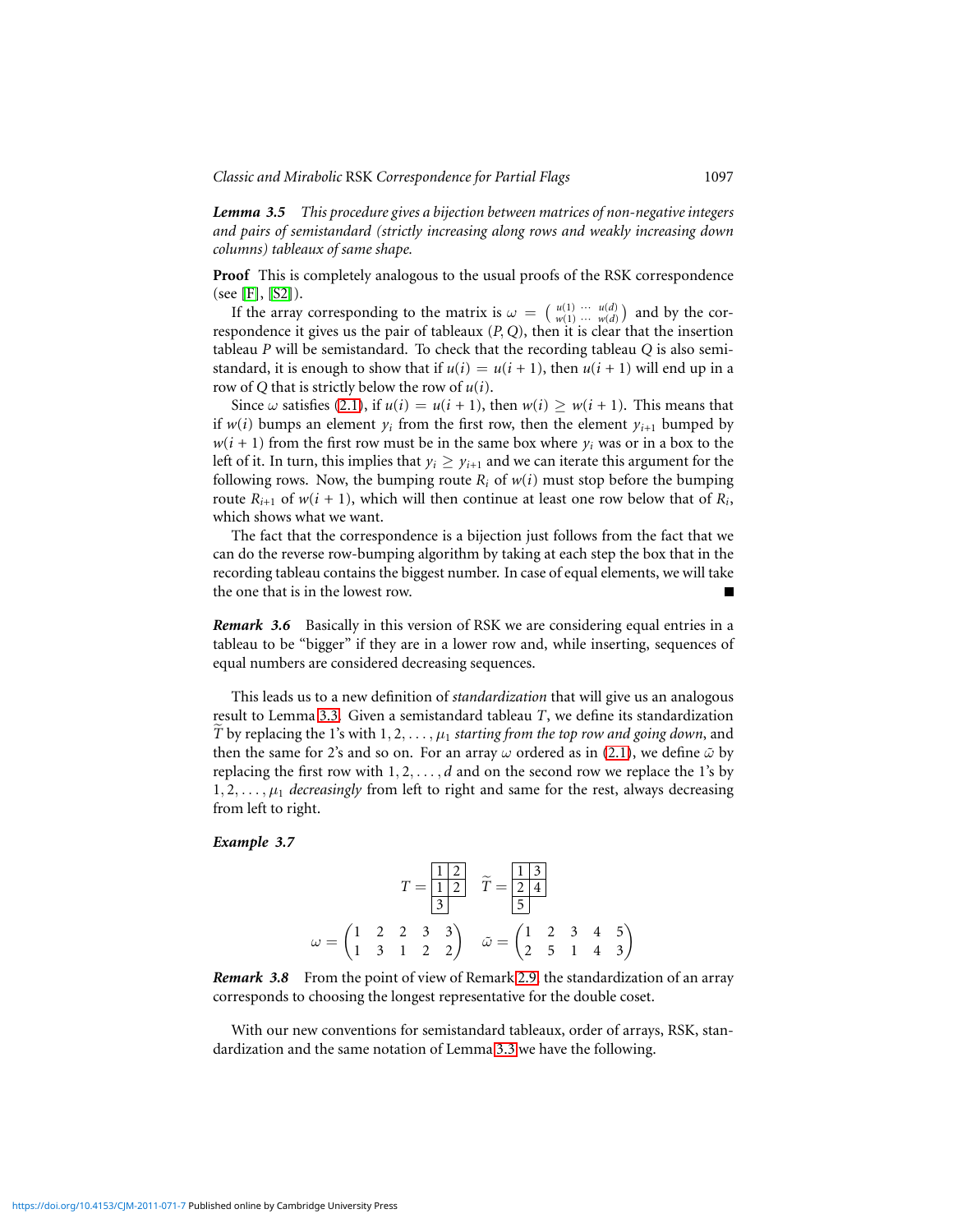<span id="page-8-0"></span>*Lemma 3.9 Standardization and* RSK *commute, as in the following diagram:*

$$
\mathcal{T}^{\mu}_{\lambda} \times \mathcal{T}^{\nu}_{\lambda} \longrightarrow \begin{array}{c} \text{RSK} \\ \text{M}^{\mu,\nu}(\mathbb{Z}_{\geq 0}) \end{array}
$$
\n
$$
\downarrow \text{std} \times \text{std} \qquad \qquad \downarrow \text{std}
$$
\n
$$
\mathcal{T}_{\lambda} \times \mathcal{T}_{\lambda} \longrightarrow S_d.
$$

The proof, *mutatis mutandis*, is the same as the proof of Lemma [3.3](#page-6-0) in [\[S2,](#page-31-10) 7.11.6]. It is just the observation that the standardization we choose for the arrays is exactly the one that makes the insertion procedure work the way we want, turning sequences of equal numbers into decreasing sequences.

*Example 3.10* Let  $T$ ,  $\omega$  as in example [3.7](#page-7-0) and let

$$
T' = \frac{12}{3} \qquad \text{then we have} \quad \tilde{T}' = \frac{12}{34}
$$

then  $(T, T') \xleftrightarrow{\text{RSK}} \omega$  and  $(\widetilde{T}, \widetilde{T}') \xleftrightarrow{\text{RSK}} \widetilde{\omega}$ .

<span id="page-8-1"></span>*Remark* 3.11 It is clear that if we fix the contents  $\mu$  and  $\nu$ , two different arrays  $\omega_1 \neq \omega_2 \in M^{\mu,\nu}$  (Z>0) when standardized will give two different permutations  $\tilde{\omega}_1 \neq \tilde{\omega}_2$ . That is we have an injective map

$$
\text{std}\colon M^{\mu,\nu}(\mathbb{Z}_{\geq 0})\to S_d.
$$

We therefore have an inverse

$$
\text{std}^{-1}\colon \operatorname{std}\big({M^{\mu,\nu}(\mathbb{Z}_{\geq 0})}\big) \to {M^{\mu,\nu}(\mathbb{Z}_{\geq 0})}
$$

which is easily described as follows:

$$
\begin{pmatrix} 1 & 2 & \cdots & \nu_1 & \nu_1 + 1 & \cdots \\ w(1) & w(2) & \cdots & w(\nu_1) & w(\nu_1 + 1) & \cdots \end{pmatrix}
$$
  

$$
\mapsto \begin{pmatrix} 1 & 1 & \cdots & 1 & 2 & \cdots \\ w'(1) & w'(2) & \cdots & w'(\nu_1) & w'(\nu_1 + 1) & \cdots \end{pmatrix};
$$

the first row is just replaced by  $\nu_1$  1's, followed by  $\nu_2$  2's and so on, while we have

$$
w'(k) = j
$$
 if  $w(k) \in {\mu_1 + \cdots + \mu_{j-1} + 1, ..., \mu_1 + \cdots + \mu_j}.$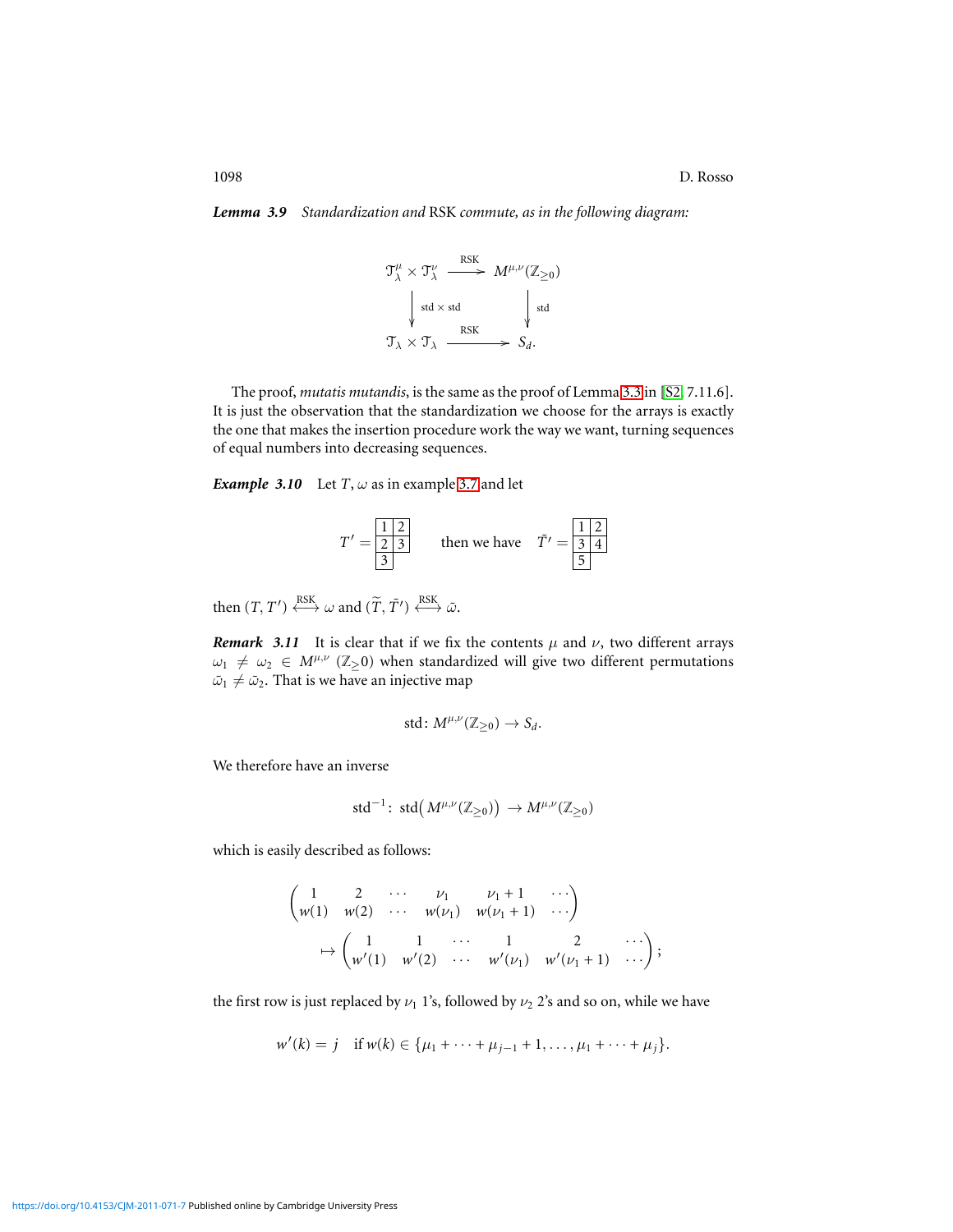## **4 RSK and Partial Flag Varieties**

In this section we will use all the conventions of Section [3.2](#page-6-1) and the notations of Section [2.1.](#page-3-0)

We state and prove the main result of the first part of the paper, which generalizes Theorem [2.3.](#page-2-1) The strategy for the proof is to use standardization and Lemma [3.9](#page-8-0) to reduce the problem to the case of complete flags.

<span id="page-9-0"></span>*Theorem 4.1 Let*  $x \in End(V)$  *be a nilpotent transformation of Jordan type*  $\lambda$ ,  $T \in$  $\mathfrak{T}_{\lambda}^{\mu}$ ,  $T' \in \mathfrak{T}_{\lambda}^{\nu}$  be semistandard tableaux, and let  $C_{x,T}$  and  $C_{x,T'}$  be respectively the irre $d$  *a a ducible components of*  $\mathfrak{F}_{x}^{\mu}$  *and*  $\mathfrak{F}_{x}^{\nu}$  *corresponding to the tableaux T and T'*.

*Then, for generic F*  $\in$  *C*<sub>*x*,*T*</sub> *and*  $F' \in C_{x,T}$ , *we have that the relative position matrix*  $M(F, F')$  *is the same as the matrix*  $M(T, T')$  *given by the RSK correspondence.* 

**Proof** For a fixed  $\mu = (\mu_1, \dots, \mu_n)$  with  $|\mu| = \mu_1 + \dots + \mu_n = d$ , consider the map

$$
p_\mu\colon \mathcal{F}\to \mathcal{F}^\mu
$$

that forgets some of the spaces, that is

$$
(0 = F_0, F_1, F_2, \ldots, F_{d-1}, F_d = V) \mapsto (0 = F_0, F_{\mu_1}, F_{\mu_1 + \mu_2}, \ldots, F_{\mu_1 + \cdots + \mu_{n-1}}, F_d = V).
$$

Clearly, if *F* is any partial flag in  $\mathcal{F}^\mu_x$  and  $\tilde{F} \in p_\mu^{-1}(F)$ , then  $\tilde{F} \in \mathcal{F}_x$  because for all *j* there is some *i* such that

$$
\tilde{F}_{\mu_1+\cdots+\mu_i}\subset \tilde{F}_{j-1}\subset \tilde{F}_j\subset \tilde{F}_{\mu_1+\cdots+\mu_{i+1}}
$$

and

$$
x(\tilde{F}_j) \subset x(\tilde{F}_{\mu_1 + \dots + \mu_{i+1}}) = x(F_{i+1}) \subset F_i = \tilde{F}_{\mu_1 + \dots + \mu_i} \subset \tilde{F}_{j-1}.
$$

Now, let  $t\colon \mathcal{F}^\mu_x\to \mathcal{T}^\mu_\lambda$  be the map that associates a semistandard tableau to a partial flag, as in Definition [2.5.](#page-3-1)

We fix a semistandard tableau *T* and we let  $\mathcal{F}_{x,T} := t^{-1}(T)$ , then  $\mathcal{F}_{x,T}$  is a constructible dense subset of *Cx*,*T*.

Let  $\widetilde{T}$  be the standardization of *T* and let  $\mathcal{F}_{x,\widetilde{T}} = t^{-1}(\widetilde{T}) \subset \mathcal{F}_x$  be the dense subset of  $C_{\mathbf{x},\widetilde{T}}$ . The set  $C_{\mathbf{x},\widetilde{T}}$  is the irreducible component of the complete flag variety associated to the standard tableau *T*.

It is clear that if  $\tilde{F} \in \mathcal{F}_{\tilde{r}}$ , then we have  $F = p_\mu(\tilde{F}) \in \mathcal{F}_{x,T}$  because

$$
x|_{F_i}=x|_{\tilde{F}_{\mu_1+\cdots+\mu_i}}
$$

also, the map

$$
p_{\mu} \colon \mathcal{F}_{x,\widetilde{T}} \to \mathcal{F}_{x,T}
$$

is surjective. This is because we can always find appropriate subspaces to complete a partial flag *F* to a flag  $\tilde{F}$  such that the restriction of *x* to those subspaces has the Jordan type we want.

<https://doi.org/10.4153/CJM-2011-071-7>Published online by Cambridge University Press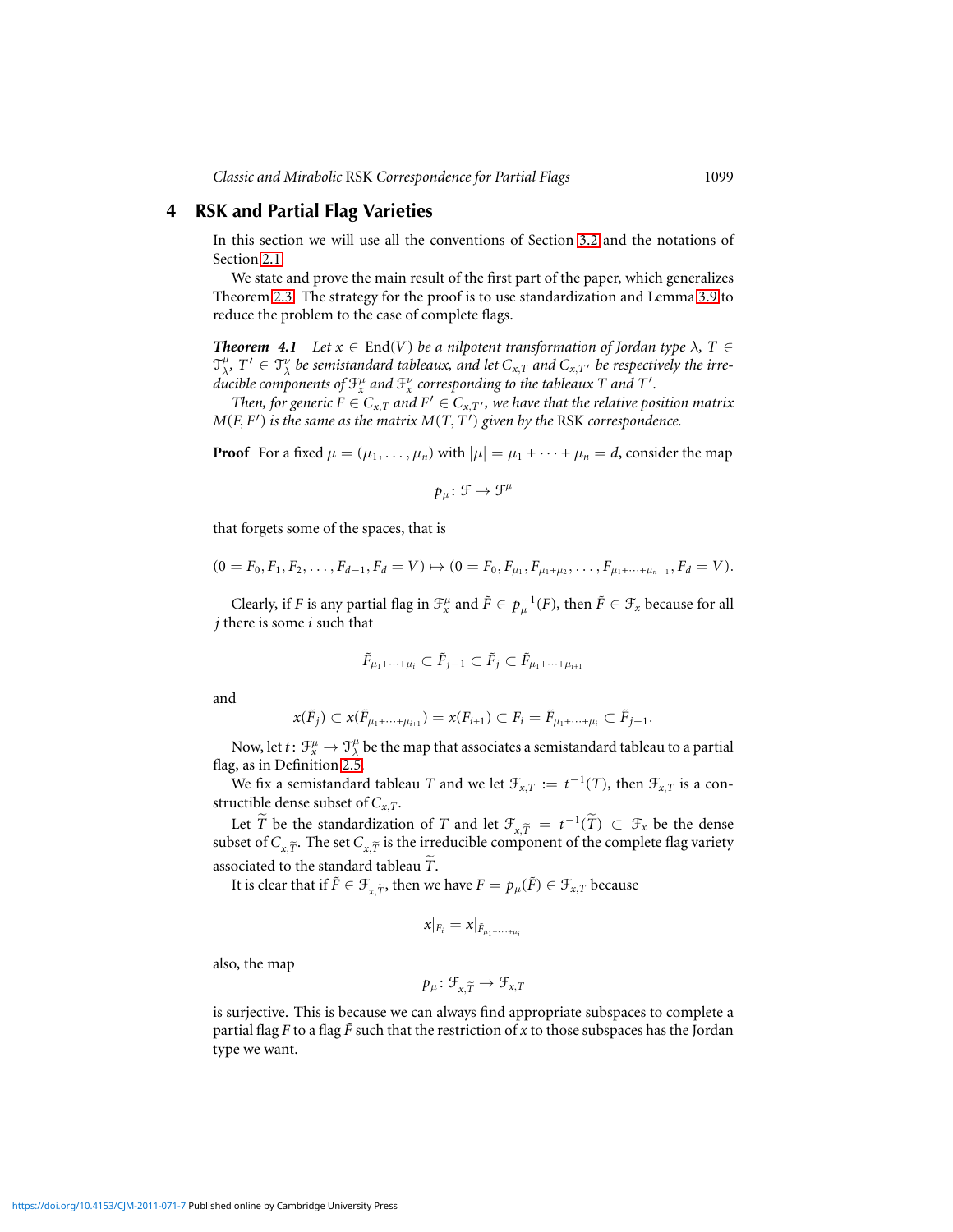What we have said so far applies in the same way if we fix another semistandard tableau *T'* of content  $\nu$  and we consider the sets  $\mathcal{F}_{x,T'} \subset \mathcal{F}_{x}$  and  $\mathcal{F}_{x,T'} \subset \mathcal{F}_{x}$ .

Now, let us fix two semistandard tableaux *T* and *T* ′ as in the statement of the theorem, and consider their standardizations  $\widetilde{T}$  and  $\widetilde{T'}$ . For general complete flags  $\tilde{F}\in C_{x,\widetilde{T}}$  and  $\tilde{F'}\in C_{x,\widetilde{T'}},$  Theorem [2.3](#page-2-1) tells us that  $M(\tilde{F},\tilde{F'})=M(\widetilde{T},\tilde{T'}).$  We let then  $X_{\widetilde{T}} \subset \widetilde{C}_{x,\widetilde{T}}, X_{\widetilde{T}} \subset C_{x,\widetilde{T}}$ <sup>n</sup> be the open dense subsets such that this is true.

Then  $X_{\widetilde{T}} \cap \mathcal{F}_{x,\widetilde{T}}$  is constructible dense in  $C_{x,\widetilde{T}}$ . Hence it contains an open dense subset and the image of

$$
p_{\mu} \colon X_{\widetilde{T}} \cap \mathcal{F}_{x,\widetilde{T}} \to \mathcal{F}_{x,T}
$$

is constructible dense in  $\mathcal{F}_{x,T}$ , therefore it is also dense in  $C_{x,T}$ . In the same way,  $p_{\nu}(X_{\tilde{T'}} \cap \mathcal{F}_{x,\tilde{T'}})$  is constructible dense in  $\mathcal{F}_{x,T'}$ .

*Claim 4.2 If*  $F \in p_\mu(X_{\widetilde{T}} \cap \mathcal{F}_{x,\widetilde{T}})$  *and*  $F' \in p_\nu(X_{\widetilde{T}'} \cap \mathcal{F}_{x,\widetilde{T}'})$  *then*  $M(F, F') =$ *M*(*T*, *T* ′ )*.*

Let  $\tilde{F} \in p_{\mu}^{-1}(F)$  and  $\tilde{F'} \in p_{\nu}^{-1}(F'),$  then by Lemma [3.9](#page-8-0) we have that

$$
\tilde{\omega} = \text{std}\big(M(T, T')\big) = M(\tilde{T}, \tilde{T'}).
$$

Now let  $\omega' = M(F, F')$ . By the definition of relative position of flags, the array  $\tilde{\omega} = M(\tilde{T}, \tilde{T}') = M(\tilde{F}, \tilde{F}')$  is such that for all *i*, *j*,

$$
\operatorname{card}\left\{\begin{pmatrix}\tilde{u} \\ \tilde{w}\end{pmatrix} \in \tilde{\omega} \middle| \begin{array}{l}\tilde{u} \in \{\nu_1 + \dots + \nu_{j-1} + 1, \dots, \nu_1 + \dots + \nu_j\}, \\ \tilde{w} \in \{\mu_1 + \dots + \mu_{i-1} + 1, \dots, \mu_1 + \dots + \mu_i\}\end{array}\right\}
$$
\n
$$
= \dim\left(\frac{\tilde{F}_{\mu_1 + \dots + \mu_i} \cap \tilde{F'}_{\nu_1 + \dots + \nu_j}}{(\tilde{F}_{\mu_1 + \dots + \mu_{i-1}} \cap \tilde{F'}_{\nu_1 + \dots + \nu_j}) + (\tilde{F}_{\mu_1 + \dots + \mu_i} \cap \tilde{F'}_{\nu_1 + \dots + \nu_{j-1}})}\right)
$$
\n
$$
= \dim\left(\frac{F_i \cap F'_j}{F_i \cap F'_{j-1} + F_{i-1} \cap F'_j}\right)
$$
\n
$$
= \operatorname{card}\left\{\begin{array}{l}\begin{pmatrix}u \\ w\end{pmatrix} \in \omega' \middle| \begin{pmatrix}u \\ w\end{pmatrix} = \begin{pmatrix}i \\ j\end{pmatrix}\right\}
$$

Therefore, by Remark [3.11,](#page-8-1)  $\omega' = std^{-1}(\tilde{\omega})$ . It follows that  $std(\omega') = \tilde{\omega}$ , that is

$$
std(M(F, F')) = std(M(T, T')).
$$

Again by Remark [3.11,](#page-8-1) this implies that  $M(F, F') = M(T, T')$ . This concludes the proof of the claim.

Since  $p_\mu(X_{\widetilde{T}} \cap \mathcal{F}_{x,\widetilde{T}})$  and  $p_\nu(X_{\widetilde{T}} \cap \mathcal{F}_{x,\widetilde{T}})$  are constructible dense in  $C_{x,T}$  and  $C_{x,T'}$ respectively, they each contain an open dense subset of the respective irreducible component, which proves the theorem.

## **5 Mirabolic Flag Varieties**

With this section, we start the second part of this paper, where we generalize the construction of Travkin (see [\[T\]](#page-31-7)). We keep the notation of Section [2.](#page-2-2)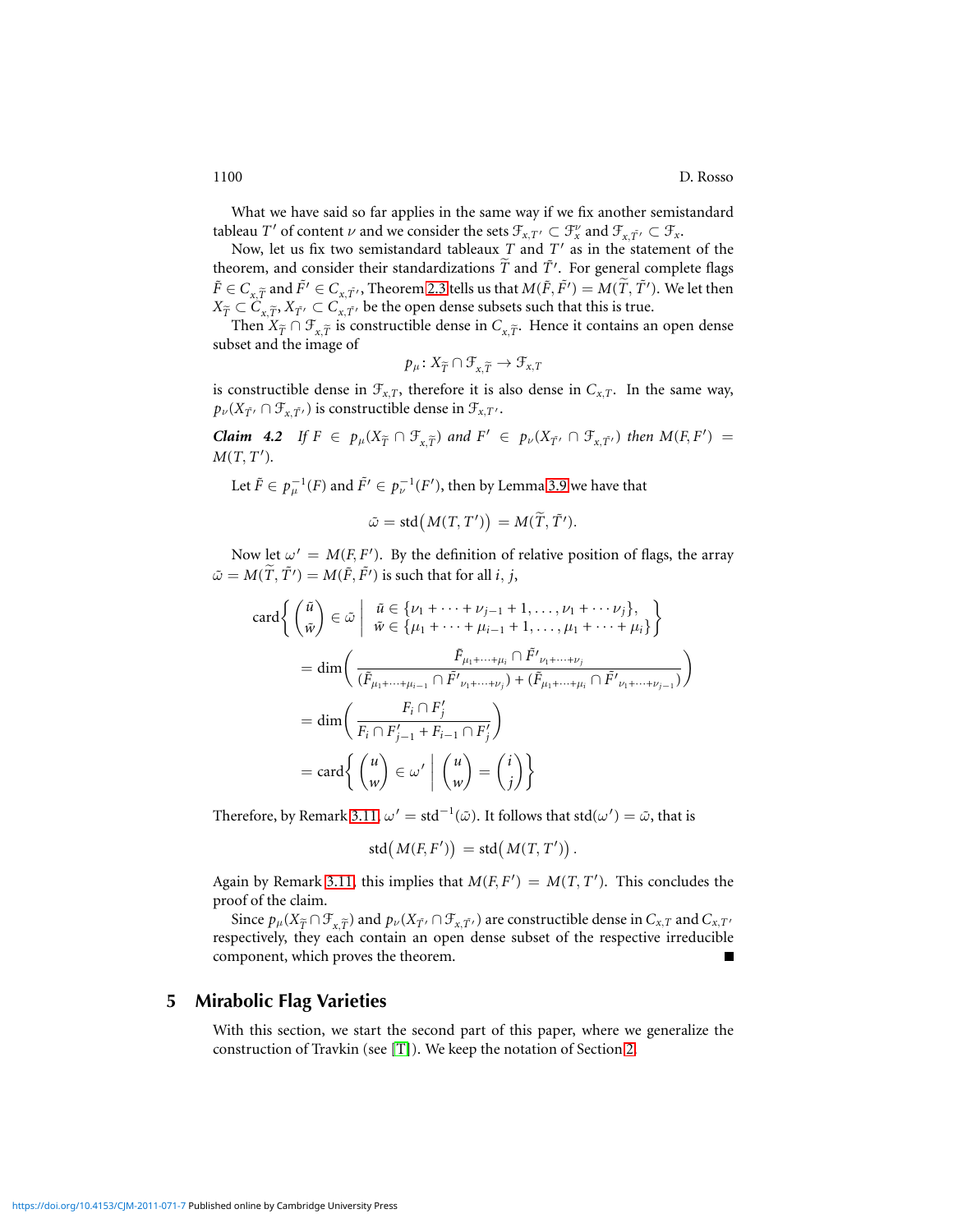## **5.1** GL(*V*)-orbits in  $\mathcal{F}^{\mu} \times \mathcal{F}^{\mu'} \times V$

<span id="page-11-0"></span>Let  $\mu = (\mu_1, \dots, \mu_n)$ ,  $\mu' = (\mu'_1, \dots, \mu'_{n'})$  be two compositions of *d*. We consider the diagonal *G*-action on the set  $\mathcal{F}^{\mu} \times \mathcal{F}^{\mu'} \times V$ . So, let  $(F, F', v) \in \mathcal{F}^{\mu} \times \mathcal{F}^{\mu'} \times V$  and look at the orbit  $G \cdot (F, F', v)$ .

If  $v = 0$ , this orbit lies in  $\mathcal{F}^{\mu} \times \mathcal{F}^{\mu'} \times \{0\} \simeq \mathcal{F}^{\mu} \times \mathcal{F}^{\mu'}$ . As in Section [2.2,](#page-3-2) we parametrize such orbits by the set  $M^{\mu,\mu'}(\mathbb{Z}_{\geq 0})$  of matrices with row sums  $\mu$  and column sums  $\mu'$  which we can also identify with the set of two-rowed arrays of positive integers with row contents  $\mu'$  and  $\mu$ .

If  $v \neq 0$ , the orbit  $G \cdot (F, F', v)$  is the preimage of an orbit in  $\mathcal{F}^{\mu} \times \mathcal{F}^{\mu'} \times \mathbb{P}(V)$ . This is because for all  $c \in k^{\times}$ ,  $(F, F', cv) = c \operatorname{Id} \cdot (F, F', v) \in G \cdot (F, F', v)$ .

The *G*-orbits on  $\mathcal{F}^{\mu} \times \mathcal{F}^{\mu'} \times \mathbb{P}(V)$  have been parametrized in [\[MWZ,](#page-31-8) 2.11] (see also [\[M,](#page-31-11) 2.2]) by "decorated matrices". These are pairs  $(M, \Delta)$ , where *M* is a matrix in  $M^{\mu,\mu'}(\mathbb{Z}_{\geq 0})$  and  $\Delta = \{(i_1, j_1), \ldots, (i_k, j_k)\}$  is a nonempty set that satisfies

$$
1\leq i_1<\cdots
$$

and such that the entry  $M_{ij} > 0$  for all  $(i, j) \in \Delta$ .

We can concisely write down a pair  $(M, \Delta)$ , in a similar way to what is done in [\[M\]](#page-31-11), by parenthesizing the entries of the matrix corresponding to  $\Delta$ .

<span id="page-11-1"></span>*Example 5.1*

$$
M = \begin{pmatrix} 1 & 0 & 2 \\ 1 & 1 & 0 \\ 0 & 3 & 0 \end{pmatrix}; \quad \Delta = \{(1,3), (2,1)\}
$$

$$
(M, \Delta) = \begin{pmatrix} 1 & 0 & (2) \\ (1) & 1 & 0 \\ 0 & 3 & 0 \end{pmatrix}
$$

<span id="page-11-2"></span>*Lemma 5.2 There is a* 1-1 *correspondence between the set of pairs*  $(M, \Delta)$  *as above and the set of pairs*  $(\omega, \beta)$  *where*  $\omega$  *is a two-rowed array and*  $\beta \subset \{1, \ldots, d\}$  *is a nonempty subset such that if*  $i \in \{1, ..., d\} \setminus \beta$  *and*  $j \in \beta$ *, either*  $u(i) > u(j)$  *or*  $w(i) > w(j)$ .

**Proof** The correspondence between *M* and  $\omega$  is just the identification we discussed in Definition [2.7.](#page-4-3) Now, consider the map

$$
\varphi\colon \{1,\ldots,d\} \to \{1,\ldots,n\} \times \{1,\ldots,n'\}
$$

$$
l \mapsto (w(l),u(l)).
$$

Then  $\Delta$  will be the subset of  $\varphi(\beta)$  defined by

$$
\Delta = \{ (i, j) \in \varphi(\beta) \mid \forall k \ge 1 \ (i + k, j) \notin \varphi(\beta) \text{ and } (i, j + k) \notin \varphi(\beta) \}.
$$

Given  $\Delta$  we can recover  $\beta$  in the following way: let

$$
\Delta' = \left\{ (i, j) \in \{1, \dots, n\} \times \{1, \dots, n'\} \mid \exists (i_0, j_0) \in \Delta \text{ s.t. } i \leq i_0 \text{ or } j \leq j_0 \right\}
$$

<https://doi.org/10.4153/CJM-2011-071-7>Published online by Cambridge University Press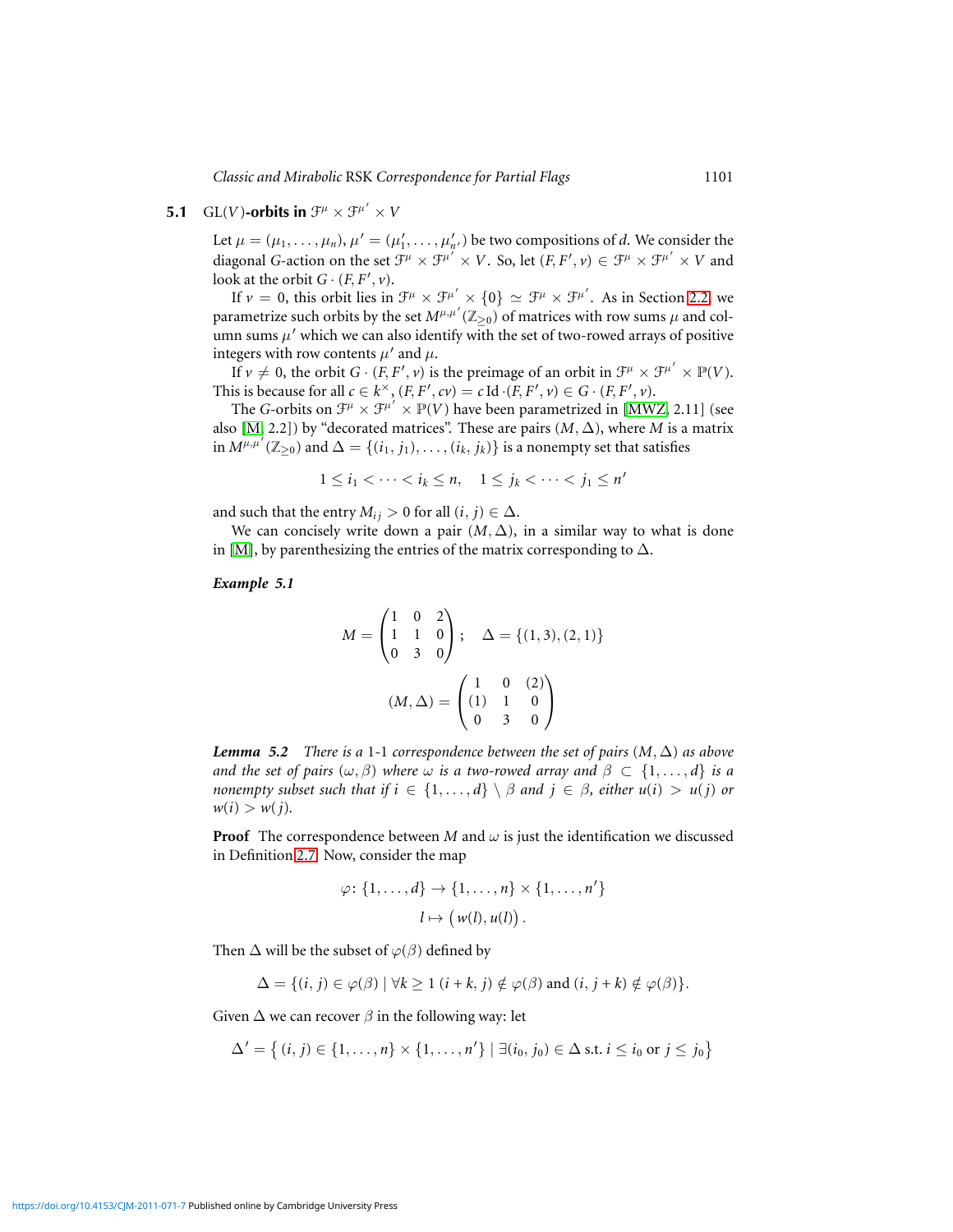then  $\beta = \varphi^{-1}(\Delta').$ 

It is not difficult to see that these definitions give inverse correspondences.

Visually,  $\varphi(\beta)$  identifies a set of positions in the matrix that fits in a Young diagram, and such that no other nonzero positions are in the diagram. The set  $\Delta$ consists then of the outer corners of that diagram.

Vice versa, given  $\Delta$ ,  $\Delta'$  is the set of all positions of the matrix weakly northwest of  $\Delta$ . Then  $\beta = \varphi^{-1}(\Delta')$  consists of all the columns of the array corresponding to the nonzero positions in  $\Delta'$ .

*Example 5.3* If we take the decorated matrix  $(M, \Delta)$  of Example [5.1,](#page-11-1) we have that

$$
\Delta' = \{(1,1), (1,2), (1,3), (2,1)\}; \quad \omega = \begin{pmatrix} 1 & 1 & 2 & 2 & 2 & 2 & 3 & 3 \\ 2 & 1 & 3 & 3 & 3 & 2 & 1 & 1 \end{pmatrix}.
$$

Then  $\beta = \{1, 2, 7, 8\}.$ 

<span id="page-12-1"></span>**Definition 5.4** We define the set  $\mathfrak{D}^{\mu,\mu'}$  of "decorated arrays" to be the set of all pairs  $(\omega, \beta)$ , where  $\omega \in M^{\mu,\mu'}(\mathbb{Z}_{\geq 0})$  and  $\beta \subset \{1, \dots, d\}$  is a (possibly empty) subset such that if  $i \in \{1, ..., d\} \setminus \beta$  and  $j \in \beta$ , then either  $u(i) > u(j)$  or  $w(i) > w(j)$ .

By Lemma [5.2,](#page-11-2) the set of decorated matrices (if we also allow  $\Delta = \emptyset$ ) and decorated arrays are identified, so we might use either description of the set, depending on what is most convenient at each time.

By the result in [\[MWZ,](#page-31-8) 2.11] and Lemma [5.2,](#page-11-2) we can then parametrize the *G*orbits on  $\mathcal{F}^{\mu} \times \mathcal{F}^{\mu'} \times V$  with the set  $\mathfrak{D}^{\mu,\mu'}$ . The pairs  $(\omega,\beta) \in \mathfrak{D}^{\mu,\mu'}$  with  $\beta \neq \emptyset$ correspond to the *G*-orbits in  $\mathcal{F}^{\mu} \times \mathcal{F}^{\mu'} \times \mathbb{P}(V)$ , and the ones with  $\beta = \varnothing$  correspond to the case of  $v = 0$ .

We are going to give a direct proof of this parametrization. In order to do that, we will use the following result of Travkin [\[T,](#page-31-7) Lemma 1].

<span id="page-12-2"></span>*Lemma 5.5 Let*  $A \subset End(V)$  *be an associative algebra with identity and*  $A^{\times}$  *the multiplicative group of A. Suppose that the A-module V has finitely many submodules. Then the A*<sup>×</sup>*-orbits in V are in* 1*-*1 *correspondence with these submodules. Namely, each A*<sup>×</sup>*-orbit has the form*

$$
\Omega_S:=S\setminus \bigcup_{S'\subsetneq S}S'
$$

*where S is an A*×*-submodule of V and the union is taken over all proper submodules of S.*

<span id="page-12-0"></span>**Proposition 5.6** There is a 1-1 correspondence between G-orbits in  $\mathcal{F}^{\mu} \times \mathcal{F}^{\mu'} \times V$ and the set  $\mathfrak{D}^{\mu,\mu'}$ .

**Proof** For each  $\omega = \begin{pmatrix} u(1) & u(2) & \cdots & u(d) \\ w(1) & w(2) & \cdots & w(d) \end{pmatrix}$  in  $M^{\mu,\mu'}(\mathbb{Z}_{\geq 0})$ , let  $\Omega_{\omega}$  be the corresponding *G*-orbit in  $\mathcal{F}^{\mu} \times \mathcal{F}^{\mu'}$ .

In particular,  $(F, F') \in \Omega_\omega$  if and only if there exists a basis  $\{e_i \mid i = 1, ..., d\}$ of *V* such that

$$
F_i = \langle e_r \mid w(r) \leq i \rangle
$$
  

$$
F'_j = \langle e_s \mid u(s) \leq j \rangle.
$$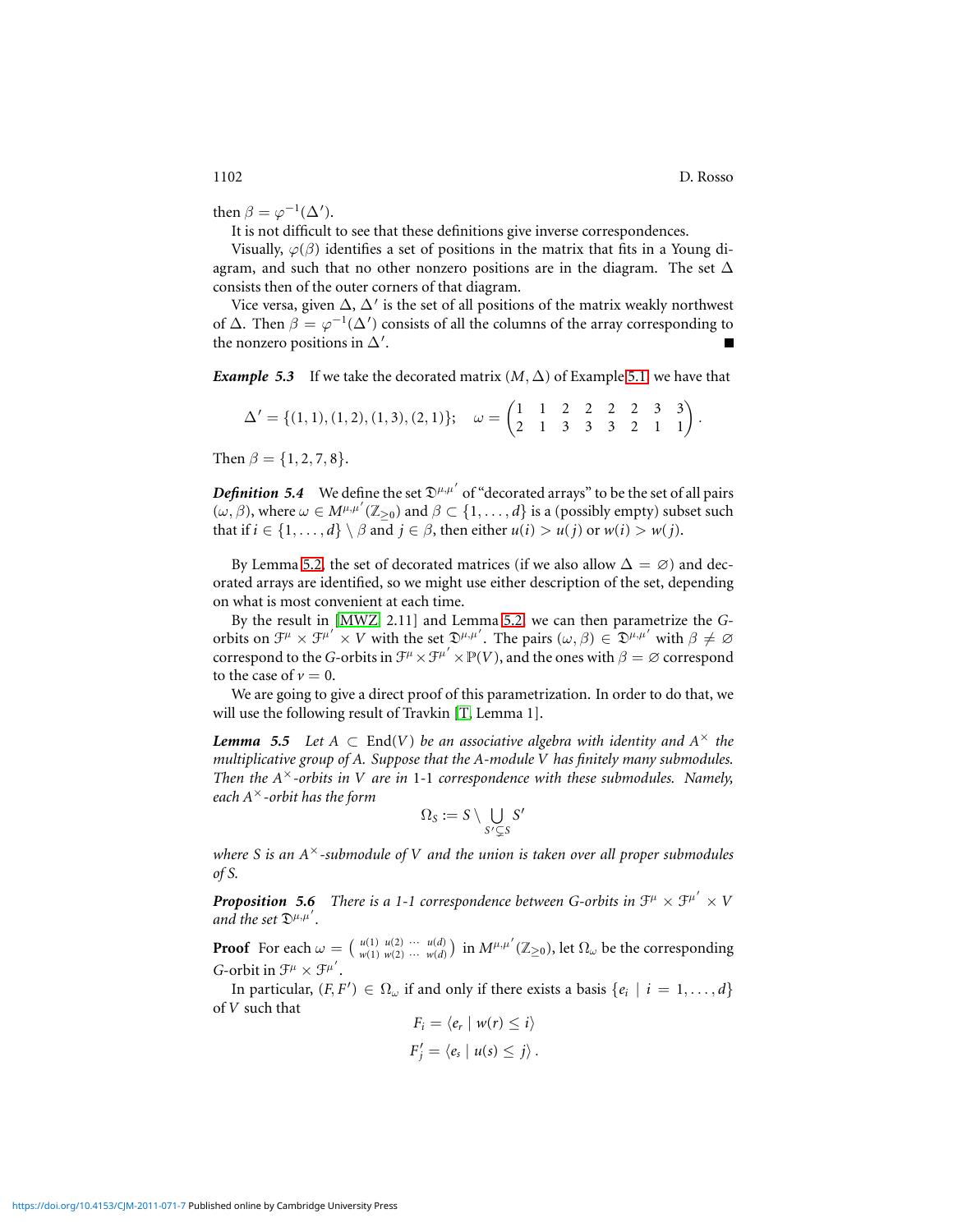For a fixed  $\omega$ , consider a point  $(F, F') \in \Omega_{\omega}$  and let *H* be its stabilizer in *G*. Then the *H*-orbits in *V* are in 1-1 correspondence with the *G*-orbits of  $\mathcal{F}^{\mu} \times \mathcal{F}^{\mu'} \times V$  consisting of points  $(D, D', \nu)$  with  $(D, D') \in \Omega_\omega$ .

Let  $A_F$ ,  $A_{F'} \subset End(V)$  respectively be the subalgebras that leave the partial flags *F*, *F* ′ invariant, *i.e.*,

$$
A_F := \{ a \in \text{End}(V) \mid a(F_i) \subset (F_i) \,\forall i \}
$$
  

$$
A_{F'} := \{ a \in \text{End}(V) \mid a(F'_i) \subset (F'_i) \,\forall i \}.
$$

Let  $A = A_F \cap A_{F}$ , then  $H = A^{\times}$ . So pick a basis  $\{e_i\}$  of  $V$  satisfying [\(5.1\)](#page-12-0), and let  $E_{ij}$ be the linear operator such that

$$
E_{ij}e_r=\delta_{jr}e_i.
$$

Then

$$
A = \bigoplus_{\substack{u(i) \le u(j) \\ w(i) \le w(j)}} k E_{ij}.
$$

From this it follows that all the *A*-submodules of *V* have the form  $S(\beta) := \bigoplus_{i \in \beta} k e_i$ , where  $\beta$  is like in Definition [5.4.](#page-12-1) In particular, they are finite, so we can apply Lemma [5.5](#page-12-2) to conclude the proof.

*Definition 5.7* We will denote by  $\Omega_{\omega,\beta}$  the *G*-orbit in  $\mathcal{F}^{\mu}\times\mathcal{F}^{\mu'}\times V$  corresponding to  $(\omega, \beta)$ .

*Remark* 5.8 The orbit  $\Omega_{\omega,\beta}$  consists exactly of the triples  $(F, F', v)$  such that there exists a basis  $\{e_i \mid i = 1, \ldots, d\}$  of *V* that satisfies [\(5.1\)](#page-12-0) and with

$$
v=\sum_{i\in\beta}e_i.
$$

## **5.2 Conormal Bundles and Mirabolic** RSK

We consider the variety  $X^{\mu,\mu'} := \mathcal{F}^{\mu} \times \mathcal{F}^{\mu'} \times V$ , and its cotangent bundle  $T^*(X^{\mu,\mu'}).$ We know that, see [\[CG,](#page-30-3) 4.1.2],

$$
T^*(\mathcal{F}^{\mu}) = \{ (F, x) \in \mathcal{F}^{\mu} \times \mathcal{N} \mid x(F_i) \subset F_{i-1} \,\forall i \}.
$$

Therefore

$$
T^*(X^{\mu,\mu'}) = \{(F,F',\nu,x,x',\nu^*) \in X^{\mu,\mu'} \times \mathcal{N} \times \mathcal{N} \times V^* \mid F \in \mathcal{F}_x^{\mu}; F' \in \mathcal{F}_{x'}^{\mu'}\}.
$$

We have the moment map

$$
T^*(X^{\mu,\mu'}) \to \mathfrak{gl}(V)^* \simeq \mathfrak{gl}(V)
$$
  

$$
(F, F', v, x, x', v^*) \mapsto x + x' + v^* \otimes v.
$$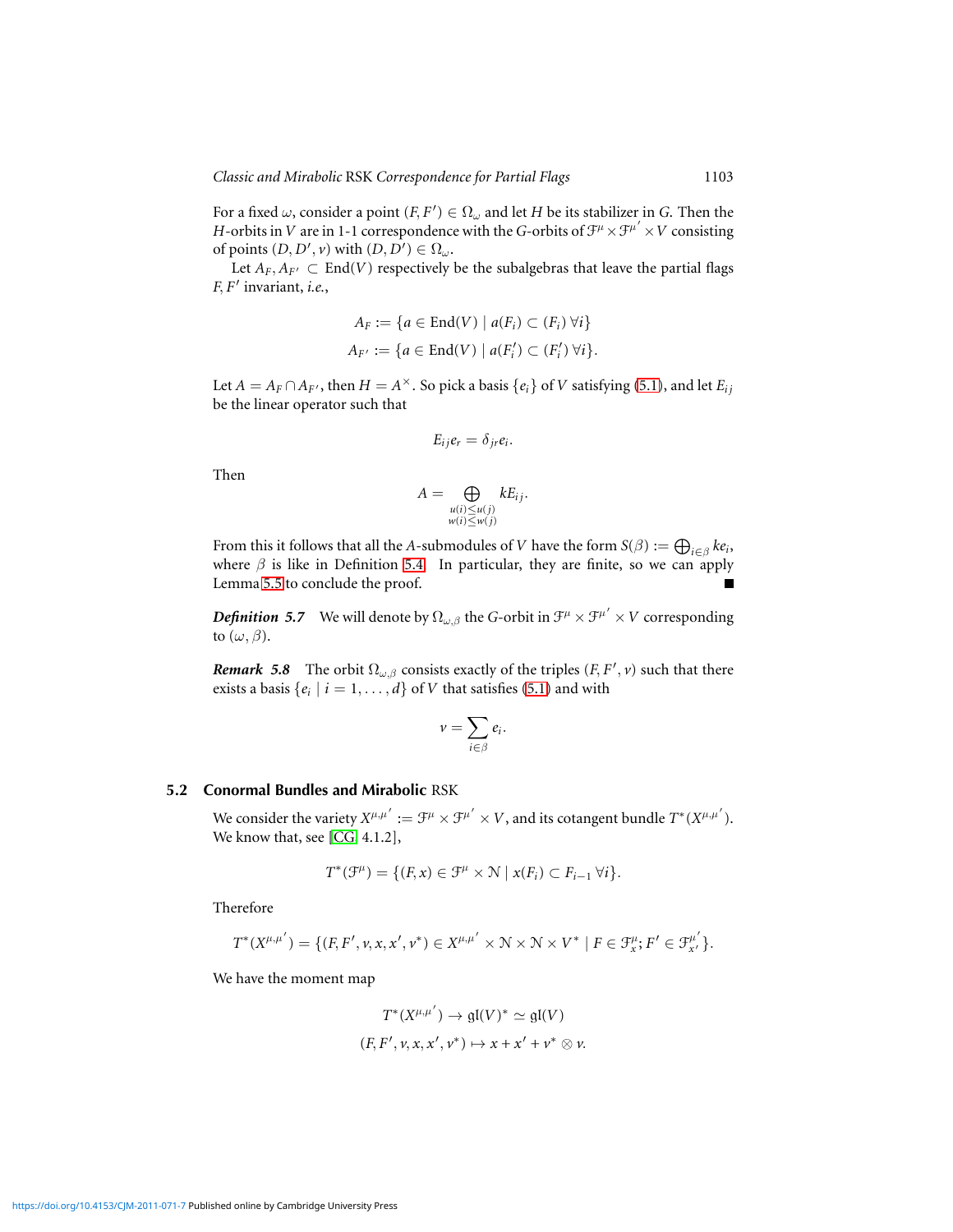We let  $Y^{\mu,\mu'}$  be the preimage of 0 under the moment map, then  $Y^{\mu,\mu'}$  is the union of the conormal bundles of the *G*-orbits in  $X^{\mu,\mu'}$ :

$$
Y^{\mu,\mu'}:=\{(F,F',\nu,x,x',\nu^*)\in T^*(X^{\mu,\mu'})\mid x+x'+\nu^*\otimes\nu=0\}=\bigsqcup_{\omega,\beta}N^*\Omega_{\omega,\beta}.
$$

Hence, all the irreducible components of  $Y^{\mu,\mu'}$  are the closures  $\overline{N^*\Omega_{\omega,\beta}}$ .

Now, consider the variety *Z* of quadruples

$$
Z := \{ (x, x', v, v^*) \in \mathbb{N} \times \mathbb{N} \times V \times V^* \mid x + x' + v^* \otimes v = 0 \}.
$$

We then have a projection

$$
\pi: Y^{\mu,\mu'} \to Z
$$
  
(F, F', v, x, x', v^\*)  $\mapsto$  (x, x', v, v^\*).

We let  $\mathfrak P$  be the set of pairs of partitions  $(\lambda, \theta)$  such that  $|\lambda| = d$  and  $\lambda_i \ge \theta_i \ge \lambda_{i+1}$ for all *i*.

*Remark* 5.9 The set  $\mathfrak{P}$  parametrizes *G*-orbits on  $N \times V$ , as is proved independently in both [\[T,](#page-31-7) Theorem 1] and [\[AH,](#page-30-4) Proposition 2.3]. In particular,  $(x, v)$  is in the orbit corresponding to  $(\lambda, \theta)$  if the Jordan type of *x* is  $\lambda$  and the Jordan type of  $x|_{V/k[x]v}$ is  $\theta$ .

Define the set of triples  $\mathbf{T} := \{(\lambda, \theta, \lambda') \mid (\lambda, \theta) \in \mathfrak{P}; (\lambda', \theta) \in \mathfrak{P}\}.$ 

For any  $\mathbf{t} = (\lambda, \theta, \lambda') \in \mathbf{T}$ , we write  $Z^{\mathbf{t}}$  for the subset of quadruples  $(x, x', v, v^*) \in$ *Z* such that the Jordan types of *x*, *x*<sup>'</sup> and  $x|_{V/k[x]v}$  are respectively  $\lambda$ ,  $\lambda$ <sup>'</sup> and  $\theta$ .

**Remark 5.10** Notice that in the previous statement we did not break any symmetry by choosing *x* instead of *x*<sup>'</sup>, because if  $x + x' + v^* \otimes v = 0$ , then  $k[x]v = k[x']v$  and  $x|_{V/k[x]v} = -x'|_{V/k[x']v}$ 

Now if  $\tilde{\omega} = (\omega, \beta) \in \mathfrak{D}^{\mu,\mu'}$ , we can consider a point  $y = (F, F', v, x, x', v^*)$  in the variety  $Y_{\tilde{\omega}} := \overline{N^*(\Omega_{\tilde{\omega}})}.$  In particular we can take  $y \in N^*(\Omega_{\tilde{\omega}}).$ 

Then  $\pi(y) \in Z^t$  for some  $\mathbf{t} = (\lambda, \theta, \lambda') \in \mathbf{T}$ . Now,  $Z^t$  is irreducible, as is shown in the proof of Proposition 1 in [\[T\]](#page-31-7). Hence this  $\mathbf{t} = \mathbf{t}(y)$  will be the same for all *y* in an open dense subset of  $Y_{\omega}$ . With this choice of *y*, we can then denote  $\mathbf{t} = \mathbf{t}(\tilde{\omega})$  to emphasize that it depends only on  $\tilde{\omega}$ . Let  $T = T(\tilde{\omega}) \in \mathcal{T}^{\mu}_{\lambda}$  and  $T' = T'(\tilde{\omega}) \in \mathcal{T}^{\mu'}_{\lambda'}$ λ′ such that  $F = F(y) \in \mathcal{F}_{x,T}$  and  $F' = F'(y) \in \mathcal{F}_{x',T'}$ .

<span id="page-14-0"></span>**Proposition 5.11** The assignment  $\tilde{\omega} \mapsto (\mathbf{t}(\tilde{\omega}), T(\tilde{\omega}), T'(\tilde{\omega}))$ , that we just described, *gives a one-to-one correspondence*

$$
\mathfrak{D}^{\mu,\mu'} \longleftrightarrow \left\{\, \left(\,(\lambda,\theta,\lambda'), T,T'\right)\,\big|\,\, (\lambda,\theta,\lambda') \in T,\, T \in \mathfrak{I}^\mu_\lambda,\, T' \in \mathfrak{I}^{\mu'}_{\lambda'}\right\}.
$$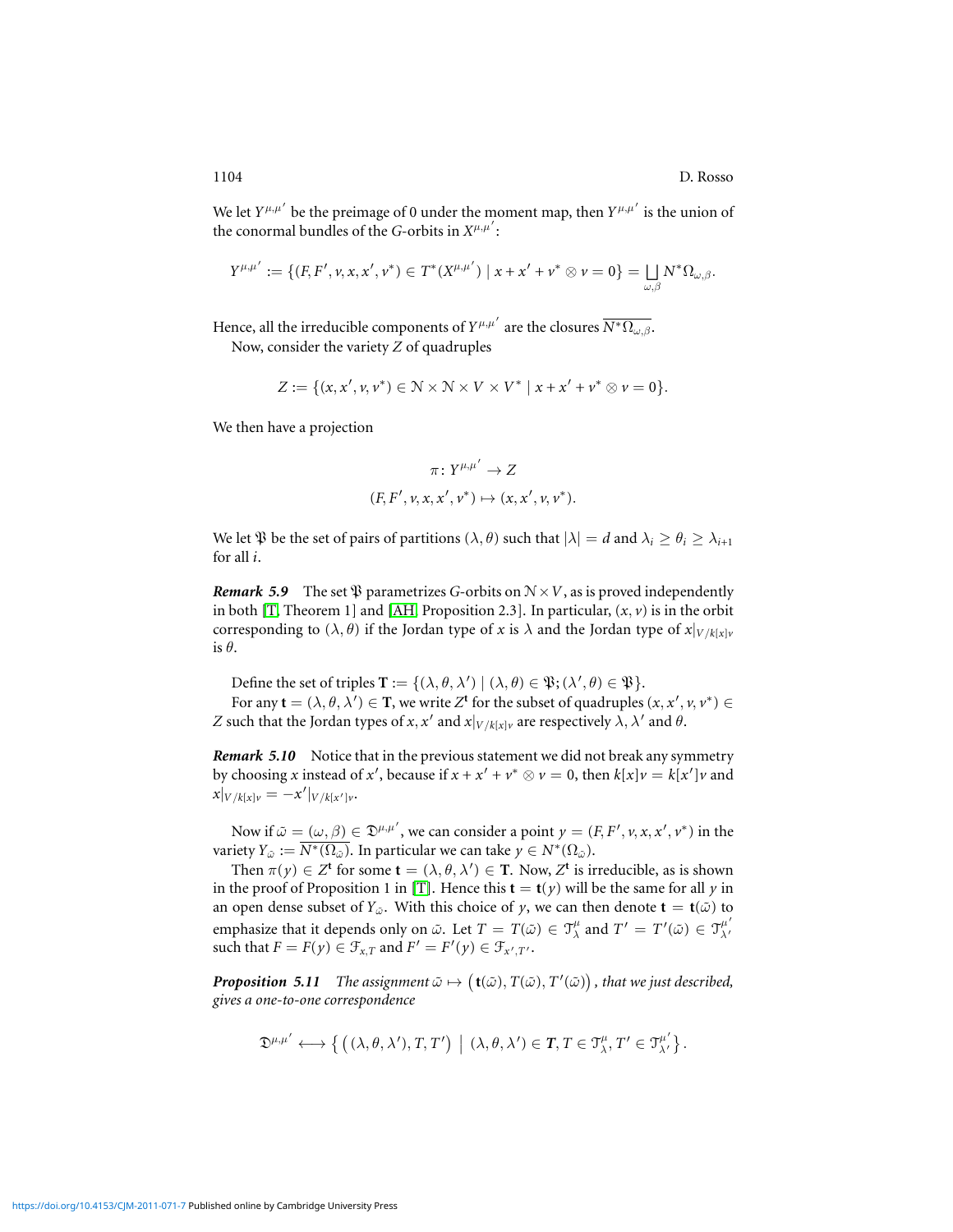*Classic and Mirabolic RSK Correspondence for Partial Flags* 1105

**Proof** Consider the set  $Y^{\mathbf{t},T,T'} \subset Y^{\mu,\mu'}$  defined by

$$
Y^{\mathbf{t},T,T'} = \{ y \in Y^{\mu,\mu'} \mid \pi(y) \in Z^{\mathbf{t}}, F(y) \in \mathcal{F}_{x,T}, F'(y) \in \mathcal{F}_{x',T'} \}.
$$

Then for all  $(\mathbf{t}, T, T')$ ,  $Y^{\mathbf{t}, T, T'}$  is a locally closed subset of  $Y^{\mu, \mu'}$  and

$$
Y^{\mu,\mu'} = \bigsqcup_{\mathbf{t},T,T'} Y^{\mathbf{t},T,T'}.
$$

*Claim 5.12 These locally closed subsets are irreducible and dim*  $Y^{t,T,T'} = \dim Y^{\mu,\mu'}$ *for all* **t**, *T*, *T* ′ *.*

We look at the projection  $\pi|_{Y^{\mathsf{t},T,T'}}: Y^{\mathsf{t},T,T'} \to Z^{\mathsf{t}}$ . All the fibers of this map are of the form

$$
\pi^{-1}(x,x',\nu,\nu^*)=\{y\in Y^{\mathbf t,T,T'}\mid F(y)\in\mathcal F_{x,T}, F'(y)\in\mathcal F_{x',T'}\}\simeq\mathcal F_{x,T}\times\mathcal F_{x',T'}.
$$

It follows that they are irreducible and they have the same dimension. The set  $Z<sup>t</sup>$  is also irreducible, hence the sets  $Y^{\mathbf{t},T,T'}$  are irreducible.

From now on in the paper we will use the notation  $(a^{d_1}, b^{d_2}, \dots)$  for the sequence  $(a, \ldots, a, b, \ldots, b, \ldots)$  where *a* appears  $d_1$  times, *b* appears  $d_2$  times and so on.

From Travkin's proof of Proposition 1 in [\[T\]](#page-31-7), it follows that the statement about dimensions is true when we consider the case of complete flags. That is, when  $\mu =$  $\mu' = (1^d)$ , we let  $Y := Y^{(1^d),(1^d)}$  and we have dim  $Y = \dim Y^{\mathbf{t},T,T'}$  where  $T, T'$  are standard tableaux. That implies that if  $\mathbf{t} = (\lambda, \theta, \lambda')$ , then

$$
\dim Z^{\mathbf{t}} = \dim Y^{\mathbf{t}, T, T'} - \dim(\mathcal{F}_{x, T} \times \mathcal{F}_{x', T'})
$$

$$
= \dim Y - (\dim \mathcal{F}_x + \dim \mathcal{F}_{x'})
$$

$$
= d^2 - n_{\lambda} - n_{\lambda'}
$$

where  $n_{\lambda} = \sum_i (i - 1)\lambda_i$ .

In the case of partial flags, we know that

$$
\dim Y^{\mu,\mu'} = \dim X^{\mu,\mu'} = d^2 + d - \frac{1}{2} \sum_i \mu_i^2 - \frac{1}{2} \sum_j \mu_j'^2.
$$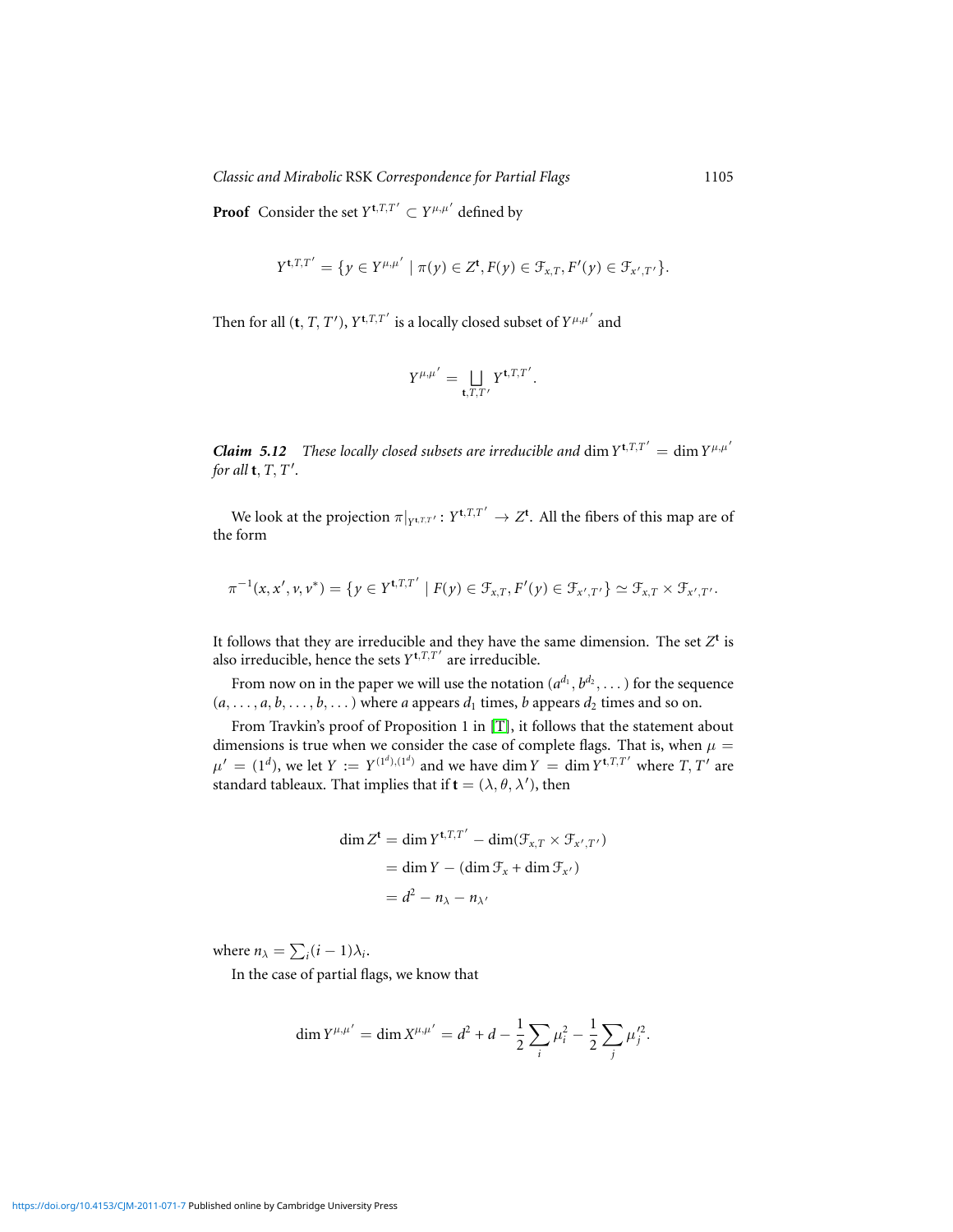1106 D. Rosso

Further, for **t** =  $(\lambda, \theta, \lambda')$ ,

$$
\dim Y^{t,T,T'} = \dim Z^t + \dim(\mathcal{F}_{x,T} \times \mathcal{F}_{x',T'})
$$
  
\n
$$
= \dim Z^t + \dim \mathcal{F}_x^{\mu} + \dim \mathcal{F}_{x'}^{\mu'}
$$
  
\n
$$
= d^2 - n_\lambda - n_{\lambda'} + \left(n_\lambda - \frac{1}{2}\left(-d + \sum_i \mu_i^2\right)\right)
$$
  
\n
$$
+ \left(n_{\lambda'} - \frac{1}{2}\left(-d + \sum_j \mu_j^2\right)\right)
$$
  
\n
$$
= d^2 + d - \frac{1}{2}\sum_i \mu_i^2 - \frac{1}{2}\sum_j \mu_j^2
$$
  
\n
$$
= \dim Y^{\mu,\mu'}.
$$

This concludes the proof of the claim. Now, the claim implies that the irreducible components of  $Y^{\mu,\mu'}$  are exactly the closures of the sets  $Y^{\mathbf{t},T,T'}$ . This is enough to prove the proposition because the set  $\mathfrak{D}^{\mu,\mu'}$  also parametrizes the same irreducible components.

<span id="page-16-0"></span>*Definition* 5.13 The map  $\tilde{\omega} \mapsto (\mathbf{t}(\tilde{\omega}), T(\tilde{\omega}), T'(\tilde{\omega}))$  of Proposition [5.11](#page-14-0) is called the *mirabolic Robinson–Schensted–Knuth correspondence*.

## **6 Combinatorial Description of the Mirabolic** RSK **Correspondence**

In this section we will describe an algorithm that takes as input a decorated array  $\tilde{\omega} = (\omega, \beta) \in \mathfrak{D}^{\mu, \mu'}$  and gives as output a triple  $(\mathbf{t}, T, T')$ , with  $\mathbf{t} = (\lambda, \theta, \lambda') \in \mathbf{T}$ ,  $T \in \mathcal{T}_{\lambda}^{\mu}, T' \in \mathcal{T}_{\lambda'}^{\mu'}$ . We will then prove that this is the same as the mirabolic RSK correspondence defined geometrically in the previous section.

## **6.1 The Algorithm**

In the algorithm we describe, the row-bumping convention is that a new entry *z* will bump the left-most entry in the row which is *greater or equal* to *z*, as in Section [3.2.](#page-6-1)

<span id="page-16-1"></span>*Algorithm 6.1* As an input, we have  $\tilde{\omega} = (\omega, \beta)$  where

$$
\omega = \begin{pmatrix} u(1) & u(2) & \cdots & u(d) \\ w(1) & w(2) & \cdots & w(d) \end{pmatrix}, \quad \beta \subset \{1, \ldots, d\}.
$$

• At the beginning, set  $T_0 = T'_0 = \emptyset$  and let *R* be a single row consisting of the numbers *d* + 1, . . . , 2*d*

$$
R = \boxed{d+1} \quad d+2 \cdots \boxed{2d}
$$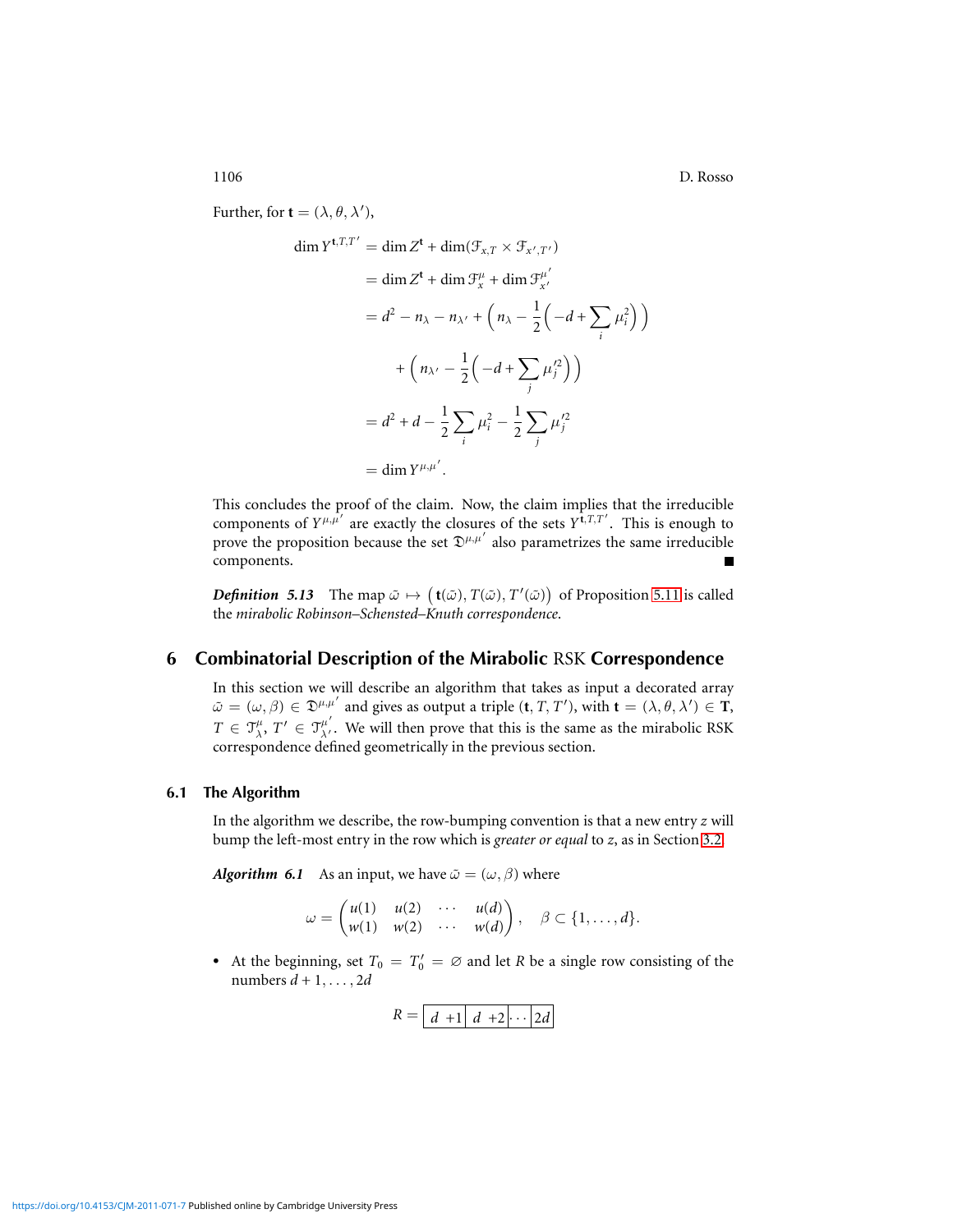- For  $i = 1, 2, ..., d$ 
	- $−$  If *i* ∈ β, let *T<sub>i</sub>* be the tableau obtained by inserting *w*(*i*) into the tableau *T*<sub>*i*−1</sub> via row bumping.
	- $−$  If *i*  $\notin \beta$ , insert *w*(*i*) into *R* by replacing the least element *z* ∈ *R* that is greater or equal to *w*(*i*). Then let  $T_i$  be the tableau obtained by inserting *z* into  $T_{i-1}$ via row bumping.
	- − Construct  $T'$ <sup>*i*</sup> by the usual recording procedure. That is add a new box to  $T'$ <sub>*i*−1</sub> in the same place where the row bumping for  $T_i$  terminated, and put  $u(i)$  in the new box.
- At this point we have  $T_d$ ,  $T'_d$  two semistandard tableaux with *d* boxes, and the single row *R*. We let  $T' := T_d'$  and  $\lambda'$  will be its shape (which is also the same shape of *Td*).
- Insert, via row bumping, *R* into  $T_d$ , starting from the left. Call  $T_{2d}$  the resulting tableau.
- Let  $\nu = (\nu_1, \nu_2, \dots)$  be the shape of  $T_{2d}$ , then we have  $\theta = (\theta_1, \theta_2, \dots) :=$  $(\nu_2, \nu_3, \dots)$ . That is we define  $\theta$  to be the partition obtained from  $\nu$  by removing the first part.
- We let  $T := T_{2d}^{(d)}$ , that is *T* is the tableau obtained from  $T_{2d}$  by removing all the boxes with numbers strictly bigger than *d*. We then have λ be the shape of *T*.
- The output is  $((\lambda, \theta, \lambda'), T, T')$ .

<span id="page-17-0"></span>*Theorem 6.2 For all*  $\tilde{\omega} \in \mathfrak{D}^{\mu,\mu'}$ , the triple  $(\mathbf{t}(\tilde{\omega}), T(\tilde{\omega}), T'(\tilde{\omega}))$  of Definition [5.13](#page-16-0) is *the same as the triple obtained by applying Algorithm* [6.1](#page-16-1) *to*  $\tilde{\omega}$ *.* 

The last section of this paper is a proof of this theorem. In Appendix [A](#page-28-0) we give an example that illustrates the result and the algorithm.

For simplicity of notation, throughout the following proof we will drop the zeros in the compositions. For example we will write  $(1^d, \mu, 1^d)$  instead of  $(1^d, \mu, 0^{d-n}, 1^d)$ . What this means is that we are implicitly using the appropriate canonical isomorphisms of partial flag varieties and of sets of arrays; *e.g.*,  $\mathcal{F}^{(1^{\bar{d}}, \mu, 0^{d-n}, 1^d)} \simeq \mathcal{F}^{(1^d, \mu, 1^d)}$  and  $M^{(\mu,0^{d-n},1^d),(\mu',0^{d-n'},1^d)}(\mathbb{Z}_{\geq 0}) \simeq M^{(\mu,1^d),(\mu',1^d)}(\mathbb{Z}_{\geq 0}).$ 

#### **6.2 Proof of Theorem [6.2](#page-17-0)**

Let  $\tilde{\omega} = (\omega, \beta) \in \mathfrak{D}^{\mu, \mu'}$  with  $\omega = (\begin{array}{cccc} u(1) & \cdots & u(d) \\ w(1) & \cdots & w(d) \end{array}), \beta \subset \{1, \ldots, d\}$ . We want to show that the triple  $({\bf t}(\tilde{\omega}), T(\tilde{\omega}), T'(\tilde{\omega})$  of Definition [5.13](#page-16-0) is the same as what we get applying Algorithm [6.1.](#page-16-1)

Consider  $\tilde{\omega}_+ = (\omega_+, \beta_+) \in \mathfrak{D}^{(1^d, \mu, 1^d), (1^d, \mu', 1^d)}$  defined by

$$
\omega_{+} = \begin{pmatrix} u_{+}(1) & u_{+}(2) & \cdots & u_{+}(3d) \\ w_{+}(1) & w_{+}(2) & \cdots & w_{+}(3d) \end{pmatrix}
$$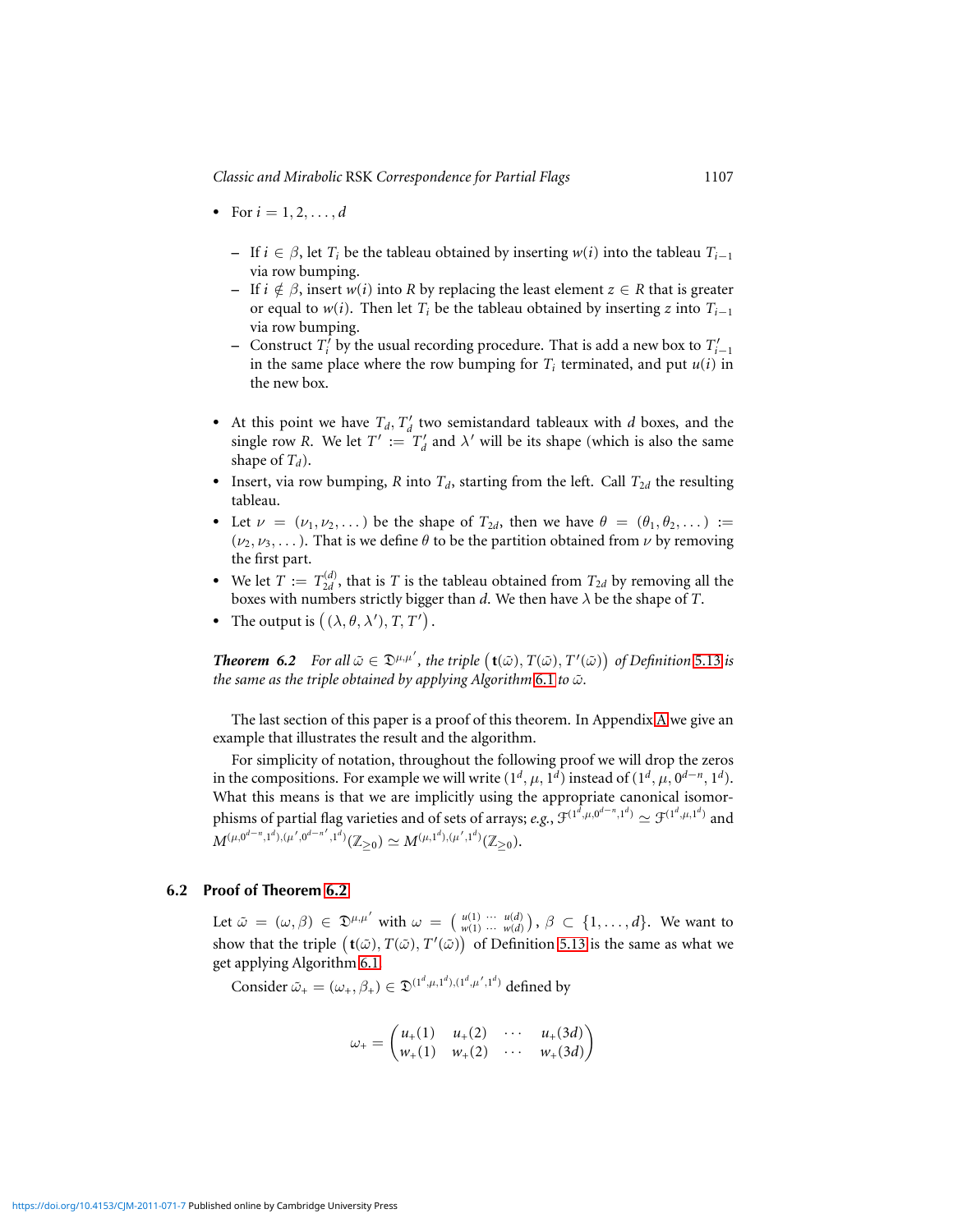1108 D. Rosso

where

$$
u_{+}(i) = \begin{cases} i & \text{if } i \leq d \text{ or if } 2d + 1 \leq i \leq 3d \\ u(i - d) + d & \text{if } d + 1 \leq i \leq 2d \end{cases}
$$

$$
w_{+}(i) = \begin{cases} i + 2d & \text{if } i \leq d \\ w(i - d) + d & \text{if } d + 1 \leq i \leq 2d \\ i - 2d & \text{if } 2d + 1 \leq i \leq 3d \end{cases}
$$

$$
\beta_{+} = \{i + d \mid i \in \beta\}.
$$

If we look at  $\omega_+$  as a matrix, we can visualize it as a block matrix:

$$
\omega_+ = \begin{pmatrix} \mathbf{0} & \mathbf{0} & \mathbf{I}_d \\ \mathbf{0} & \omega & \mathbf{0} \\ \mathbf{I}_d & \mathbf{0} & \mathbf{0} \end{pmatrix}
$$

where **0** is a block of zeros and  $I_d$  is the identity  $d \times d$  matrix.

Or, as an array,

$$
\omega_+ = \begin{pmatrix} 1 & \cdots & d & u(1) + d & \cdots & u(d) + d & 2d + 1 & \cdots & 3d \\ 2d + 1 & \cdots & 3d & w(1) + d & \cdots & w(d) + d & 1 & \cdots & 3d \end{pmatrix}.
$$

Then we have a corresponding variety  $Y_{\tilde{\omega}_+}$  which is the closure of  $N^*\Omega_{\tilde{\omega}_+}$ . Since  $Y_{\tilde{\omega}_+}$ is irreducible, all the discrete combinatorial data associated to a point  $y \in Y_{\tilde{\omega}_+}$  will agree on an open dense subset. So we let  $y = (F, F', v, x, x', v^*)$  be such a general point, where *F* and *F*<sup> $\prime$ </sup> are partial flags in a 3*d*-dimensional vector space  $V_+$ ,  $v \in V_+$ and  $x + x' + v^* \otimes v = 0$ .

Choose a basis  $\{e_1, e_2, \ldots, e_{3d}\}$  of  $V_+$  that satisfies

<span id="page-18-0"></span>(6.1)  
\n
$$
F_i = \langle e_r | w_+(r) \leq i \rangle
$$
\n
$$
F'_j = \langle e_s | u_+(s) \leq j \rangle
$$
\n
$$
v = \sum_{i \in \beta_+} e_i
$$

and let  $\{e_i^*\}$  be the dual basis of  $V_+^*$ .

*Definition 6.3* For  $m \geq 1$ , we define inductively two sequences  $\{\gamma_m\}$ ,  $\{\delta_m\}$  of subsets of {1, . . . , 3*d*}.

$$
\gamma_1 := \{1, \ldots, 3d\} \setminus \beta_+ \n\delta_m := \{i \in \gamma_m \mid \forall j \in \gamma_m, u_+(j) \ge u_+(i) \text{ or } w_+(j) \ge w_+(i)\}\n\\
\gamma_{m+1} := \gamma_m \setminus \delta_m
$$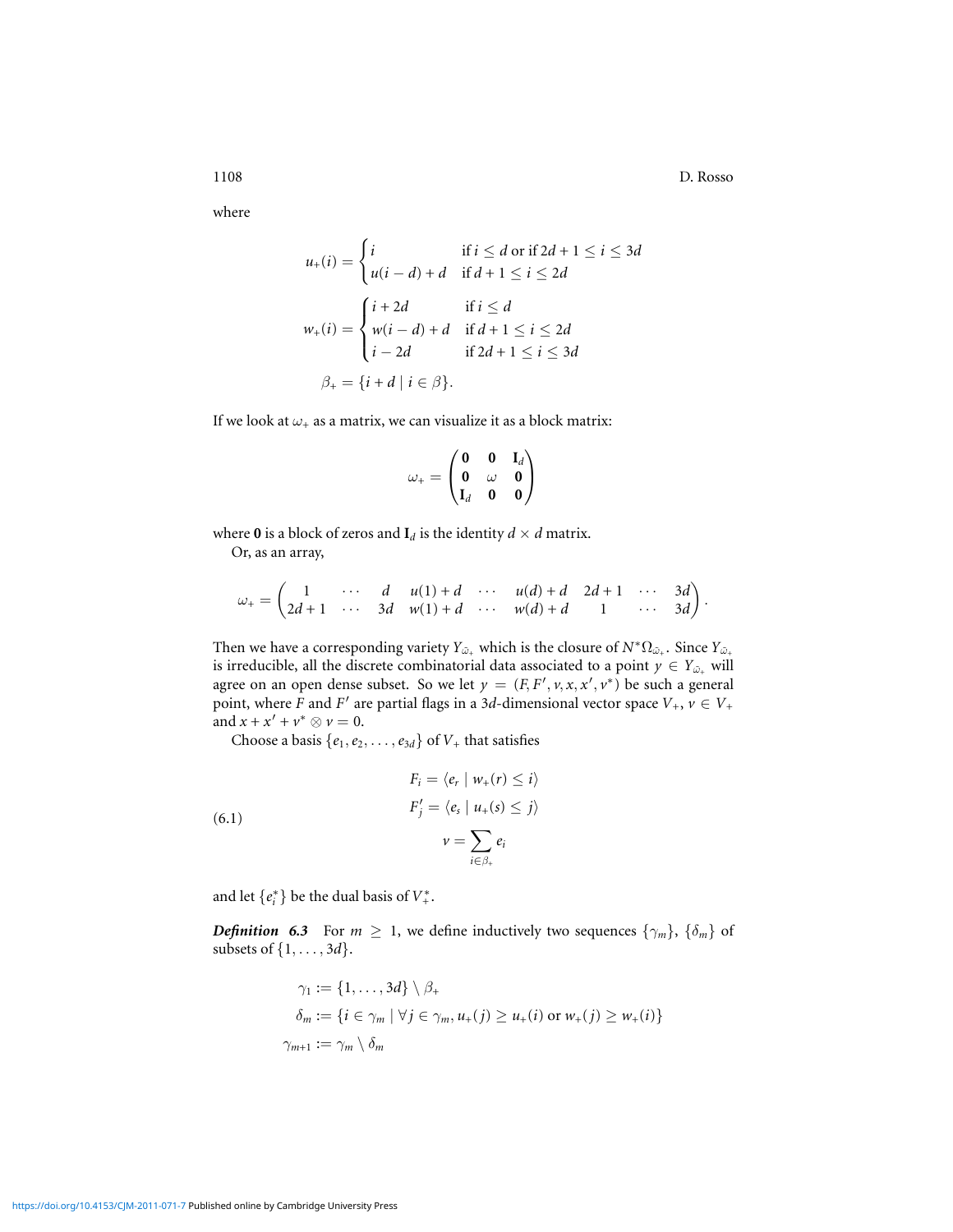It is easy to see that for all  $m = 1, \ldots, d$ , the set  $\delta_m$  consists of the elements m,  $2d + m$  plus some subset of  $\{d + 1, \ldots, 2d\}$ . Also,  $\delta_m = \gamma_m = \emptyset$  for all  $m > d$ .

<span id="page-19-0"></span>*Lemma 6.4* For a general conormal vector  $(x, x', v^*)$  at the point  $(F, F', v)$ , we have *for*  $1 \leq m \leq d-1$ 

$$
(x^*)^m v^* = \sum_{i \in \gamma_{m+1}} \alpha_{m,i} e_i^*
$$

*with*  $\alpha_{m,m+1}, \alpha_{m,m+2d+1}$  *both nonzero.* 

**Proof** Since *x* preserves the flag *F*, we have that  $e_i^*(x(e_j)) = 0$  if  $w(i) \geq w(j)$ . Analogously  $e_i^*(x'(e_j)) = 0$  if  $u(i) \ge u(j)$ . Also, we have that Im( $v^* \otimes v$ ) ⊂  $\langle e_{d+1}, \ldots, e_{2d} \rangle$ . Therefore the condition that  $x + x' + v^* \otimes v = 0$  implies that in the basis  $\{e_1, \ldots, e_{3d}\}$  the three operators have the following block matrix form:

<span id="page-19-1"></span>(6.2) 
$$
v^* \otimes v = \begin{pmatrix} 0 & 0 & 0 \\ * & * & * \\ 0 & 0 & 0 \end{pmatrix}
$$
  $x = \begin{pmatrix} A & 0 & 0 \\ 0 & B & * \\ 0 & 0 & C \end{pmatrix}$   $x' = \begin{pmatrix} A' & 0 & 0 \\ * & B' & 0 \\ 0 & 0 & C' \end{pmatrix}$ 

where  $A, B, C, A', B', C'$  are strictly upper triangular  $d \times d$  matrices and the  $*$ 's are some possibly nonzero matrices depending on  $\beta_+$ . They satisfy  $A' = -A$  and  $C' =$ −*C*. Now, let

<span id="page-19-2"></span>(6.3) 
$$
A = \begin{pmatrix} 0 & a_{1,2} & \cdots & a_{1,d} \\ & 0 & \ddots & \vdots \\ & & \ddots & a_{d-1,d} \\ 0 & & & 0 \end{pmatrix} \quad C = \begin{pmatrix} 0 & c_{1,2} & \cdots & c_{1,d} \\ & 0 & \ddots & \vdots \\ & & \ddots & c_{d-1,d} \\ 0 & & & 0 \end{pmatrix}.
$$

Then, since  $F \in \mathcal{F}^{(1^d,\mu,1^d)}$ , the set of conormal vectors such that rank  $A = d - 1 =$ rank *C* (or equivalently such that  $a_{1,2}, \ldots, a_{d-1,d}, c_{1,2}, \ldots, c_{d-1,d}$  are all nonzero) is open dense in  $N^* \Omega_{\tilde{\omega}_+}|_{(F,F',\nu)}$ .

Also, the set of conormal vectors  $(x, x', v^*)$  such that  $v^*(e_1), v^*(e_{2d+1})$  are both nonzero is open dense.

Let *J* be the intersection of these two sets, then  $J \subset N^* \Omega_{\bar{\omega}_+}|_{(F,F',\nu)}$  is open dense. From now on we assume that  $(x, x', v^*) \in J$  and we are going to prove that the conclusion of the lemma is true.

For  $i \in \beta_+$ , we have

$$
e_i^*\big(x(e_i)\big) = e_i^*\big(x'(e_i)\big) = 0
$$

therefore

$$
0 = e_i^* (x(e_i)) + e_i^* (x'(e_i))
$$
  
=  $e_i^* ((-v^* \otimes v)(e_i))$   
=  $-e_i^* (v^*(e_i) \sum_{k \in \beta_+} e_k)$   
=  $-v^*(e_i)$ .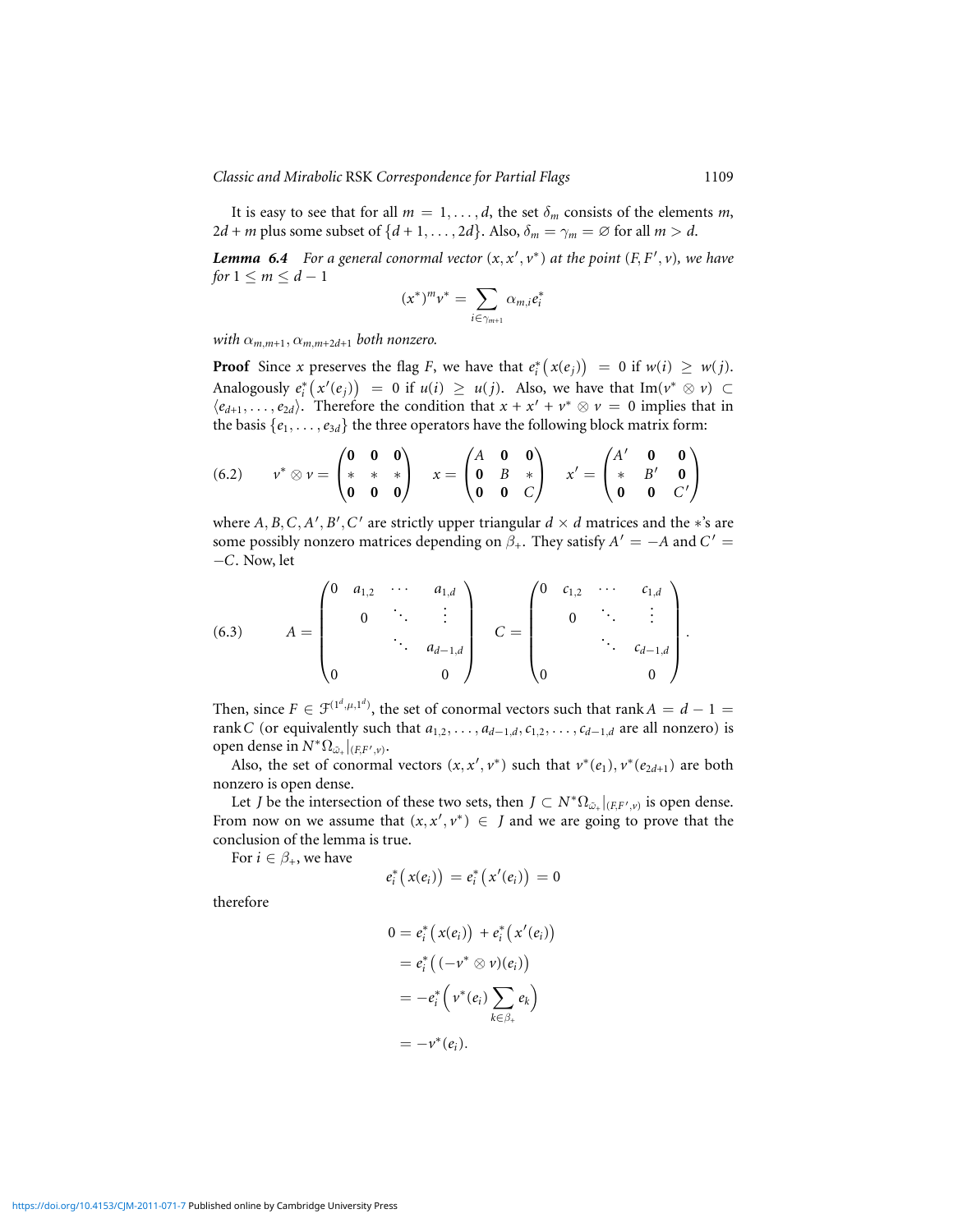1110 D. Rosso

So the elements of the basis  $\{e_i \mid i \in \beta_+\}$  are such that  $v^*$  vanishes on them, hence

$$
\nu^*=\sum_{i\notin\beta_+}\alpha_{0,i}e_i^*=\sum_{i\in\gamma_1}\alpha_{0,i}e_i^*
$$

for some coefficients  $\{\alpha_{0,i}\}\$  with  $\alpha_{0,1} = v^*(e_1) \neq 0$  and  $\alpha_{0,2d+1} = v^*(e_{2d+1}) \neq 0$ because  $(x, x', v^*) \in J$ .

Now, inductively, let us assume that

$$
(x^*)^{m-1}v^* = \sum_{i \in \gamma_m} \alpha_{m-1,i}e_i^* \quad \text{with } \alpha_{m-1,m} \neq 0 \neq \alpha_{m-1,m+2d}
$$

then

$$
(x^*)^m v^*(e_j) = (x^*)^{m-1} v^*(xe_j)
$$
  
= 
$$
\sum_{i \in \gamma_m} \alpha_{m-1,i} e_i^*(xe_j)
$$

now if  $i \in \gamma_m$ , in particular  $i \notin \beta_+$ , hence

$$
0 = e_i^* (x + x' + v^* \otimes v) e_j
$$
  
=  $e_i^* (x(e_j) + x'(e_j) + v^*(e_j)v)$   
=  $e_i^* (x(e_j)) + e_i^* (x'(e_j))$ 

therefore

<span id="page-20-0"></span>(6.4) 
$$
e_i^*\big(x(e_j)\big) = -e_i^*\big(x'(e_j)\big).
$$

The left-hand side of [\(6.4\)](#page-20-0) is nonzero if and only if  $w_+(i) < w_+(j)$ , while the righthand side is nonzero if and only if  $u_+(i) < u_+(j)$ .

This shows that  $(x^*)^m v^*(e_j) = 0$  if for all  $i \in \gamma_{m-1}$ , we have  $u_+(i) \ge u_+(j)$  or  $w_+(i) \geq w_+(j)$ . This is equivalent to

$$
(x^*)^m v^* = \sum_{i \in \gamma_{m+1}} \alpha_{m,i} e_i^*
$$

for some  $\alpha_{m,i}$ . Moreover,

$$
\alpha_{m,m+1} = (x^*)^m v^* (e_{m+1})
$$
  
=  $(x^*)^{m-1} v^* (xe_{m+1})$   
=  $(x^*)^{m-1} v^* \Big( \sum_{j=1}^m a_{j,m+1} e_j \Big)$   
=  $\sum_{i \in \gamma_m} \alpha_{m-1,i} e_i^* \Big( \sum_{j=1}^m a_{j,m+1} e_j \Big)$   
=  $\alpha_{m-1,m} a_{m,m+1} \neq 0$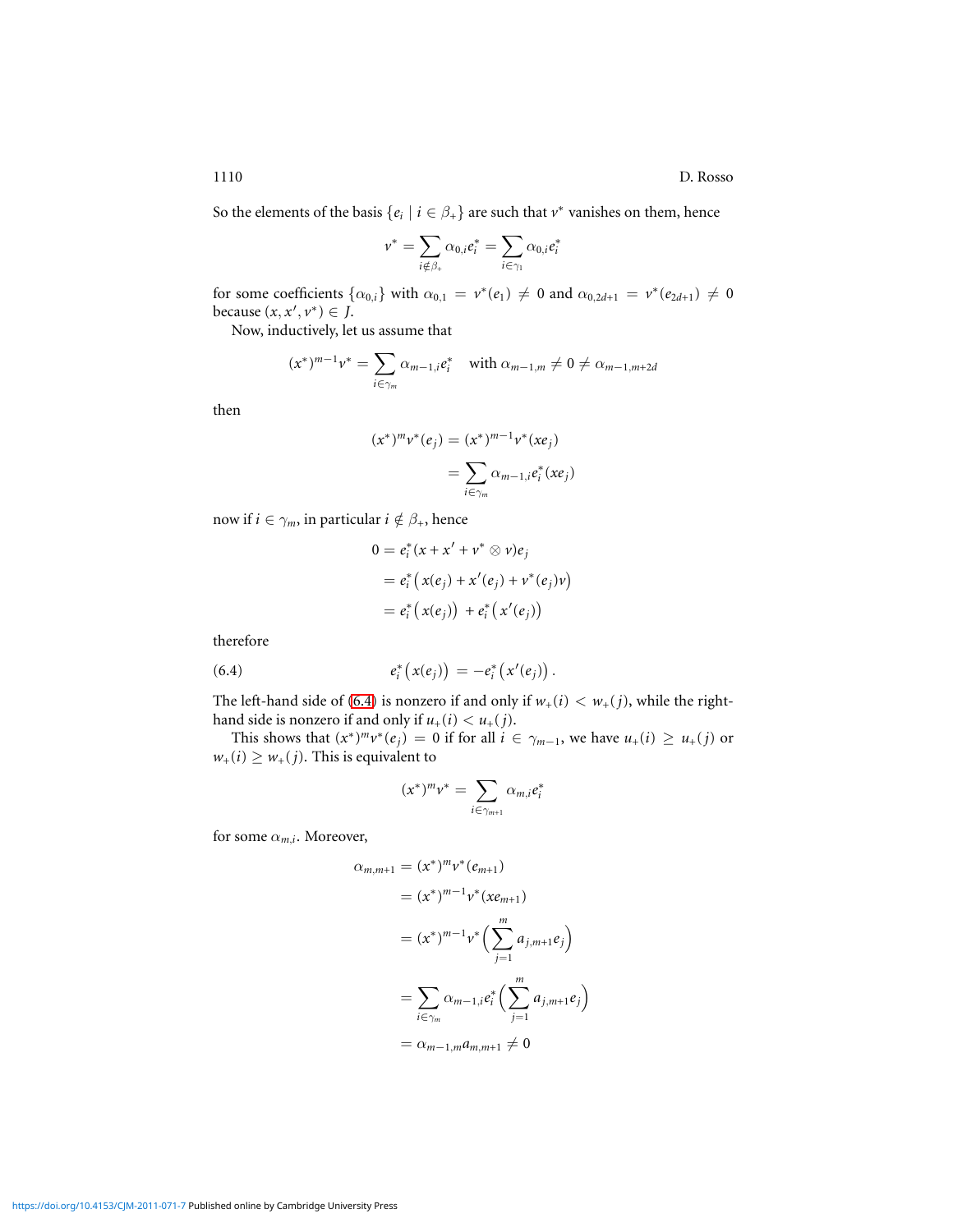*Classic and Mirabolic* RSK *Correspondence for Partial Flags* 1111

because  $j \notin \gamma_m$  for  $j < m$  and  $(x, x', v^*) \in J$ . Analogously,

$$
\alpha_{m,m+2d+1} = (x^*)^m v^* (e_{m+2d+1})
$$
  
\n
$$
= (x^*)^{m-1} v^* (xe_{m+2d+1})
$$
  
\n
$$
= (x^*)^{m-1} v^* ((-x' - v^* \otimes v)e_{m+2d+1})
$$
  
\n
$$
= -(x^*)^{m-1} v^* \Big( \sum_{j=1}^m (-c_{j,m+1})e_{j+2d} + v^* (e_{m+2d+1})v \Big)
$$
  
\n
$$
= \sum_{i \in \gamma_m} \alpha_{m-1,i} e_i^* \Big( \sum_{j=1}^m c_{j,m+1} e_{j+2d} \Big) + 0
$$
  
\n
$$
= \alpha_{m-1,m} c_{m,m+1} \neq 0
$$

because  $j \notin \gamma_m$  for  $2d < j < m + 2d$  and  $(x, x', v^*) \in J$ .

We let  $S := (k[x^*]v^*)^{\perp} \subset V_+$ , that is *S* is the annihilator of the span of  $\{v^*, x^*v^*, (x^*)^2v^*, \dots\} \subset V^*_+$ . We want to describe the relative position of the partial flags  $F \cap S$  and  $F' \cap S$ .

*Definition* 6.5 We define a new array  $\omega' \in M^{(\mu,1^d),(\mu',1^d)}(\mathbb{Z}_{\geq 0})$  by

$$
\omega' = \begin{pmatrix} u'(d+1) & \cdots & u'(3d) \\ w'(d+1) & \cdots & w'(3d) \end{pmatrix}
$$

where

$$
u'(i) = u_{+}(i)
$$
  

$$
w'(i) = \begin{cases} w_{+}(i) & \text{if } i \in \beta_{+} \\ w_{+}(j), \text{ where } j = \max\{l \in \delta_{m} \mid l < i\} & \text{if } i \in \delta_{m} \text{ for some } m. \end{cases}
$$

Notice that this is well defined because  $\beta_+ \sqcup \bigsqcup$  $\int_{m} \delta_{m} = \{1, 2, \ldots, 3d\}.$ 

<span id="page-21-0"></span>*Lemma 6.6 The relative position of the flags*  $F \cap S$  *and*  $F' \cap S$  *is*  $\omega'$ *.* 

**Proof** Remark that  $S = \bigcap_{m=0}^{d-1} \ker((x^*)^m v^*)$ , therefore  $F_d \cap S = 0 = F'_d \cap S$ . This fol-lows from Lemma [6.4,](#page-19-0) since  $(x^*)^m v^* (e_{m+1})$  and  $(x^*)^m v^* (e_{m+2d+1})$  are both nonzero.

This implies that the types of the partial flags  $F \cap S$  and  $F' \cap S$  are respectively  $(\mu, 1^d)$  and  $(\mu', 1^d)$ . In particular we have  $(F \cap S)_{\mu_1 + \cdots + \mu_i} = F_{d + \mu_1 + \cdots + \mu_i} \cap S$  and analogously for  $F' \cap S$ .

If we let

$$
r_{ij}(\omega') = \text{card} \{ l \in \{d+1,\ldots,3d\} \mid w'(l) \leq i \text{ and } u'(l) \leq j \},
$$

<https://doi.org/10.4153/CJM-2011-071-7>Published online by Cambridge University Press

 $\blacksquare$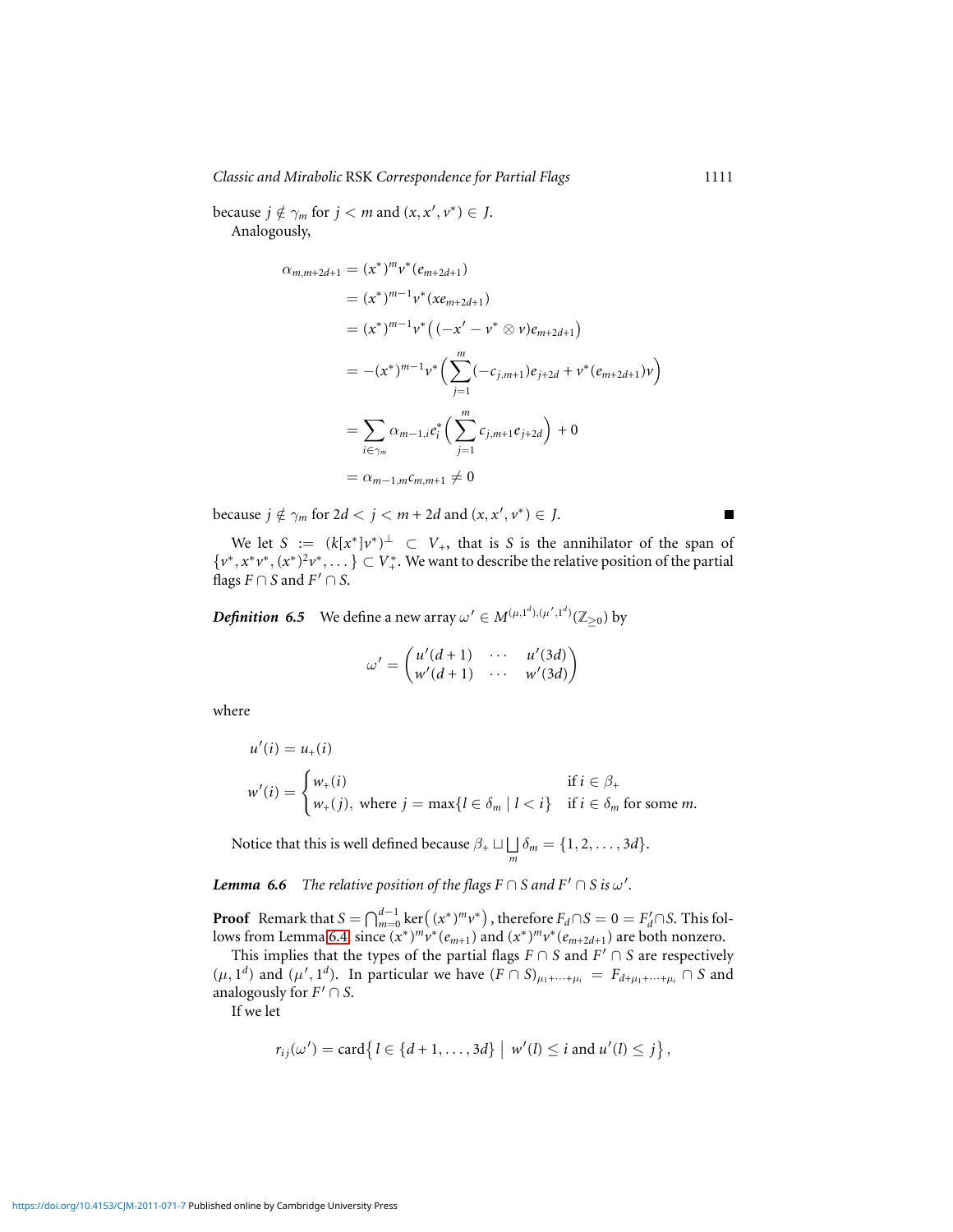1112 D. Rosso

to prove the lemma we just need to show that

$$
\dim(F_i \cap F'_j \cap S) = r_{ij}(\omega') \quad \forall i, j.
$$

We define the set

$$
R_{ij}(\omega_+) := \left\{ l \in \{1, \ldots, 3d\} \mid w_+(l) \leq i \text{ and } u_+(l) \leq j \right\}
$$

then if we let  $r_{ij}(\omega_+) = \text{card } R_{ij}(\omega_+)$ , we have that  $r_{ij}(\omega_+) = \dim(F_i \cap F'_j)$ . More precisely, the vectors  $\{e_l \mid l \in R_{ij}(\omega_+) \}$  form a basis for  $F_i \cap F'_j$ .

Remark that if  $m' \leq m$  and  $\delta_m \cap R_{ij}(\omega_+) \neq \emptyset$ , then  $\delta_{m'} \cap R_{ij}(\omega_+) \neq \emptyset$ . Hence there exist integers  $k_{ij} \geq 0$  defined by the property that  $\delta_m \cap R_{ij}(\omega_+) \neq \emptyset$  if and only if  $m \leq k_{ij}$ . Furthermore, since  $\gamma_m = \delta_m \sqcup \delta_{m+1} \sqcup \cdots \sqcup \delta_d$ , we have that  $\gamma_m \cap R_{ij}(\omega_+) \neq \emptyset$  if and only if  $m \leq k_{ij}$ .

This implies that  $(x^*)^{m-1}v^*|_{F_i \cap F'_i} \neq 0$  if and only if  $m \leq k_{ij}$ . Actually, by Lemma [6.4](#page-19-0) these linear functionals on  $F_i \cap F'_j$  are linearly independent for  $m =$  $1, \ldots, k_{ij}$ . Therefore

$$
\dim(F_i \cap F'_j \cap S) = \dim\left(\bigcap_{m=1}^{k_{ij}} \ker(x^*)^{m-1} v^*|_{F_i \cap F'_j}\right)
$$

$$
= \dim(F_i \cap F'_j) - k_{ij}
$$

$$
= r_{ij}(\omega_+) - k_{ij}.
$$

To conclude the proof of the lemma now we need to show that  $r_{ij}(\omega_+) - k_{ij} = r_{ij}(\omega').$ If we now define, in analogy to  $R_{ij}(\omega_+)$ ,  $R_{ij}(\omega')$  to be the set such that  $r_{ij}(\omega') =$ card  $R_{ij}(\omega')$ , we have that

$$
R_{ij}(\omega_+) = (R_{ij}(\omega_+) \cap \beta_+) \sqcup \left(\bigsqcup_{m=1}^d R_{ij}(\omega_+) \cap \delta_m\right)
$$
  

$$
R_{ij}(\omega') = (R_{ij}(\omega') \cap \beta_+) \sqcup \left(\bigsqcup_{m=1}^d R_{ij}(\omega') \cap \delta_m\right).
$$

By definition of  $\omega'$ , we have  $R_{ij}(\omega') \cap \beta_+ = R_{ij}(\omega_+) \cap \beta_+$ .

If  $m > k_{ij}$ , then  $R_{ij}(\omega') \cap \delta_m = R_{ij}(\omega_+) = \emptyset$ .

If  $m \leq k_{ij}$ , then  $R_{ij}(\omega') \cap \delta_m = R_{ij}(\omega_+) \cap \delta_m \setminus \{s_m\}$ , where  $s_m$  is the minimal element of  $R_{ij}(\omega_+) \cap \delta_m$ .

Therefore  $R_{ij}(\omega') = R_{ij}(\omega_+) \setminus \{s_1, \ldots, s_{k_{ij}}\}$  which implies

$$
r_{ij}(\omega') = r_{ij}(\omega_+) - k_{ij}.
$$

*Lemma 6.7 The subspace S of V*<sup>+</sup> *has dimension* 2*d and it is invariant under both x and x*′ *.*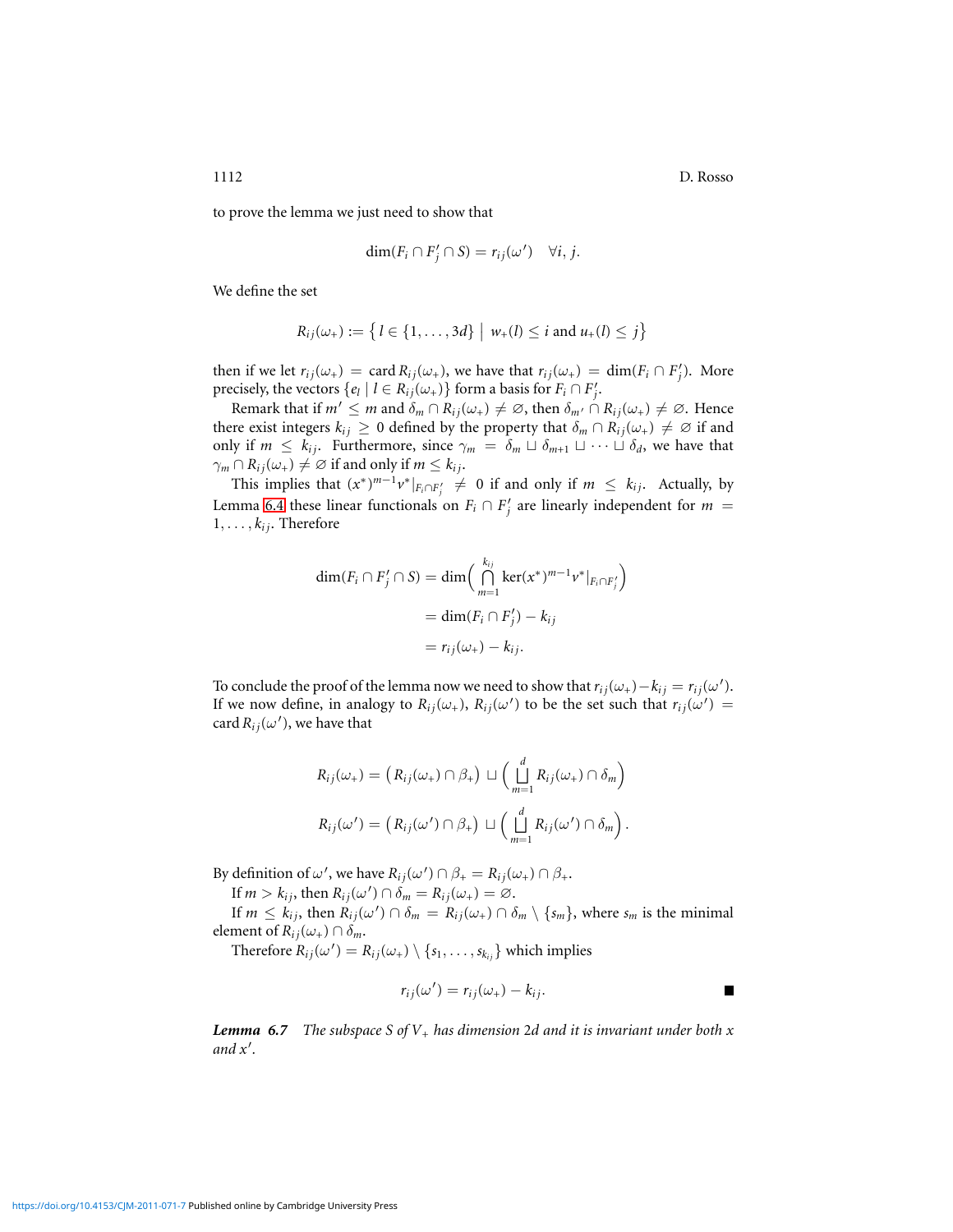**Proof** The dimension claim just follows from the fact that  $S = \bigcap_{m=0}^{d-1} \ker((x^*)^m v^*)$ and that those functionals are linearly independent by Lemma [6.4.](#page-19-0) Therefore  $\dim S = 3d - d = 2d$ . If  $z \in S$ , then  $(x^*)^m v^*(z) = 0$  for all *m*, therefore

$$
(x^*)^m v^*(xz) = (x^*)^{m+1} v^*(z) = 0, \text{ for all } m
$$

and  $xz \in S$ . In a similar way, for all *m*,

$$
(x^*)^m v^* (x'z) = (x^*)^m v^* ((-x - v^* \otimes v)z)
$$
  
= -(x^\*)^{m+1} v^\* (z) - v^\* (z) (x^\*)^m v^\* (v)  
= 0.

<span id="page-23-1"></span>*Definition* 6.8 Let  $\bar{x} = x|_{S} = -x'|_{S}$ . We then have a map

$$
g\colon Y_{\tilde{\omega}_+} \to \mathcal{F}_{\tilde{x}} \times \mathcal{F}_{\tilde{x}}
$$

$$
(F, F', \nu, x, x', \nu^*) \mapsto (F \cap S, F' \cap S).
$$

Since  $Y_{\bar{\omega}_+}$  is irreducible, Im *g* lies in an irreducible component of  $\mathcal{F}_{\bar{x}} \times \mathcal{F}_{\bar{x}}$ .

So there exist two semistandard tableaux  $\bar{T}$ ,  $\bar{T}'$  such that, for all  $y \in Y_{\bar{\omega}_+}$ ,  $(F \cap S, F' \cap S) \in C_{\bar{x}, \bar{T}} \times C_{\bar{x}, \bar{T}'}$ .

In particular, by what we remarked at the beginning of the proof of Lemma [6.6,](#page-21-0) we have that  $\bar{T}$  has content  $(\mu, 1^d)$  and  $\bar{T}'$  has content $(\mu', 1^d)$ .

<span id="page-23-0"></span>*Lemma 6.9 The map*

$$
g\colon Y_{\tilde{\omega}_+}\to C_{\tilde{x},\tilde{T}}\times C_{\tilde{x},\tilde{T}'}
$$

*is surjective.*

**Proof** Let  $y = (F, F', v, x, x', v^*) \in Y_{\tilde{\omega}_+}$ , so that  $g(y) = (F \cap S, F' \cap S)$ . Given  $(\bar{F}, \bar{F}') \in C_{\bar{x}, \bar{T}} \times C_{\bar{x}, \bar{T}'},$  define two flags  $\hat{F}, \hat{F}'$  in  $V_+$  as follows

$$
\hat{F}_i = \begin{cases} F_i & \text{if } i \le d \\ \bar{F}_{i-d} + F_d & \text{if } i > d \end{cases}
$$

and  $\hat{F}'$  is defined in the same way, replacing  $F'$  and  $\bar{F}'$  where necessary.

Clearly, *x* preserves the flag  $\hat{F}$  and the same is true for  $x'$  and  $\hat{F}'$ . We can then consider the point  $\hat{y} = (\hat{F}, \hat{F}', v, x, x', v^*) \in Y^{(1^d, \mu, 1^d), (1^d, \mu', 1^d)}$ . By construction,  $\hat{y}$  is such that  $\hat{F} \cap S = \bar{F}$  and  $\hat{F}' \cap S = \bar{F}'$ . Consider the maps

$$
(\bar{F}, \bar{F}') \mapsto (\hat{F}, \hat{F}') \mapsto \hat{\mathbf{y}}.
$$

Let *f* be the composition of those, then

$$
f: C_{\bar{x}, \bar{T}} \times C_{\bar{x}, \bar{T}'} \to Y^{(1^d, \mu, 1^d), (1^d, \mu', 1^d)}.
$$

Since  $C_{\bar{x}, \bar{T}} \times C_{\bar{x}, \bar{T}'}$  is irreducible, the image of f lies in an irreducible component of  $Y^{(1^d,\mu,1^d),(1^d,\mu',1^d)}$ . Notice that  $f(F \cap S, F' \cap S) = y \in Y_{\tilde{\omega}_+}$ , hence Im  $f \subset Y_{\tilde{\omega}_+}$ . Therefore  $\hat{y} \in Y_{\omega_+}$  and  $g(\hat{y}) = (\bar{F}, \bar{F}')$ , thus the lemma is proved.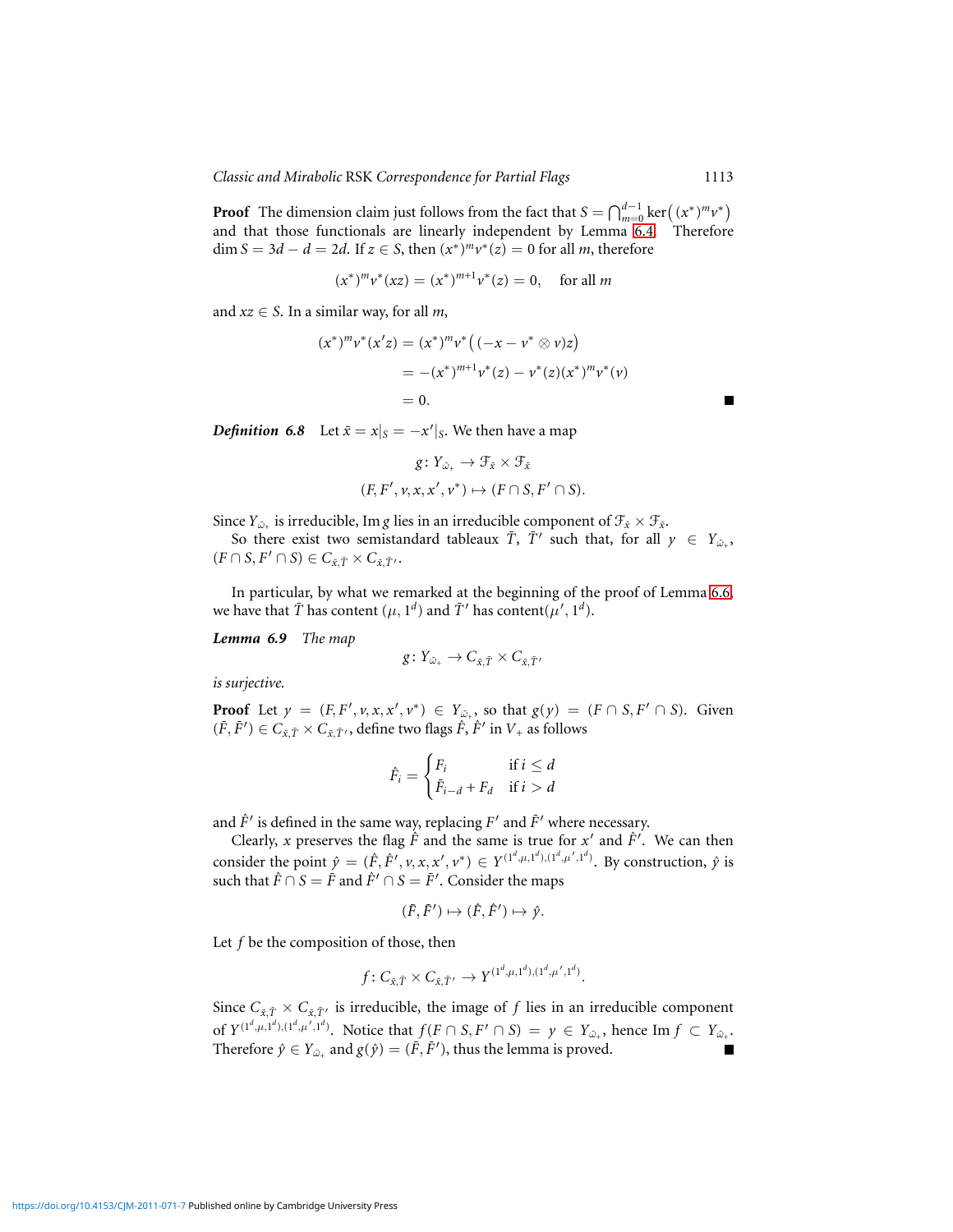*Remark* 6.10 For  $(F, F', v, x, x', v^*)$  in an open dense subset of  $Y_{\tilde{\omega}_+}$ , we know by Lemma [6.6](#page-21-0) that  $\omega'$  is the relative position of the partial flags  $F \cap S$  and  $F' \cap S$ . Also, by Lemma [6.9,](#page-23-0) the preimage of the open dense subset of  $C_{\bar{x}, \bar{T}} \times C_{\bar{x}, \bar{T}'}$  for which The-orem [4.1](#page-9-0) applies, contains an open dense subset of  $Y_{\tilde{\omega}_+}$ . Therefore we have

$$
(\bar{T},\bar{T}') \stackrel{\text{RSK}}{\longleftrightarrow} \omega'.
$$

Now, consider the spaces  $F_{d+n}$ ,  $F'_{d+n'}$  where *n*, *n'* are the number of parts of  $\mu$ and  $\mu'$  respectively, *i.e.*,  $\mu = (\mu_1, \ldots, \mu_n)$ ,  $\mu' = (\mu'_1, \ldots, \mu'_{n'})$ . By [\(6.2\)](#page-19-1), they are invariant under both operators *x* and *x*<sup>'</sup>, therefore the same is true for  $V := F_{d+n} \cap$ *F*<sub> $d+n'$ </sub>. Notice that in the basis of [\(6.1\)](#page-18-0), we have that  $V = \langle e_{d+1}, \ldots, e_{2d} \rangle$ .

Consider the flags  $F \cap V$  and  $F' \cap V$ . It is clear that the relative position  $M(F \cap V)$  $V, F' \cap V$  =  $\omega$ , and that  $\bar{y} = (F \cap V, F' \cap V, v, x|_V, x'|_V, v^*|_V) \in Y_{\omega}$ .

Applying the mirabolic RSK correspondence of Definition [5.13](#page-16-0) to  $Y_{\tilde{\omega}}$  we get

<span id="page-24-1"></span>(6.5)  $\mathbf{t}(\tilde{\omega}), T(\tilde{\omega}), T'(\tilde{\omega})\big), \quad \text{with } \mathbf{t}(\tilde{\omega}) = (\lambda(\tilde{\omega}), \theta(\tilde{\omega}), \lambda'(\tilde{\omega})\big).$ 

Thus we have  $F \cap V \in C_{x|_V, T(\tilde{\omega})}$ ,  $F' \cap V \in C_{x'|_V, T'(\tilde{\omega})}$  and  $\theta(\tilde{\omega})$  is the Jordan type of  $x|_{V/k[x]_V}$ .

<span id="page-24-2"></span>*Lemma* 6.11 *The semistandard tableau*  $T(\tilde{\omega})$  (resp.  $T'(\tilde{\omega})$ ) is obtained from the tableau  $\bar{T}$  (resp.  $\bar{T}'$  ) of Definition [6.8](#page-23-1) by removing all boxes with numbers  $n{+}1, \ldots, n{+}d$  $(resp. n' + 1, ..., n' + d).$ 

**Proof** By symmetry, it is enough to prove the case of  $T(\tilde{\omega})$ . The tableau  $\overline{T}$  is defined by the condition that  $F \cap S \in C_{x|_V, \bar{T}}.$  If we let  $T^{(n)}$  be the tableau obtained by removing from  $\overline{T}$  all numbers greater than *n*, we have

$$
F\cap S\cap F_{d+n}\in C_{x|_{S\cap F_{d+n}},T^{(n)}}.
$$

By the remark at the beginning of the proof of Lemma [6.6](#page-21-0) and by the definition of *V*, the spaces *V* and  $S \cap F_{d+n}$  are both complementary to  $F_d$  inside  $F_{d+n}$ . So they can both be identified with the image of the map

<span id="page-24-0"></span>(6.6)  $F_{d+n} \rightarrow F_{d+n}/F_d$ .

Notice that under this map

$$
F \cap V \mapsto (F \cap F_{d+n})/F_d
$$
  

$$
F \cap S \cap F_{d+n} \mapsto (F \cap F_{d+n})/F_d
$$

and both operators  $x|_V$  and  $x|_{S \cap F_{d+n}}$  get identified via [\(6.6\)](#page-24-0) with  $x|_{F_{d+n}/F_{d}}.$  Therefore it follows that

$$
(F \cap F_{d+n})/F_d \in C_{x|_{F_{d+n}/F_d}, T(\tilde{\omega})}
$$

$$
(F \cap F_{d+n})/F_d \in C_{x|_{F_{d+n}/F_d}, T^{(n)}}.
$$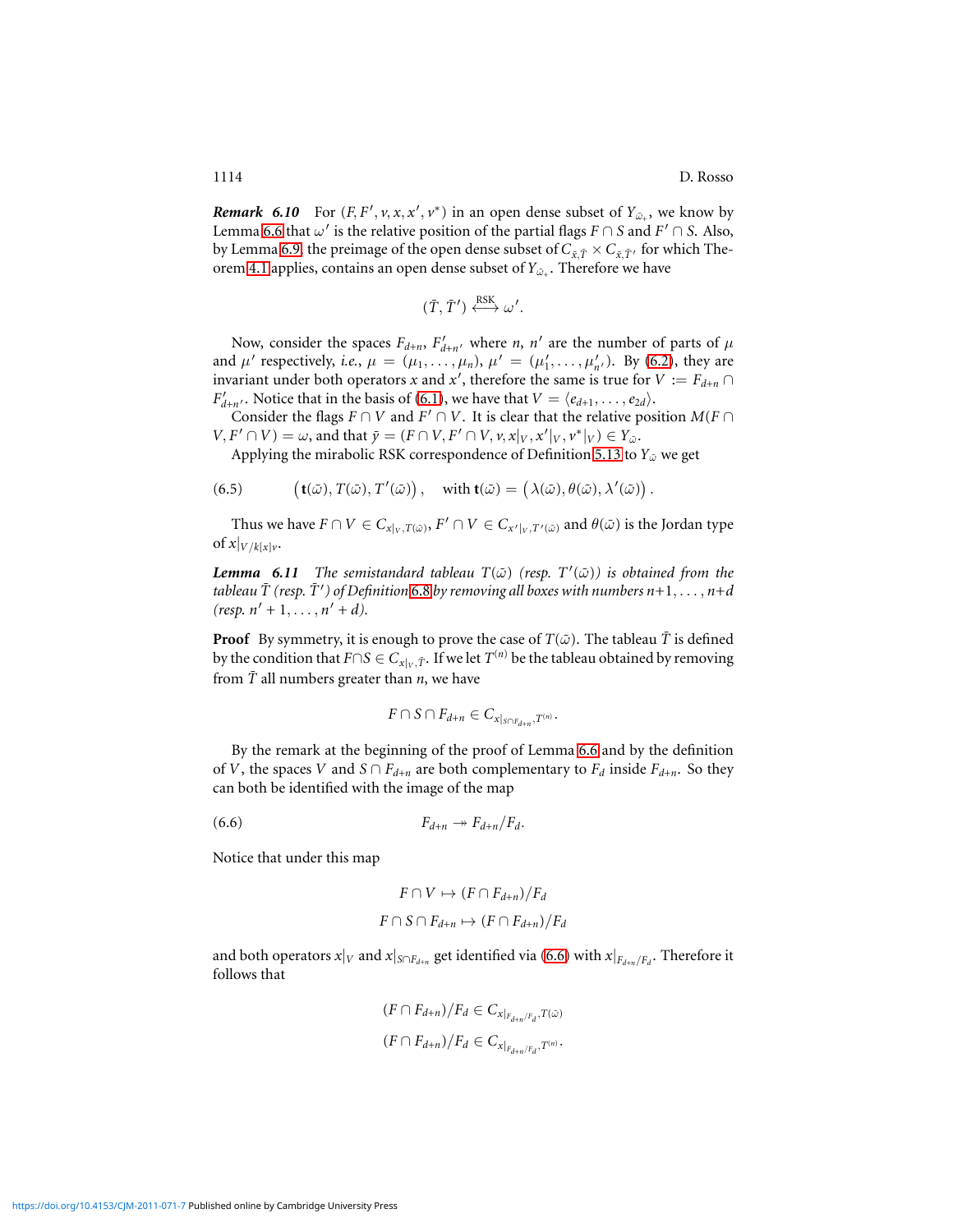By Lemma [6.9](#page-23-0) the set of all  $F \cap F_{d+n}$ , for varying  $y \in Y_{\tilde{\omega}_+}$ , covers all points in these irreducible components. Therefore they must be equal, *i.e.*,

$$
C_{x|_{F_{d+n}/F_d},T(\tilde{\omega})}=C_{x|_{F_{d+n}/F_d},T^{(n)}}
$$

which implies that  $T(\tilde{\omega}) = T^{(n)}$ .

Suppose that applying Algorithm [6.1](#page-16-1) to  $\tilde{\omega}$  we obtain  $(\lambda^c, \theta^c, (\lambda')^c, T^c, (T')^c)$ . We want to show that this coincides with the quintuple  $(\lambda(\tilde{\omega}), \theta(\tilde{\omega}), \lambda'(\tilde{\omega}), T(\tilde{\omega}), T'(\tilde{\omega}))$ of [\(6.5\)](#page-24-1).

Remark that  $i + d \in \delta_m$  if and only if at the *i*-th step of the algorithm, the number  $w(i)$  is being inserted in the *m*-th position of the row *R*. In this case,  $w'(i)$  is the number bumped from *R* and inserted in *T<sup>i</sup>* .

Therefore, if we apply the RSK correspondence from Section [3.2](#page-6-1) to  $\omega'$  we get a pair of tableaux  $(T(\omega'), T'(\omega'))$  that satisfy the following:

- the tableau  $T_{2d}$  from the algorithm is the same as  $T(\omega')$ ;
- the tableau  $T_d'$  is obtained from  $T'(\omega')$  by removing all numbers strictly greater than *n* ′ .

We also know that  $\omega' \stackrel{\text{RSK}}{\longleftrightarrow} (\bar{T}, \bar{T}'),$  therefore  $\bar{T} = T(\omega')$  and  $\bar{T}' = T'(\omega').$ 

By Lemma [6.11,](#page-24-2) this implies that both  $T^c$  and  $T(\tilde{\omega})$  are obtained from  $\tilde{T}$  =  $T(\omega') = T_{2d}$  by removing the last *d* numbers, so  $T^c = T(\tilde{\omega})$ .

Again by Lemma [6.11,](#page-24-2)  $(T')^c = T'_d$  and  $T'(\tilde{\omega})$  are both obtained from  $\tilde{T}' = T'(\omega')$ by removing all numbers greater than  $n'$ , so  $(T')^c = T'(\tilde{\omega})$ .

It also follows immediately that  $\lambda^c = \lambda(\tilde{\omega})$  and  $(\lambda')^c = \lambda'(\tilde{\omega})$  since those are respectively the shape of  $T(\tilde{\omega})$  and of  $T'(\tilde{\omega})$ .

The only thing left to prove is that  $\theta^c = \theta(\tilde{\omega})$ , which will follow from the next lemma.

*Lemma 6.12 If we let*  $\nu$  *be the shape of the tableau*  $\overline{T}$ *, then*  $\theta := \theta(\tilde{\omega})$  *is obtained from v* by removing the first part of the partition. That is  $\theta = (\theta_1, \theta_2, ...)$  =  $(\nu_2, \nu_3, ...)$ .

**Proof of Lemma** From Definition [6.8,](#page-23-1) the shape of  $\overline{T}$  is the Jordan type of  $\overline{x} = x|_S$ . On the other hand,  $\theta$  is the type of  $x|_{V/k[x]v}$ .

Consider the space  $D := (F_d + F_d') \cap S + k[x] \nu$ . Since  $\nu \in S$  by Lemma [6.4](#page-19-0) and since *S* is *x*-invariant, we have  $k[x]v \subset S$ . Therefore  $D = (F_d + F'_d + k[x]v) \cap S$ . Now, *F<sub>d</sub>* is *x*-invariant by [\(6.2\)](#page-19-1), and if  $z \in F'_d$ , then  $x(z) = -x'(z) - v^*(z)v \in F'_d + k[x]v$ . So  $F'_d + k[x]v$  is also *x*-invariant. It follows that *D* is invariant under *x*.

*Claim 6.13 In Jordan normal form, the nilpotent operator*  $x|_D$  *has a single block.* 

**Proof of Claim** We can assume that the matrices *A* and *C* of [\(6.3\)](#page-19-2) have rank  $n - 1$ . Therefore  $x|_{F_d}$ , which is represented by the matrix *A*, has a single Jordan block. In the same way, −*C* represents  $x'|_{F'_d}$  which also has a single Jordan block.

Now, given the basis  $\{e_i \mid i = 1, ..., 3d\}$  of  $V_+$  defined in [\(6.1\)](#page-18-0), we have that

$$
F_d + F'_d = \langle e_1, \ldots, e_d, e_{2d+1}, \ldots, e_{3d} \rangle
$$

■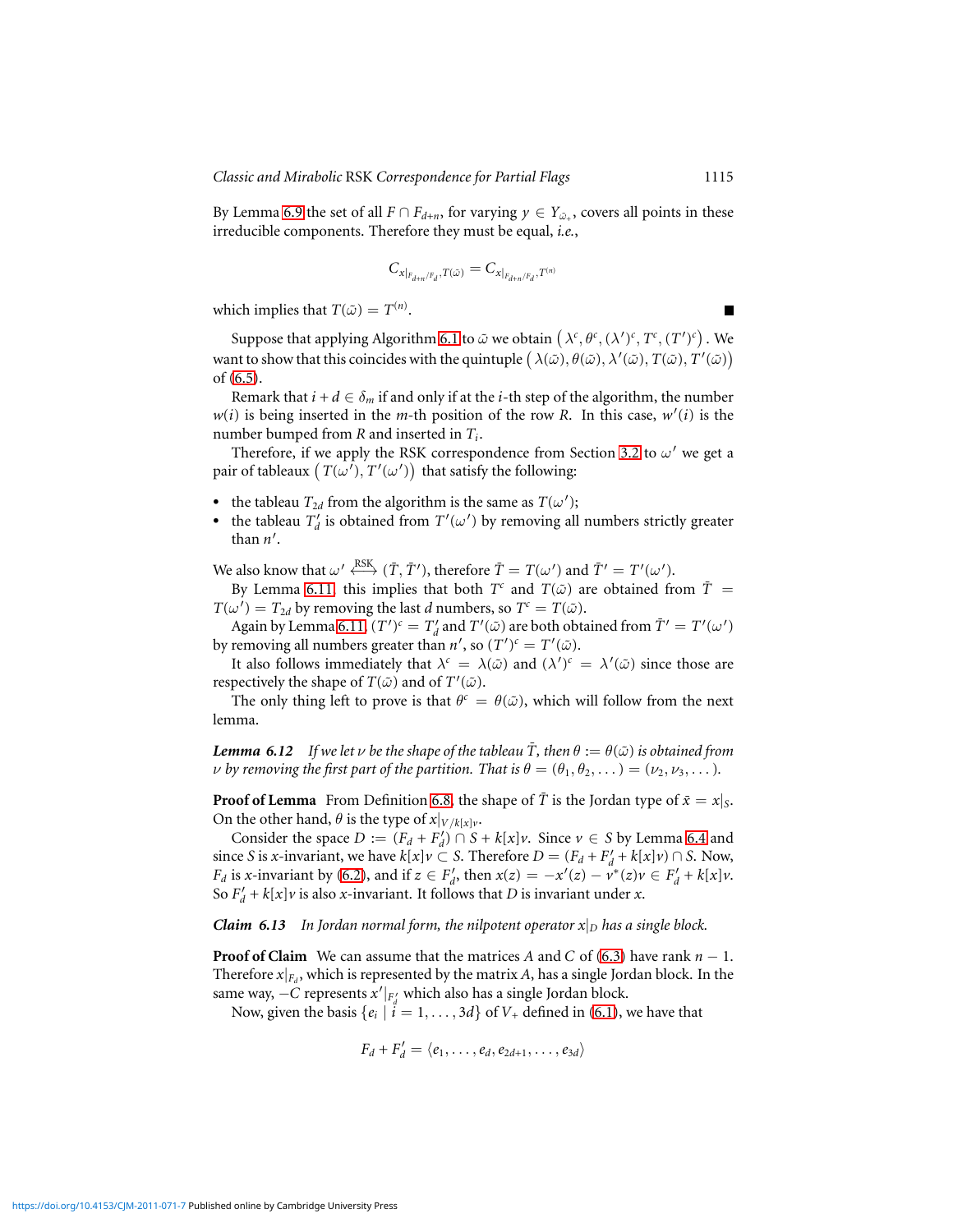1116 D. Rosso

hence, by Lemma [6.4](#page-19-0) for  $m = 0, \ldots, d - 1$ , the linear functionals

$$
(x^*)^m v^* = \sum_{i \in \gamma_{m+1}} \alpha_{m,i} e_i^*
$$

are linearly independent on  $F_d + F'_d$ . It follows that

$$
\dim(F_d + F'_d) \cap S = 2d - d
$$
  
= d  

$$
\dim D = \dim(F_d + F'_d) \cap S + k[x] \nu
$$
  
= d + \dim k[x] \nu

since  $(F_d + F'_d)$  ∩ *S* ∩  $k[x]$ *v* = 0. (This is because  $k[x]$ *v* ⊂  $\langle e_{d+1}, \ldots, e_{2d} \rangle$  by [\(6.2\)](#page-19-1).)

Now, let  $z = \sum_{i=1}^d z_i e_i \in F_d$ , with  $z_d \neq 0$ , and let  $z' = \sum_{i=2d+1}^{3d} z_i e_i \in F_d'$ , with  $z_{3d} \neq 0$ . We want to show that we can choose the  $z_i$ 's in such a way that  $z + z' \in S$ . Consider the equation

$$
0 = (x^*)^{d-1} v^* (z + z')
$$
  
=  $\left( \sum_{i \in \gamma_d} \alpha_{d-1,i} e_i^* \right) \left( \sum_{\substack{j=1,\dots,d \\ 2d+1,\dots,3d}} z_j e_j \right)$   
=  $\alpha_{d-1,d} z_d + \alpha_{d-1,3d} z_{3d}$ 

Since, by Lemma [6.4,](#page-19-0)  $\alpha_{d-1,d}$  and  $\alpha_{d-1,3d}$  are both nonzero, we can find nonzero  $z_d$ ,  $z_{3d}$ such that the equation holds. We find

$$
0 = (x^*)^{d-2} v^* (z + z')
$$
  
=  $\left( \sum_{i \in \gamma_{d-1}} \alpha_{d-2,i} e_i^* \right) \left( \sum_{\substack{j=1,\dots,d\\2d+1,\dots,3d}} z_j e_j \right)$   
=  $\alpha_{d-2,d-1} z_{d-1} + \alpha_{d-2,d} z_d + \alpha_{d-2,3d-1} z_{3d-1} + \alpha_{d-2,3d} z_{3d}.$ 

Since  $\alpha_{d-2,d-1}$  and  $\alpha_{d-2,3d-1}$  are both nonzero, we can choose  $z_{d-1}, z_{3d-1}$  so that the equation holds. Iterating this procedure, we find  $z, z'$  such that  $(x^*)^m v^*(z + z') = 0$ for all  $0 \le m \le d - 1$ , hence  $z + z' \in (F_d + F'_d) \cap S$ .

We are now going to prove that  $z + z'$  is a cyclic vector for  $x$  on  $D$ .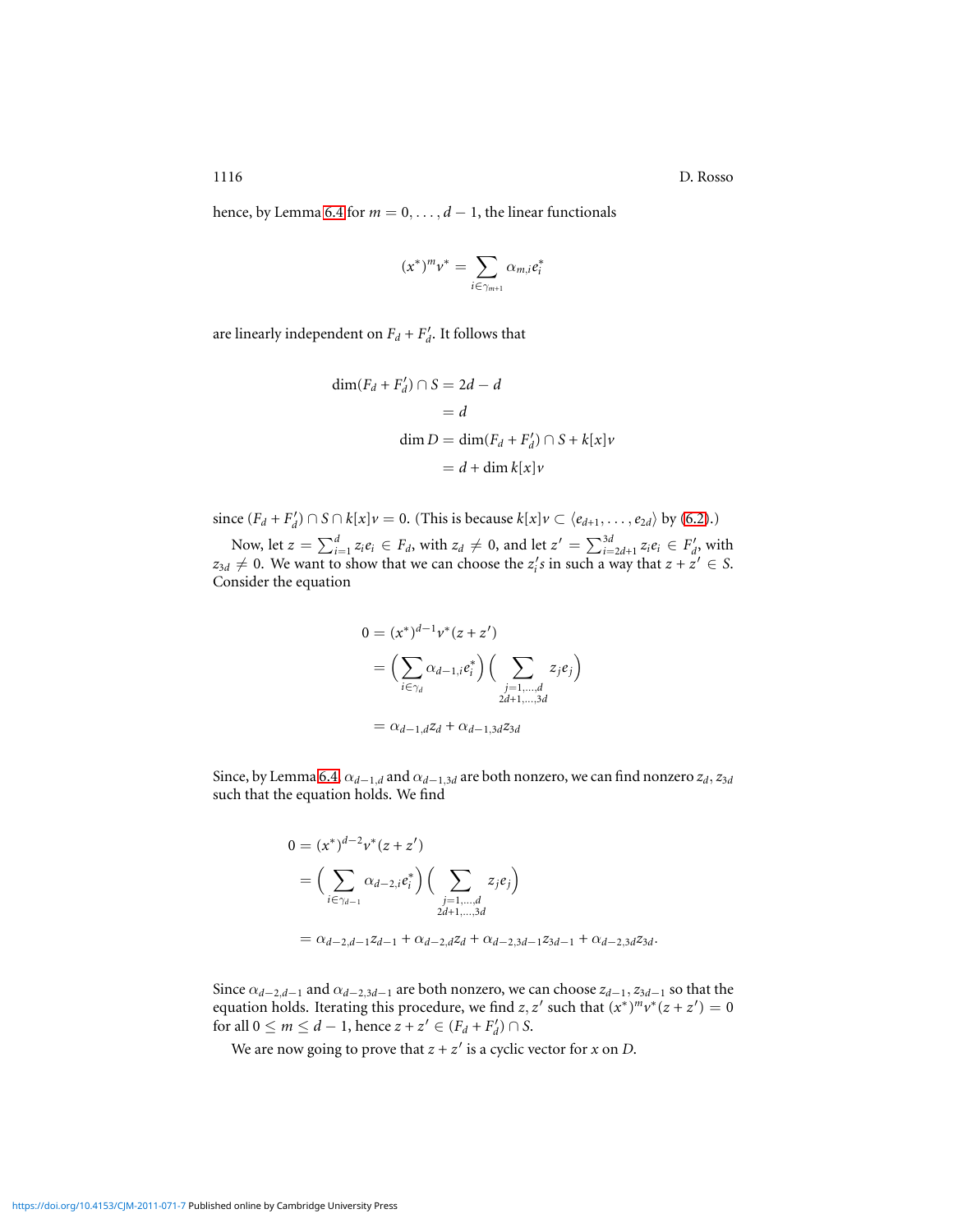We have

<span id="page-27-0"></span>
$$
x(z + z') = x(z) + x(z')
$$
  
\n
$$
= x(z) - x'(z') - v^*(z')v
$$
  
\n
$$
x^2(z + z') = x(x(z) - x'(z') - v^*(z')v)
$$
  
\n
$$
= x^2(z) - v^*(z')x(v) + (-x' - v^* \otimes v)(-x'(z'))
$$
  
\n
$$
= x^2(z) + (x')^2(z') + v^*(x'z')v - v^*(z')x(v)
$$
  
\n
$$
\vdots
$$
  
\n
$$
x^d(z + z') = x^d(z) + (x')^d(z') + (-1)^d v^*\big((x')^{d-1}z'\big)v + \dots - v^*(z')x^{d-1}v.
$$

Remark that, since  $z_d \neq 0$ , and since *x* acts as the matrix *A* from [\(6.3\)](#page-19-2) on  $F_d$ ,  $F_d = \langle z, \ldots, x^{d-1}z \rangle$ . In the same way, we have  $F'_d = \langle z', \ldots, (x')^{d-1}z' \rangle$ . Also, notice that

$$
\begin{aligned} v^* \left( (x')^{d-1} z' \right) &= v^* \left( (-1)^{d-1} c_{1,2} \cdots c_{d-1,d} e_{2d+1} \right) \\ &= (-1)^{d-1} c_{1,2} \cdots c_{d-1,d} \alpha_{0,2d+1} \neq 0. \end{aligned}
$$

Since  $x^d(z) = (x')^d(z') = 0$ , we have  $x^d(z + z') \in k[x]v$  and has a nonzero coefficient in *v*. Therefore, it follows from the computation [\(6.7\)](#page-27-0) that  $x^m(z + z')$  are linearly independent for  $m = 0, \ldots, d$ .

Moreover, the elements

$$
x^m(z+z') \quad \text{with } d \leq m \leq d + (\dim k[x] \nu - 1),
$$

span  $k[x]v$ . In conclusion, the set  $\{x^m(z + z') \mid m = 0, \ldots, d + (\dim k[x]v - 1)\}$ spans  $D = (F_d + F'_d) \cap S + k[x]\nu$ . This means that  $z + z'$  is a cyclic vector, hence  $x|_D$ has a single block in Jordan normal form.

Now, the identification of [\(6.6\)](#page-24-0) gives us an isomorphism of *x*-modules

$$
\alpha\colon V\xrightarrow{\simeq} S\cap F_{d+n}.
$$

Remark that  $D \cap V = k[x]v$ , and that  $D + (S \cap F_{d+n}) = S$ . Also

$$
D \cap \alpha(V) = D \cap (F_{d+n} \cap S)
$$
  
=  $(F_d + F'_d + k[x]\nu) \cap F_{d+n} \cap S$   
=  $(F_d + k[x]\nu) \cap S$   
=  $F_d \cap S + k[x]\nu$   
=  $k[x]\nu$ .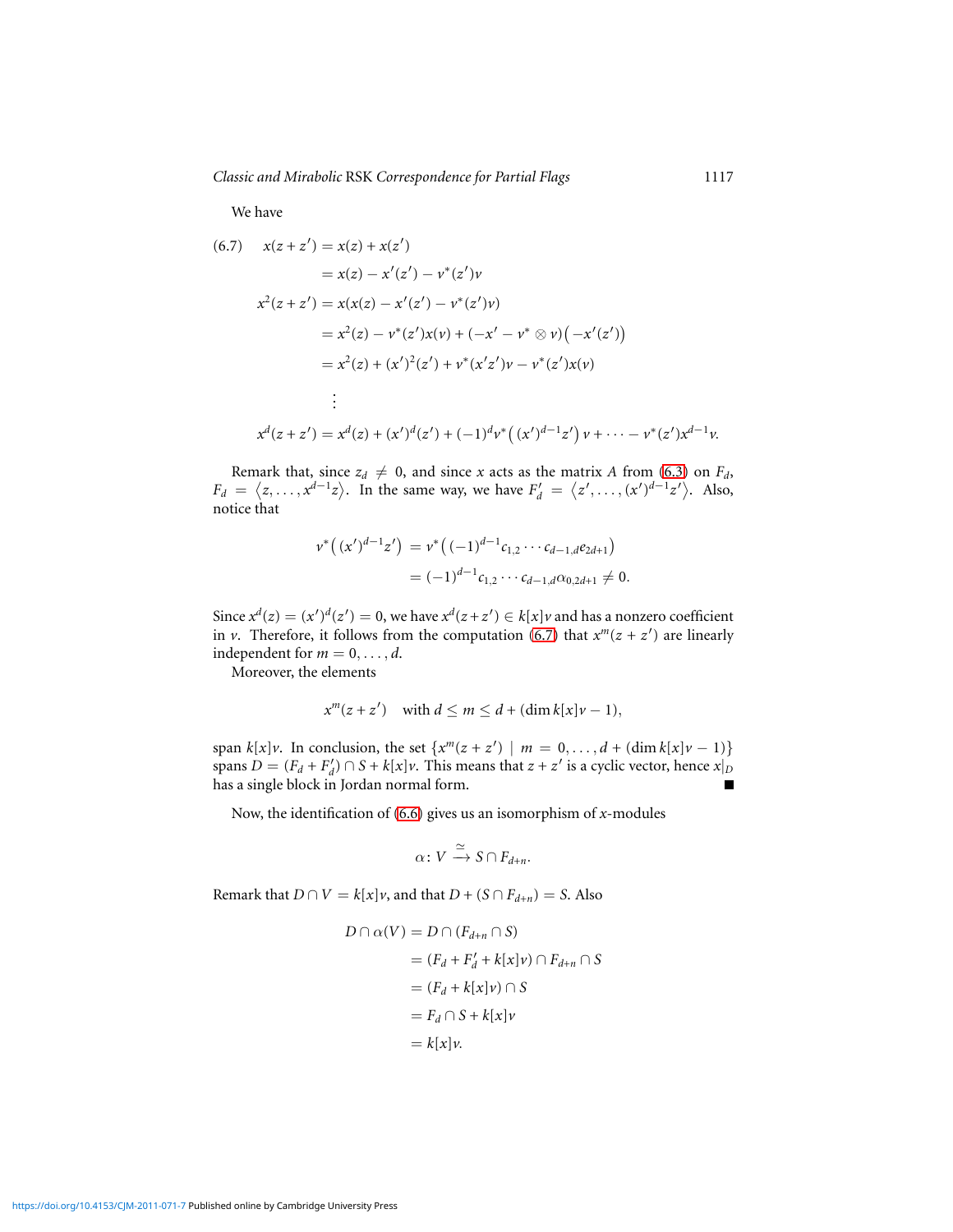1118 D. Rosso

 $\ddot{\phantom{a}}$ 

We have then isomorphisms of *x*-modules

$$
V/k[x]v = V/(V \cap D)
$$

$$
\simeq (D+V)/D
$$

$$
\simeq (D+\alpha(V))/D
$$

$$
= S/D.
$$

Hence,  $x|_{V/k[x]v} = x|_{S/D}$ . So  $\theta$  is also the Jordan type of  $x|_{S/D}$ .

We know that  $\dim D \geq d$ ,  $\dim S = 2d$  and  $x|_D$  is a single Jordan block. It follows that  $\theta$ , which is the Jordan type of  $x|_{S/D}$ , is obtained from the one of  $x|_S$  by removing the maximal part of the partition. This concludes the proof of the lemma and consequently of the theorem.

## **A Example of the Mirabolic** RSK **Correspondence**

<span id="page-28-0"></span>Let  $V \simeq k^7$ , and let a basis of *V* be  $\{u_1, u_2, \ldots, u_7\}$ . We consider the nilpotents *x*, *x'*, expressed as matrices in the basis  $\{u_i\}$ .

|                                                                 | $(0 \t0 \t0 \t0 \t0 \t0 \t0)$                             |             |  |  |                     |                                                                 |             |          | $(0 \t0 \t0 \t0 \t0 \t0 \t0)$                              |            |  |  |
|-----------------------------------------------------------------|-----------------------------------------------------------|-------------|--|--|---------------------|-----------------------------------------------------------------|-------------|----------|------------------------------------------------------------|------------|--|--|
|                                                                 | $\begin{bmatrix} 0 & 0 & 1 & 0 & 0 & 0 & 0 \end{bmatrix}$ |             |  |  |                     |                                                                 |             |          | $\begin{bmatrix} 0 & 0 & 0 & 0 & 0 & 0 & 0 \end{bmatrix}$  |            |  |  |
|                                                                 | $\begin{bmatrix} 0 & 0 & 0 & 1 & 0 & 0 & 0 \end{bmatrix}$ |             |  |  |                     |                                                                 |             |          | $\begin{bmatrix} 0 & 0 & 0 & -1 & 0 & 0 & 0 \end{bmatrix}$ |            |  |  |
| $x = \begin{bmatrix} 0 & 0 & 0 & 0 & 1 & 0 & 0 \end{bmatrix}$ ; |                                                           |             |  |  |                     | $x' = \begin{bmatrix} 0 & 0 & 0 & 0 & -1 & 0 & 0 \end{bmatrix}$ |             |          |                                                            |            |  |  |
|                                                                 | $\begin{bmatrix} 0 & 0 & 0 & 0 & 0 & 0 & 0 \end{bmatrix}$ |             |  |  |                     |                                                                 |             |          | $\begin{bmatrix} 0 & 0 & 0 & 0 & 0 & 0 & 0 \end{bmatrix}$  |            |  |  |
|                                                                 | $\begin{bmatrix} 0 & 0 & 0 & 0 & 0 & 0 & 1 \end{bmatrix}$ |             |  |  |                     |                                                                 |             |          | $\begin{bmatrix} 0 & 0 & 0 & 0 & 0 & 0 & -1 \end{bmatrix}$ |            |  |  |
|                                                                 |                                                           | $0 \t0 \t0$ |  |  | $0 \quad 0 \quad 0$ |                                                                 | $0 \quad 0$ | $\sim 0$ | $\overline{0}$                                             | $0\quad 0$ |  |  |

Then we have that the Jordan type of *x* is  $\lambda = (4, 2, 1)$  and the type of *x'* is  $\lambda' =$ (3, 2, 1, 1). If we let  $v = u_2$ ,  $v^* = -u_3^*$ , we have indeed

$$
x + x' + v^* \otimes v = 0.
$$

Now,  $x(v) = 0$ , therefore  $k[x]v = \langle v \rangle$  and  $V/k[x]v \simeq \langle u_i \mid i \neq 2 \rangle$ . We then have that the type of  $x|_{V/k[x]\nu}$  is  $\theta = (3, 2, 1)$ .

Let us define the flag *F* by

 $\sim$ 

$$
F_1 = \langle u_2, u_6 \rangle
$$
  
\n
$$
F_2 = \langle u_2, u_6, u_3, u_1 + u_7 \rangle
$$
  
\n
$$
F_3 = \langle u_2, u_6, u_3, u_1 + u_7, u_4 \rangle
$$
  
\n
$$
F_4 = V.
$$

Then  $F \in \mathcal{F}_x^\mu$  for  $\mu = (2, 2, 1, 2)$ . We also define  $F' \in \mathcal{F}_{x'}^{\mu'}$  $'_{x'}^{\mu'}$ , with  $\mu' = (2, 2, 3)$ , by

$$
F'_1 = \langle u_1, u_3 \rangle
$$
  
\n
$$
F'_2 = \langle u_1, u_3, u_4, u_6 \rangle
$$
  
\n
$$
F'_3 = V.
$$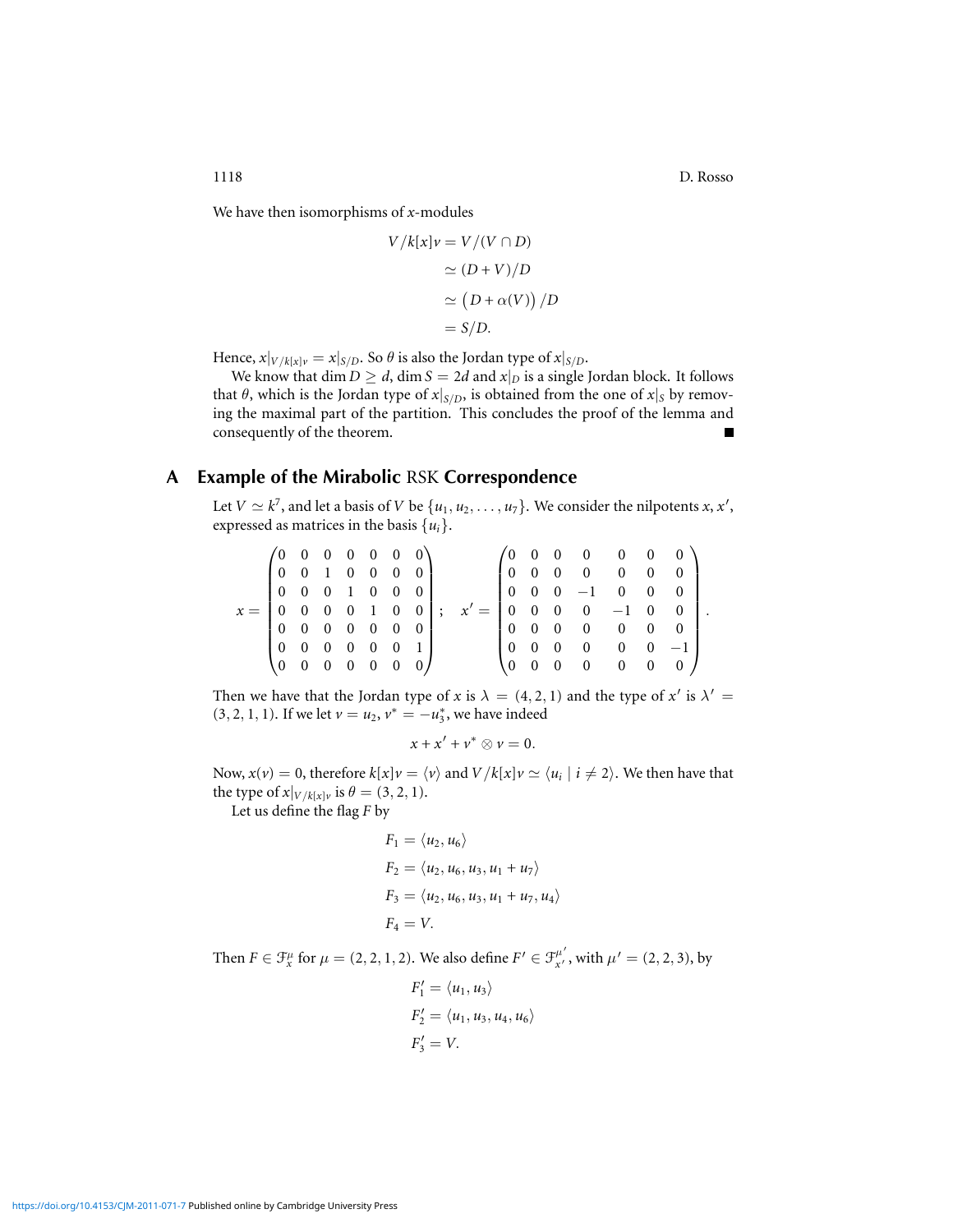The semistandard tableaux associated to *F* and *F* ′ are respectively



In which  $GL_7$ -orbit does the point  $(F, F', v)$  lie? The relative position of *F* and *F'* is  $\omega \in M^{(2,2,1,2),(2,2,3)}(\mathbb{Z}_{\geq 0})$  which we can see as a matrix or as an array

$$
\omega = \begin{pmatrix} 0 & 1 & 1 \\ 1 & 0 & 1 \\ 0 & 1 & 0 \\ 1 & 0 & 1 \end{pmatrix} = \begin{pmatrix} 1 & 1 & 2 & 2 & 3 & 3 & 3 \\ 4 & 2 & 3 & 1 & 4 & 2 & 1 \end{pmatrix}
$$

and since  $\nu \in F_1 \setminus (F_1 \cap F_2')$ , we have that  $\beta = \{4, 7\}$ . So for  $\tilde{\omega} = (\omega, \beta)$ , we have  $y = (F, F', v, x, x', v^*) \in N^* \Omega_{\omega, \beta}$ . Now, by the mirabolic RSK correspondence of Definition [5.13,](#page-16-0) we have

$$
(\omega,\beta)\to(\lambda,\theta,\lambda',T,T').
$$

Let us verify that this is indeed the result we obtain when we apply Algorithm [6.1.](#page-16-1) Our input is

 $(\omega, \beta) = \left( \begin{pmatrix} 1 & 1 & 2 & 2 & 3 & 3 & 3 \\ 4 & 2 & 3 & 1 & 4 & 2 & 1 \end{pmatrix}, \{4, 7\} \right)$  $\overline{ }$ .

To start, we set  $T_0 = T'_0 = \emptyset$ ,  $R = \boxed{8 \mid 9 \mid 10 \mid 11 \mid 12 \mid 13 \mid 14}$ 

\n- \n
$$
R = \boxed{4 \, 9 \, 10 \, 11 \, 12 \, 13 \, 14}
$$
\n $T_1 = \boxed{8}$ \n $T'_1 = \boxed{1}$ \n
\n- \n $R = \boxed{2 \, 9 \, 10 \, 11 \, 12 \, 13 \, 14}$ \n $T_2 = \boxed{4}$ \n $T'_2 = \boxed{1}$ \n
\n- \n $R = \boxed{2 \, 3 \, 10 \, 11 \, 12 \, 13 \, 14}$ \n $T_3 = \boxed{4 \, 9}$ \n $T'_3 = \boxed{1 \, 2}$ \n
\n- \n $A \in \beta$ \n
\n

$$
R = \boxed{2 \mid 3 \mid 10 \mid 11 \mid 12 \mid 13 \mid 14} \quad T_4 = \boxed{\frac{1}{4}} \quad T'_4 = \boxed{\frac{1}{2}}.
$$

.

.

•  $5 \notin \beta$ 

$$
R = \boxed{2 \mid 3 \mid 4 \mid 11 \mid 12 \mid 13 \mid 14} \quad T_5 = \boxed{\frac{1}{4}} \quad T'_5 = \boxed{\frac{1}{2} \mid 2 \mid 3}.
$$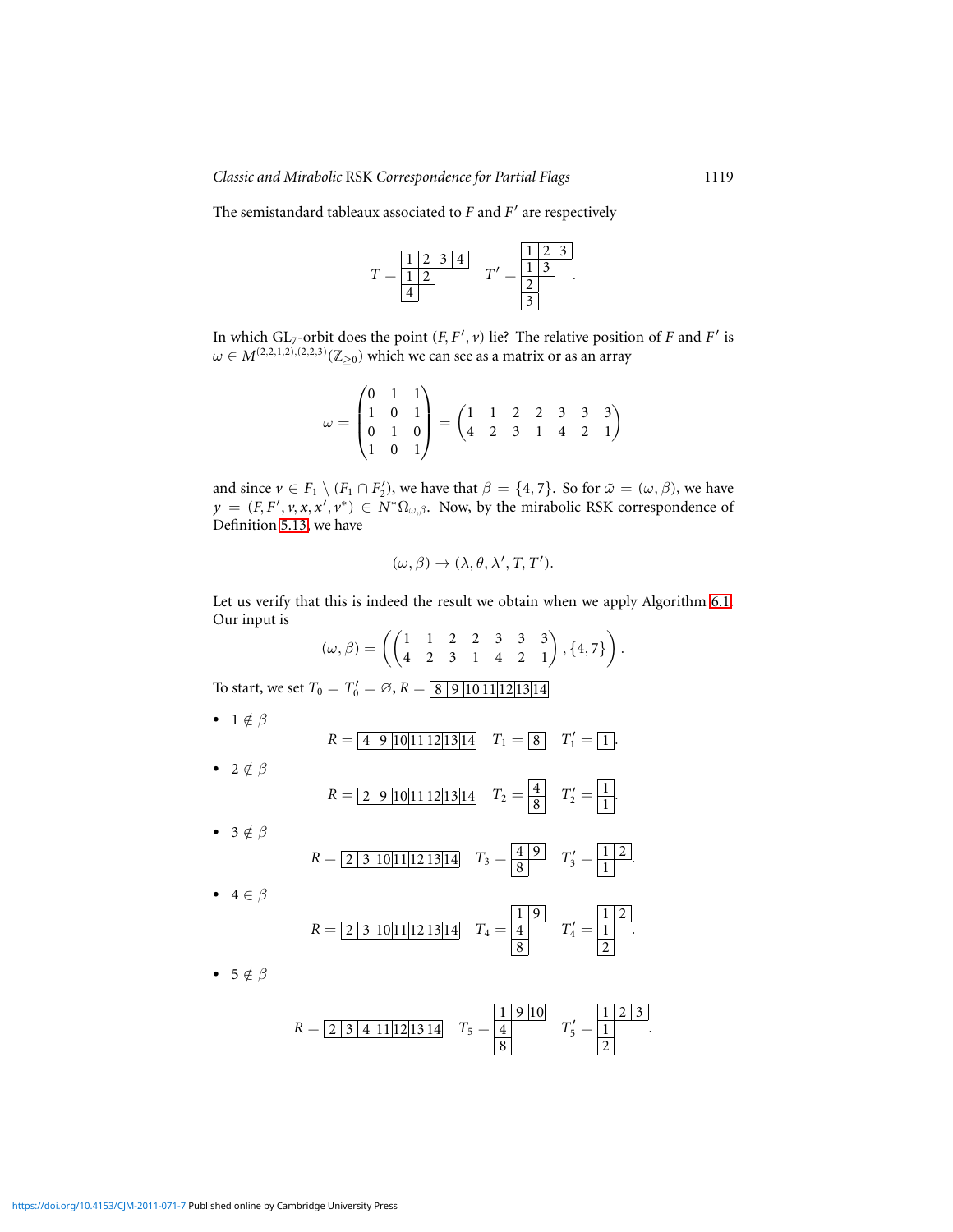$• 7$ 

• 6 $\notin \beta$ 

*R* = 2 3 4 11 12 13 14 *T*<sup>6</sup> = 1 2 10 4 9 8 *T* ′ <sup>6</sup> = 1 2 3 1 3 2 . *R* = 2 3 4 11 12 13 14 *T*<sup>7</sup> = 1 2 10 1 9 4 8 *T* ′ <sup>7</sup> = 1 2 3 1 3 2 3 .

- $T' = T'_7 =$  $1 \, | \, 2 \, | \, 3$  $1 \mid 3$ 2 3 which agrees with what we had before.
- Insert  $R$  into  $T_7$ , get

*T*<sup>14</sup> = 1 2 3 4 11 12 13 14 1 2 10 4 9 8

.

- The shape of  $T_{14}$  is  $\nu = (8, 3, 2, 1)$ , so  $\theta = (3, 2, 1)$  as we wanted.
- Removing all numbers greater than  $7$  from  $T_{14}$  we get

$$
T = T_{14}^{(7)} = \frac{\begin{array}{|c|c|} \hline 1 & 2 & 3 & 4 \\ \hline 1 & 2 & & 4 \\ \hline 4 & & & \end{array}}.
$$

**Acknowledgements** The author would like to thank Victor Ginzburg for posing the problem and for his help and suggestions, and Jonah Blasiak for useful discussions on the subject. In addition, he would like to thank Joel Kamnitzer for pointing out the result in [\[H\]](#page-30-0) and Anthony Henderson for pointing out the reference [\[Sp1\]](#page-31-5). He also thanks Sergey Fomin for some useful feedback. Finally, he is grateful to the University of Chicago for support.

## **References**

- <span id="page-30-4"></span>[AH] P. N. Achar and A. Henderson, *Orbit closures in the enhanced nilpotent cone.* Adv. in Math. **219**(2008), 27–62. <http://dx.doi.org/10.1016/j.aim.2008.04.008>
- <span id="page-30-1"></span>[BLM] A. Beilinson, G. Lusztig and R. MacPherson, *A geometric setting for the quantum deformation of* GL*n.* Duke Math. J. **62**(1990), 655–677. <http://dx.doi.org/10.1215/S0012-7094-90-06124-1>
- <span id="page-30-3"></span>[CG] N. Chriss and V. Ginzburg, *Representation Theory and Complex Geometry*. Birkhäuser, Boston, 1997.
- <span id="page-30-2"></span>[F] W. Fulton, *Young Tableaux.* London Math. Soc. Student Texts **35**, Cambridge University Press, 1997.
- <span id="page-30-0"></span>[H] T. Haines, *Equidimensionality of convolution morphisms and applications to saturation problems.* Adv. Math. **207**(2006), 297–327. <http://dx.doi.org/10.1016/j.aim.2005.11.014>